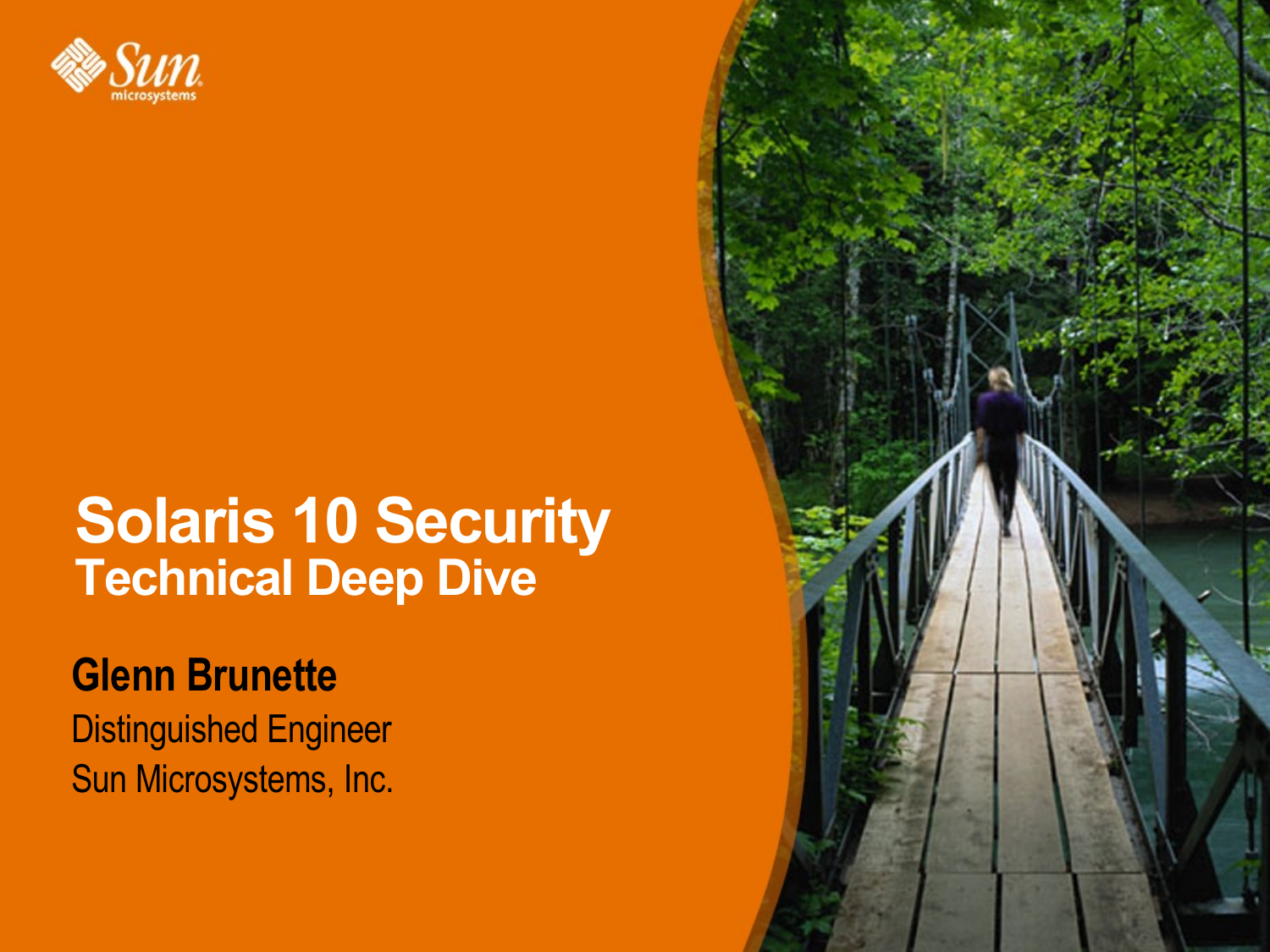

# **Solaris Security Goals**

#### • **Defending**

- > Provide strong assurance of system integrity.
- > Defend system from unauthorized access.

#### • **Enabling**

- > Secure authentication of all active subjects.
- > Protect communications between endpoints.

#### • **Deploying**

- > Emphasize an integratable stack architecture.
- > Interoperate with other security architectures.
- > Ease management and use of security features.
- > Receive independent assessment of security.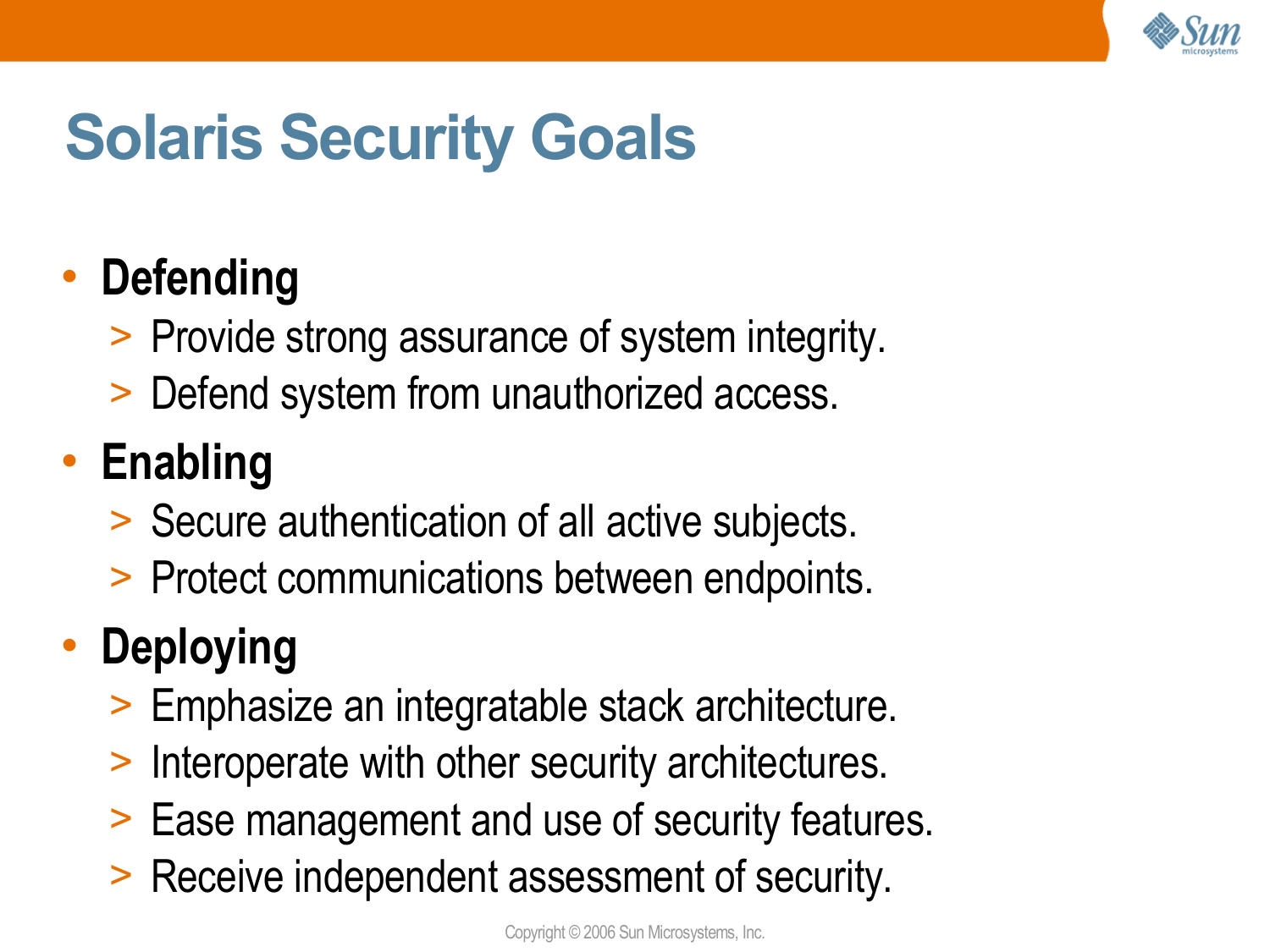

### **Solaris 9 Security Overview**

- Access Control Lists
- Role-based Access Control
- $\cdot$  IPsec / IKE
- Solaris Auditing
- TCP Wrappers (inetd)
- Flexible Crypt
- Signed Patches
- Granular Packaging
- SSL-enabled LDAP
- WAN Boot
- **IKE Hardware Accel.**
- Solaris Fingerprint DB
- Solaris Secure Shell
- Kerberos
- /dev/[u]random
- Enhanced PAM Framework
- Smartcard Framework
- Java Security
- SunScreen 3.2
- Solaris Security Toolkit
- sadmind DES Auth
- **LDAP Password Management**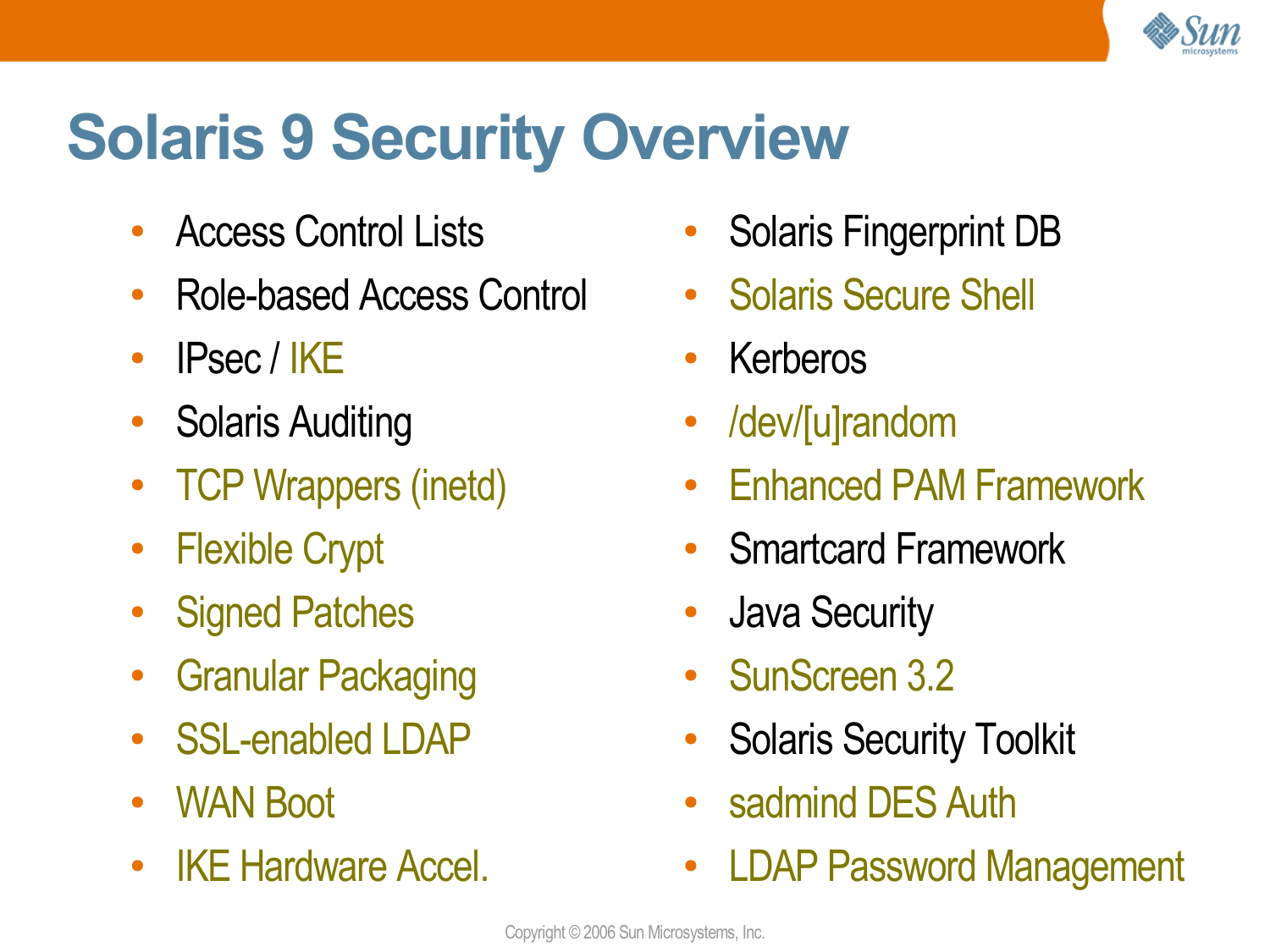

# Solaris 10 Technical Security Deep Dive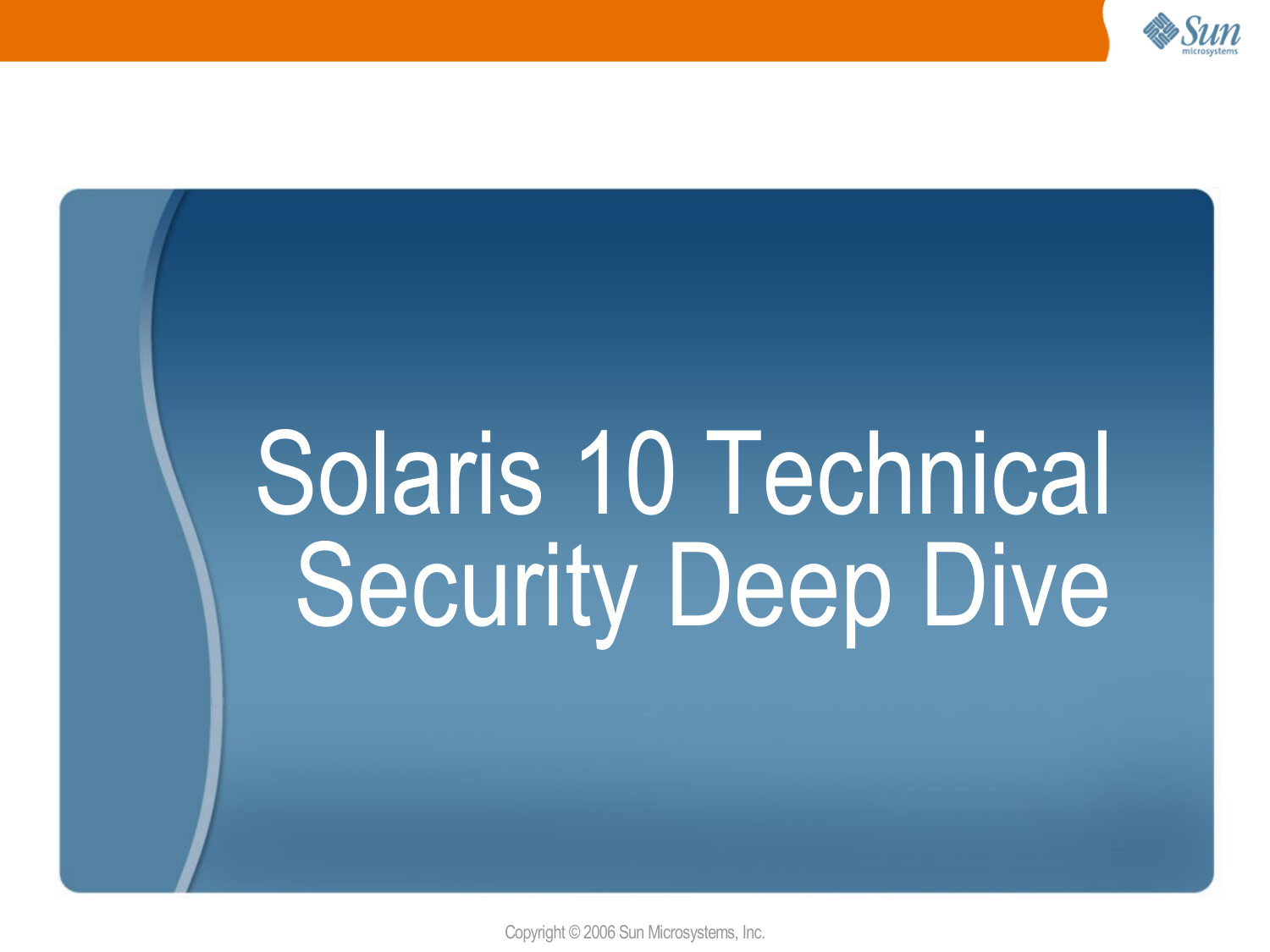

# **Reduced Networking Metacluster**

| <b>Meta Cluster</b>                           | Size (MB) | # Pkgs | # Set-UID | # Set-GID |
|-----------------------------------------------|-----------|--------|-----------|-----------|
| <b>Reduced Networking</b><br><b>SUNWCrnet</b> | 191       | 92     | 28        | 11        |
| Core<br><b>SUNWCreq</b>                       | 219       | 139    | 34        | 13        |
| <b>End User</b><br><b>SUNWCuser</b>           | 2100      | 604    | 57        | 21        |
| <b>Developer</b><br><b>SUNWCprog</b>          | 2900      | 844    | 59        | 21        |
| <b>Entire</b><br><b>SUNWCall</b>              | 3000      | 908    | 72        | 22        |
| <b>Entire + OEM</b><br><b>SUNWCXall</b>       | 3000      | 988    | 80        | 22        |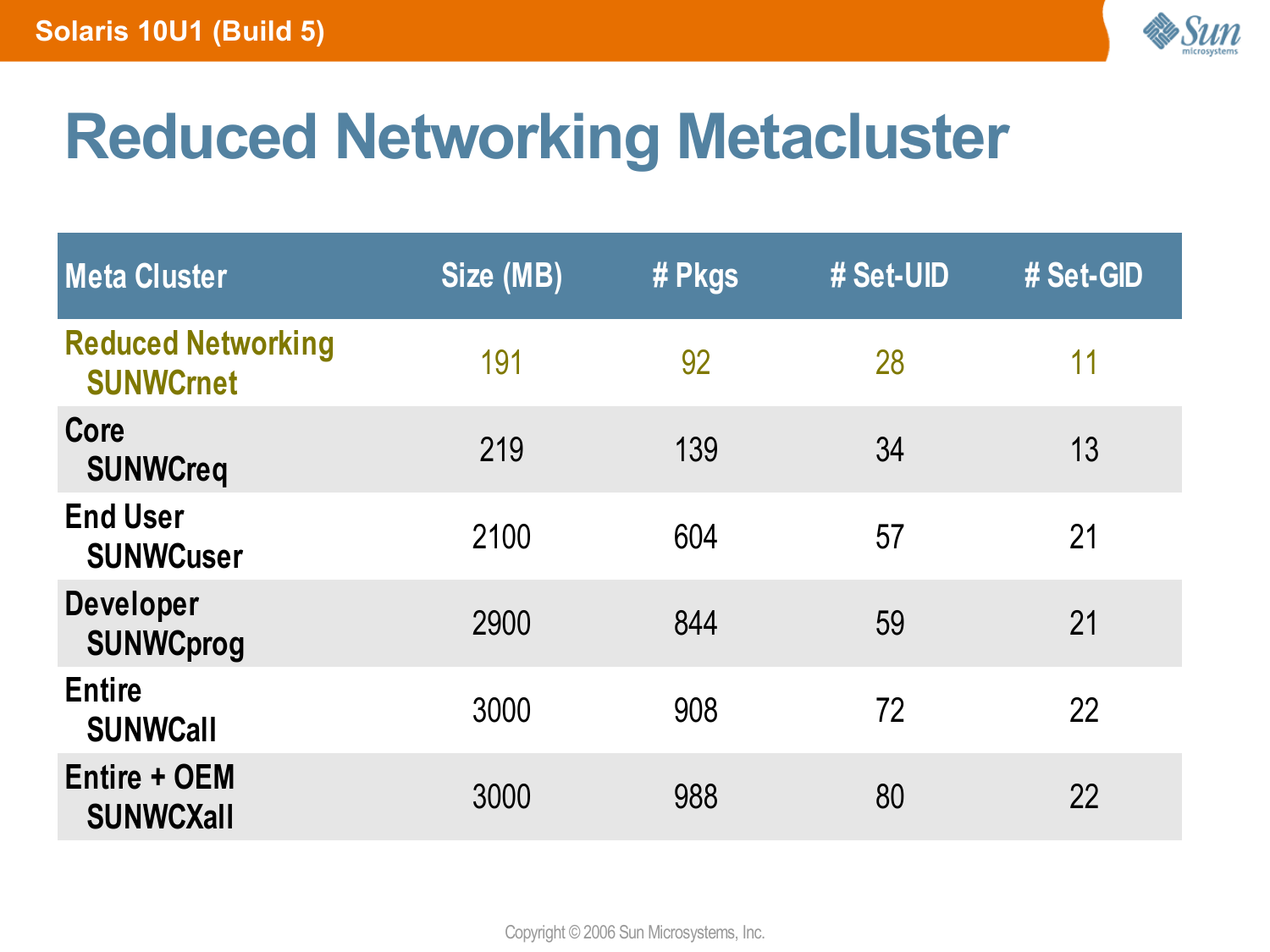

# **Cryptographically Signed ELF Objects**

• ELF Objects Cryptographically Signed > binaries, libraries, kernel modules, crypto modules, etc.

# **file /usr/lib/ssh/sshd** /usr/lib/ssh/sshd: ELF 32-bit MSB executable SPARC Version 1, dynamically linked, stripped

# **elfsign verify -e /usr/lib/ssh/sshd** elfsign: verification of /usr/lib/ssh/sshd passed.

- # **elfsign list -f signer -e /usr/bin/ls** CN=SunOS 5.10, OU=Solaris Signed Execution, O=Sun Microsystems Inc
- Cryptographic modules must be signed by Sun.
	- > Signature must be validated before module can be loaded.
	- > Crypto. modules will not load if not signed or have invalid signature.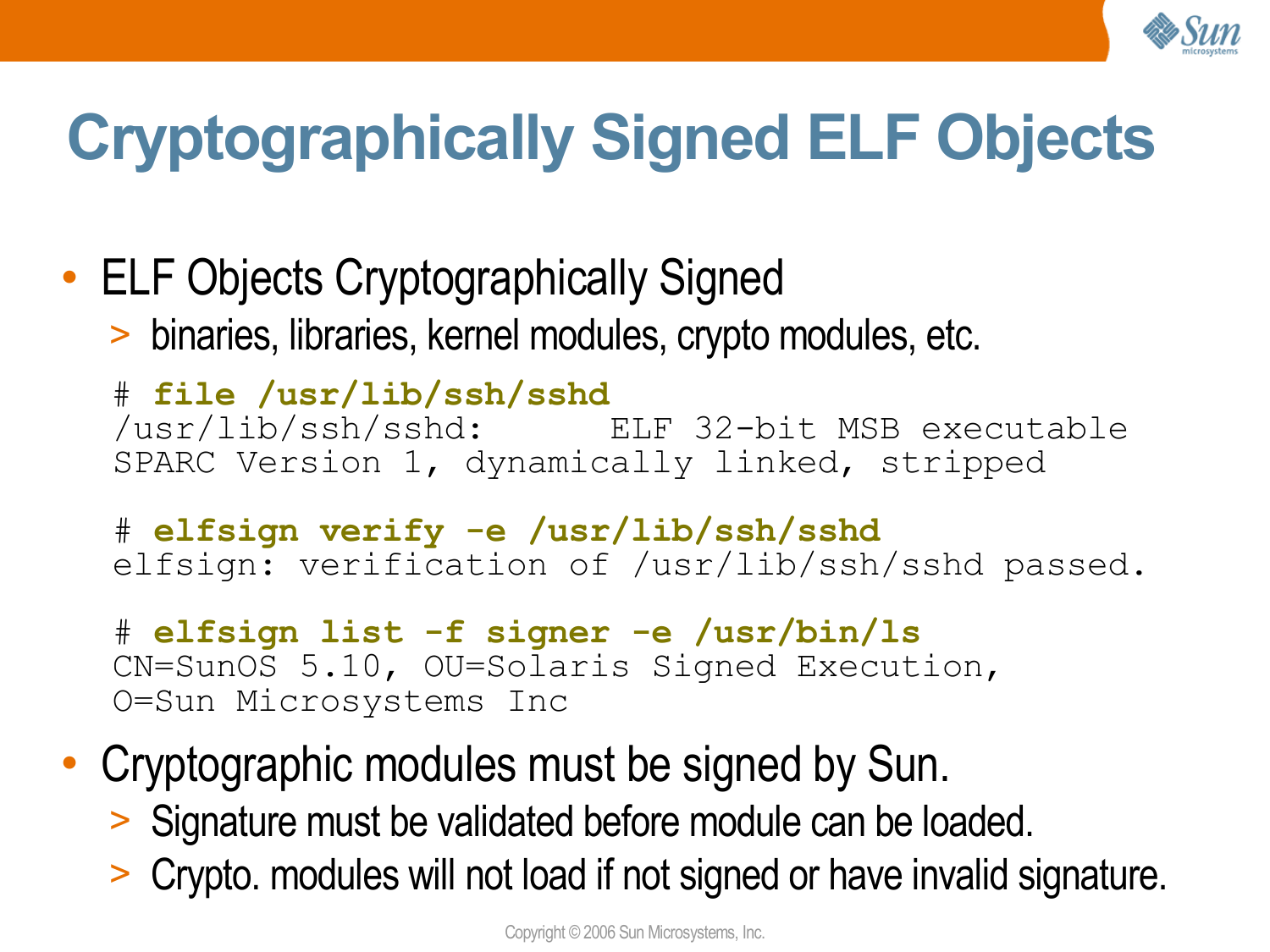

#### **Solaris Fingerprint Database**

Searchable database of MD5 fingerprints for files included in Solaris, Trusted Solaris, and bundled software.

# **digest -v -a md5 /usr/lib/ssh/sshd** md5 (/usr/lib/ssh/sshd) = **b94b091a2d33dd4d6481dffa784ba632**

[Process fingerprint using the Solaris Fingerprint DB]

**b94b091a2d33dd4d6481dffa784ba632** - (/usr/lib/ssh/sshd)

- 1 match(es)
	- \* canonical-path: /usr/lib/ssh/sshd
	- \* package: SUNWsshdu
	- \* version: 11.10.0,REV=2005.01.21.15.53
	- \* architecture: sparc
	- \* source: Solaris 10/SPARC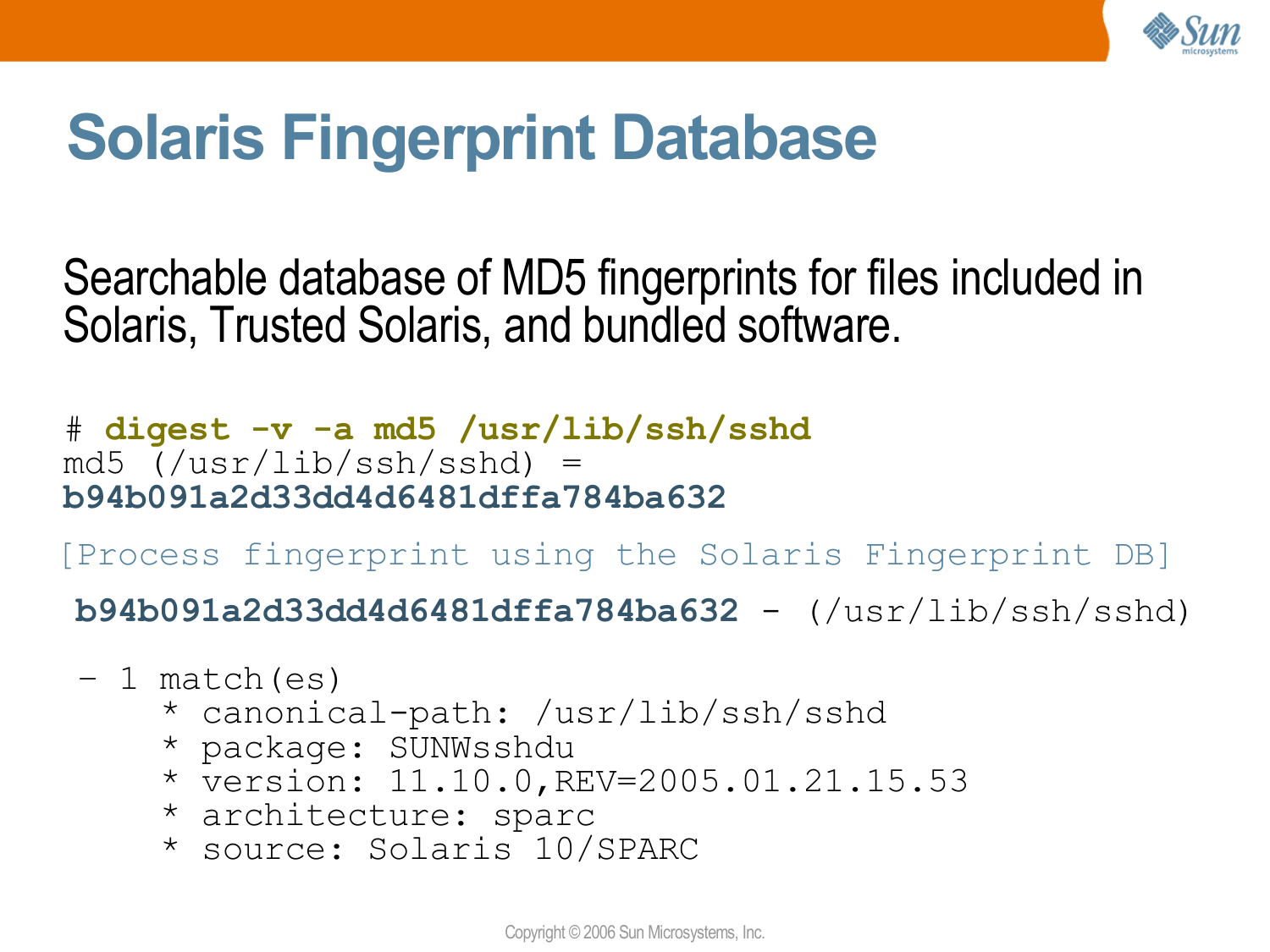

#### **Non-Executable Stack Example**

\$ **cc -o shell-exstk shell.c** \$ **cc -o shell-noexstk -M /usr/lib/ld/map.noexst shell.c**

\$ **./shell-exstk** Attempting to start a shell... \$ exit

\$ **./shell-noexstk** Attempting to start a shell... Segmentation Fault(coredump)

**Sep 16 15:06:06 kilroy genunix: [ID 533030 kern.notice] NOTICE: shell-noexstk[23132] attempt to execute code on stack by uid 101**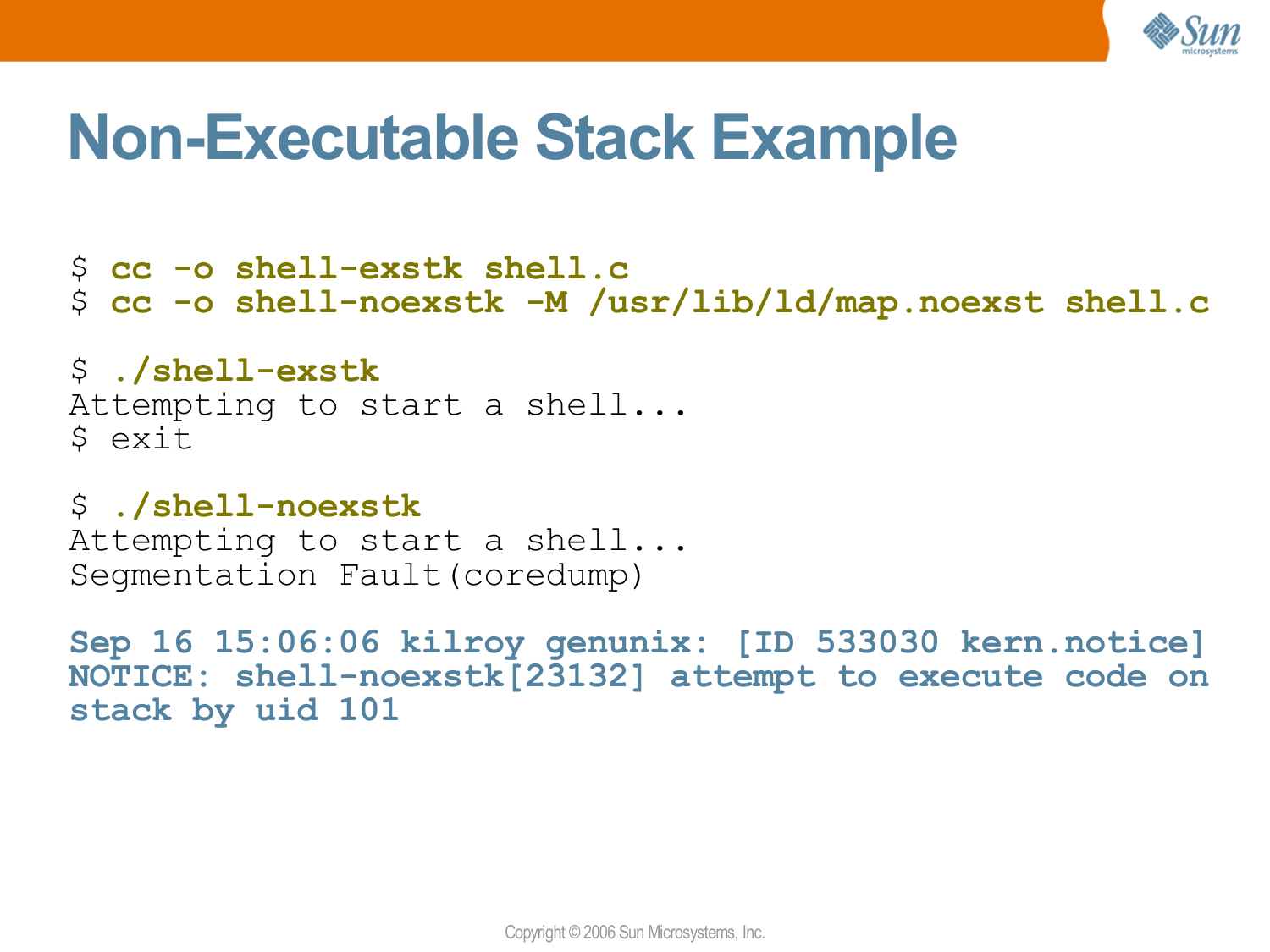

# **User Rights Management (Roles)**

Solaris Users versus Roles

- > Roles can only be accessed by users already logged in.
- > Users cannot assume a role unless authorized.

```
$ id -a
uid=80(webservd) gid=80(webservd)
$ roles
No roles
$ su - root
Password:
Roles can only be assumed by authorized users
su: Sorry
```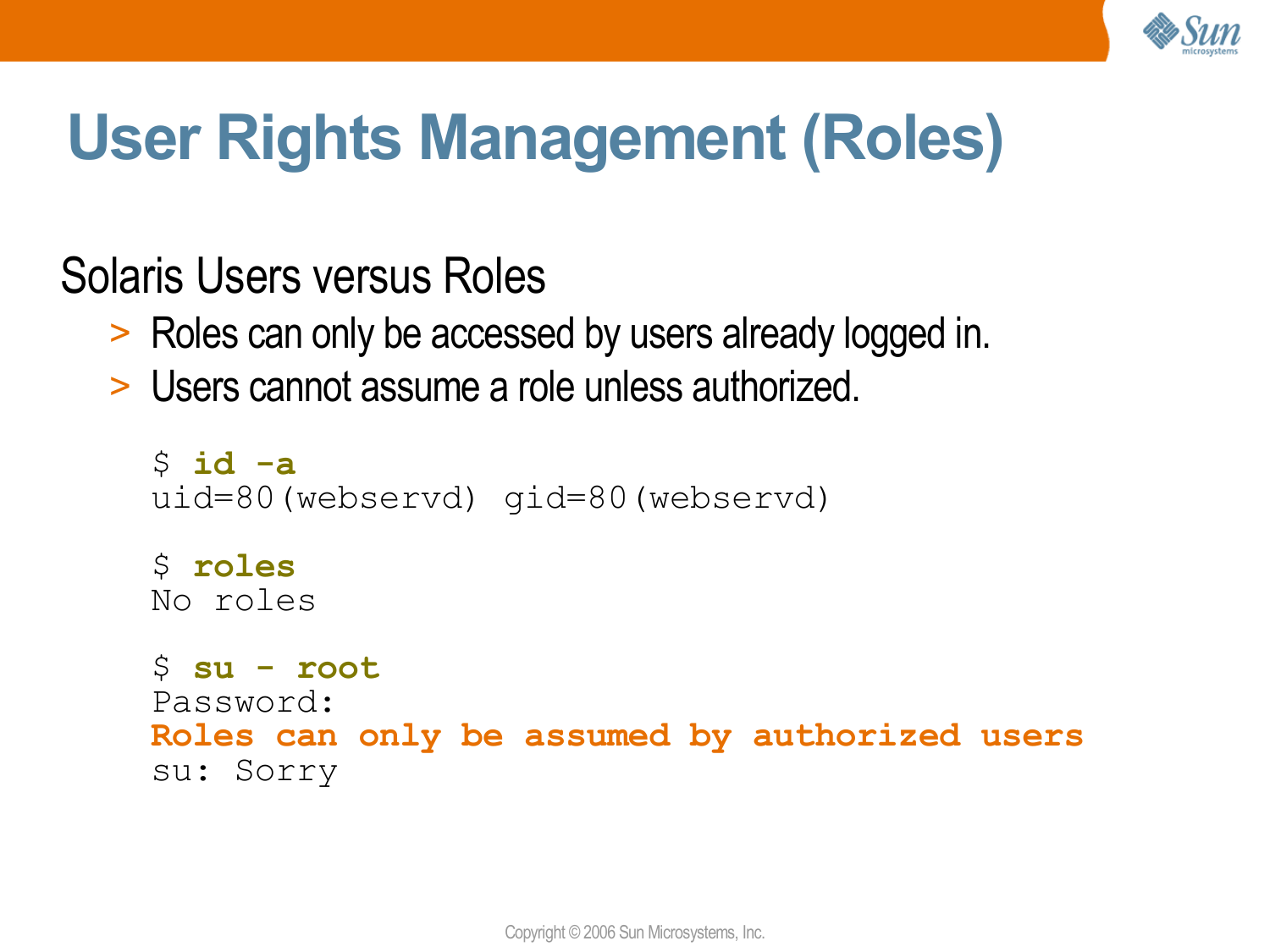

## **User Rights Management (Rights)**

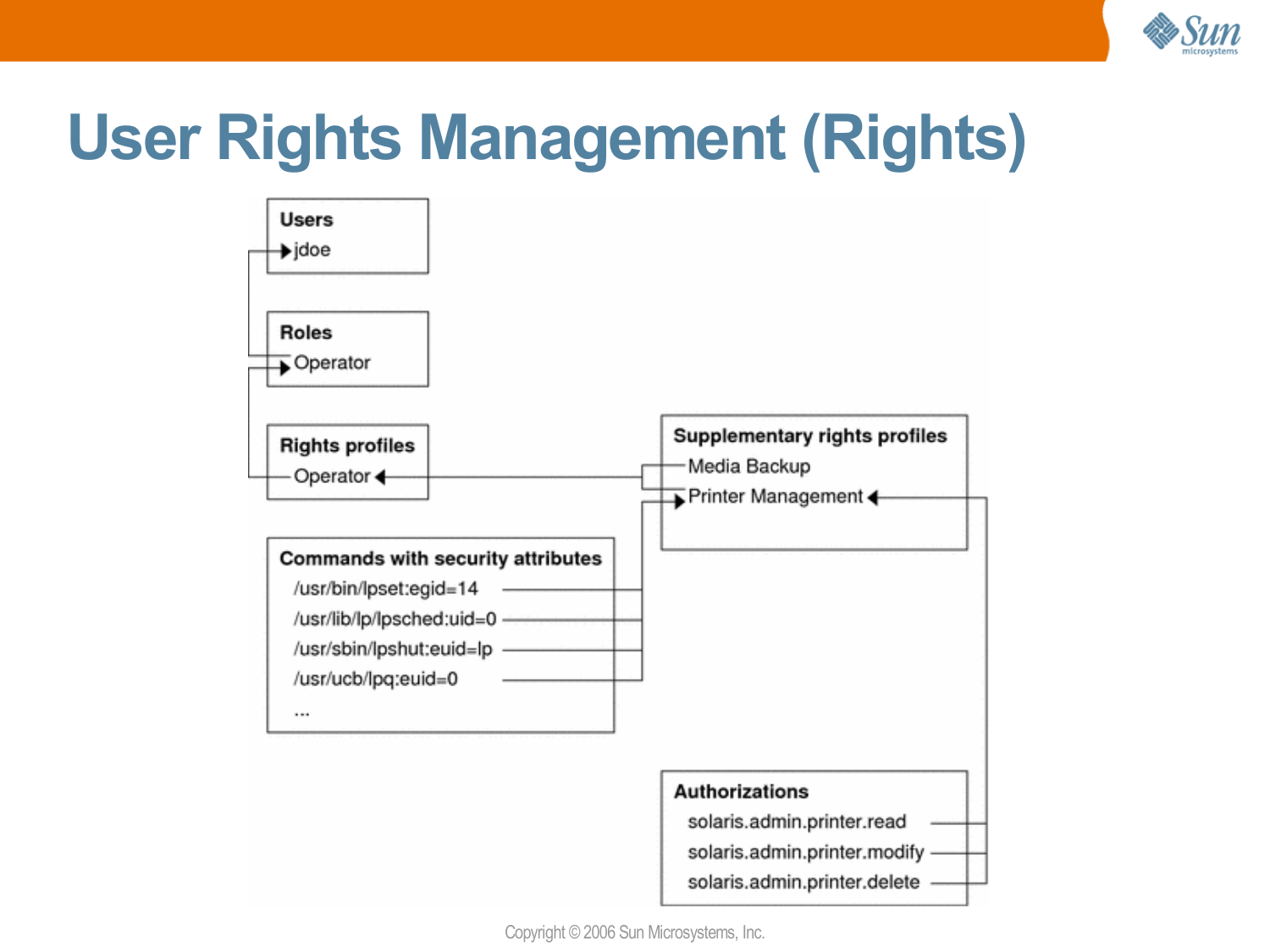

#### **User Rights Management Example**

# **svcprop -p httpd -p general apache2** general/enabled boolean false **general/action\_authorization** astring **sunw.apache.oper** general/entity\_stability astring Evolving httpd/ssl boolean false httpd/stability astring Evolving

# **auths weboper** sunw.apache.oper

# **profiles -l weboper**

Apache Operator: /usr/sbin/svcadm /usr/bin/svcs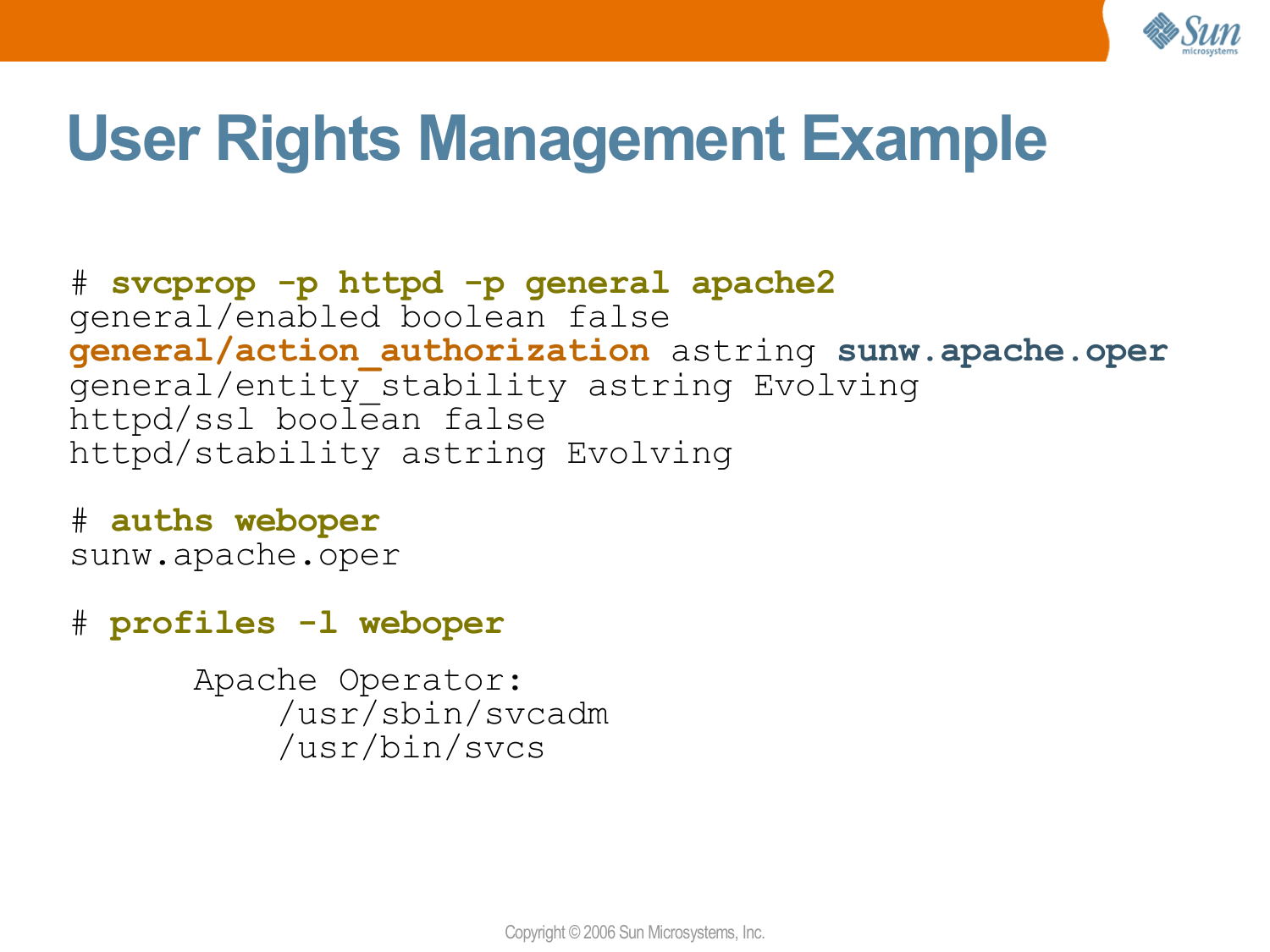

#### **User Rights Management Example**

#### \$ **svcs -o state,ctid,fmri apache2** STATE CTID FMRI online **91050** svc:/network/http:apache2 \$ **svcadm restart apache2** \$ **svcs -o state,ctid,fmri apache2** STATE CTID FMRI online **91064** svc:/network/http:apache2 \$ **ls** ls: not found \$ **echo \***

local.cshrc local.login local.profile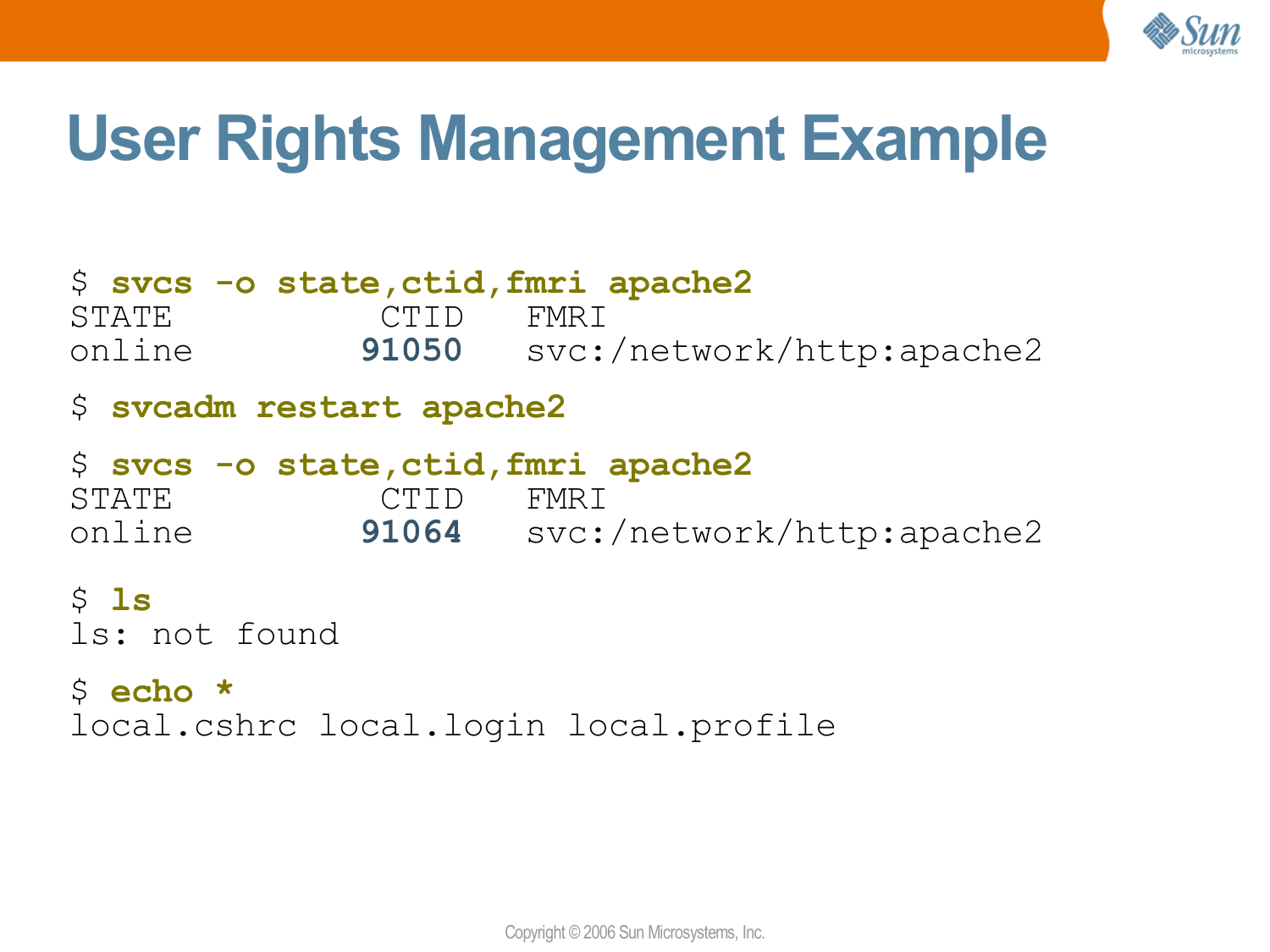

# **Service Management Facility**

- Provide a uniform mechanism to disable/manage services.
	- > e.g., **svcadm [disable|enable] telnet**
- Support alternative service profiles > e.g., "Secure by Default" profile (in Solaris 10 11/06)
- Leverage authorizations to manage/configure services.
- Define context to permit services to be started as a specific user and group and with specific privileges.
- Support automatic service dependency resolution.

> e.g., **svcadm enable -r nfs/client**

• Facilitate delegated service restarts.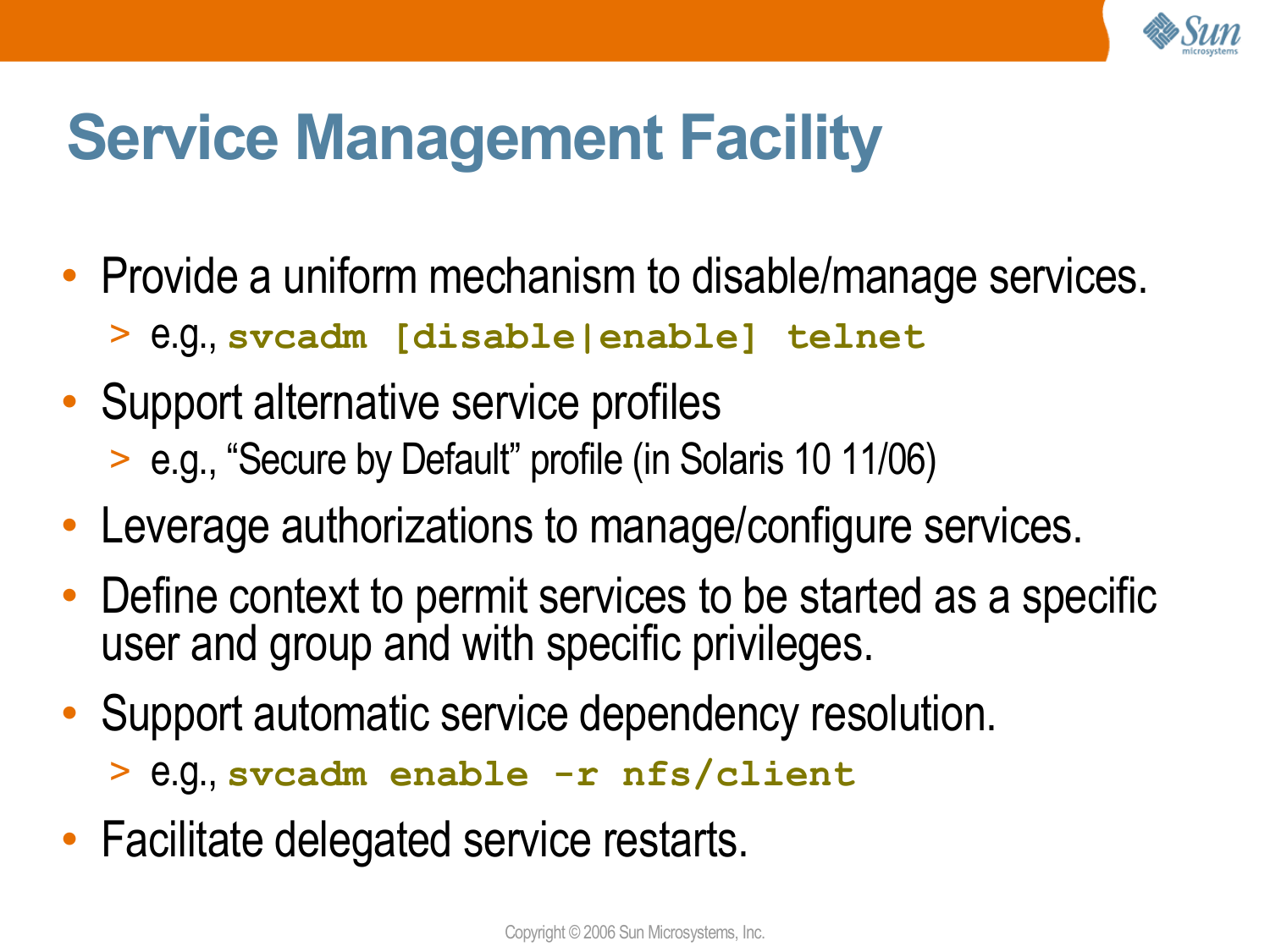

#### **SMF Example #1**

\$ **profiles** Service Operator Basic Solaris User All

\$ **svcs network/inetd** STATE STIME FMRI online 1:28:15 svc:/network/inetd:default

#### \$ **svcadm disable network/inetd**

\$ **svcs -x -v network/inetd** svc:/network/inetd:default (inetd) State: disabled since Thu Jul 13 17:05:36 2006 Reason: **Disabled by an administrator.** See: http://sun.com/msg/SMF-8000-05 See: man -M /usr/share/man -s 1M inetd See: /var/svc/log/network-inetd:default.log Impact: 5 dependent services are not running: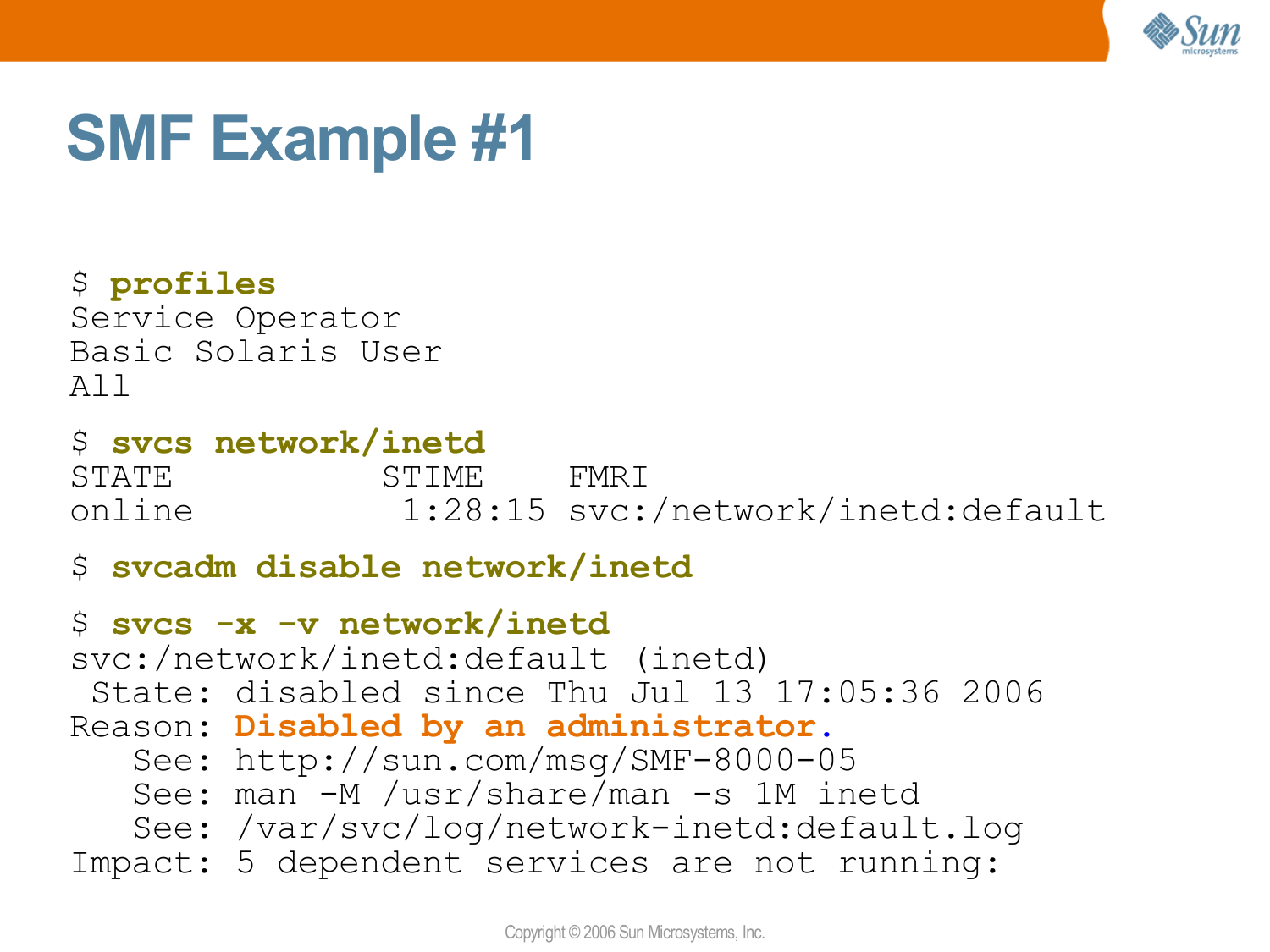

#### **SMF Example #2**

```
# svcprop -v -p defaults inetd
defaults/bind addr astring ""
defaults/bind fail interval integer -1defaults/bind fail max integer -1defaults/con rate offline integer -1
[...]
defaults/stability astring Evolving
defaults/tcp_trace boolean false
defaults/tcp_wrappers boolean false
```

```
# svcprop -p config/local_only rpc/bind
false
```

```
# svcs -x sendmail
```
svc:/network/smtp:sendmail (sendmail SMTP mail transfer agent)

```
 State: maintenance since Wed Dec 01 01:31:35 2004
Reason: Start method failed repeatedly, last exited with status 
208.
```
See: http://sun.com/msg/SMF-8000-KS

```
 See: sendmail(1M)
```

```
Impact: 0 services are not running.
```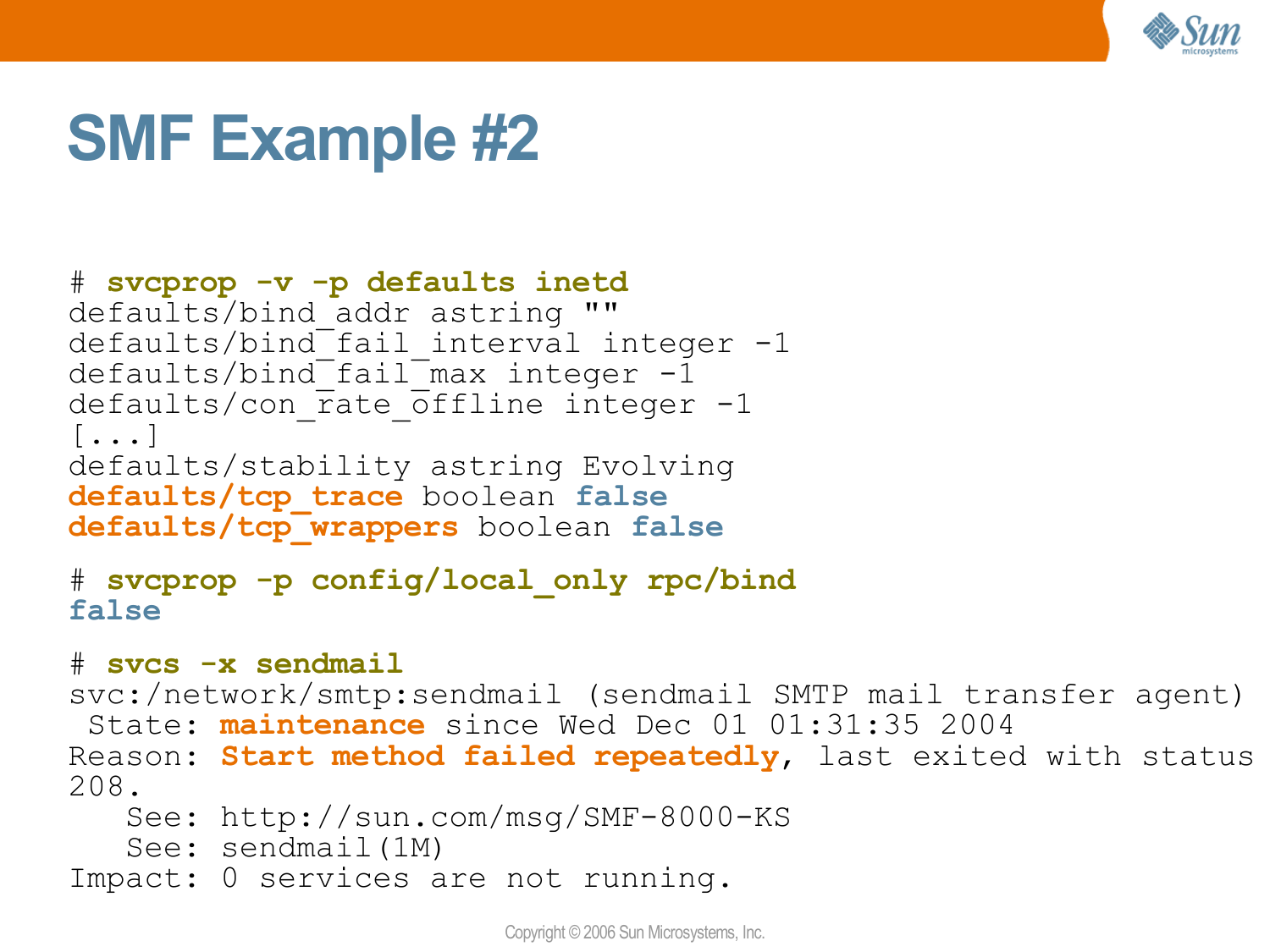

#### **SMF Access Control**

#### • Integrated with Solaris Roles (Rights Profiles)

- > *Service Administrator*
- > *Service Operator*

#### • Integrated with Solaris Authorizations

- > *Global: solaris.smf.modify*
- > Global: *solaris.smf.manage*
- > Per Service: *action\_authorization*
- Services may have property-group specific authorizations
	- > *value\_authorization* only change existing property values
- - > *modify\_authorization* add, modify, or delete properties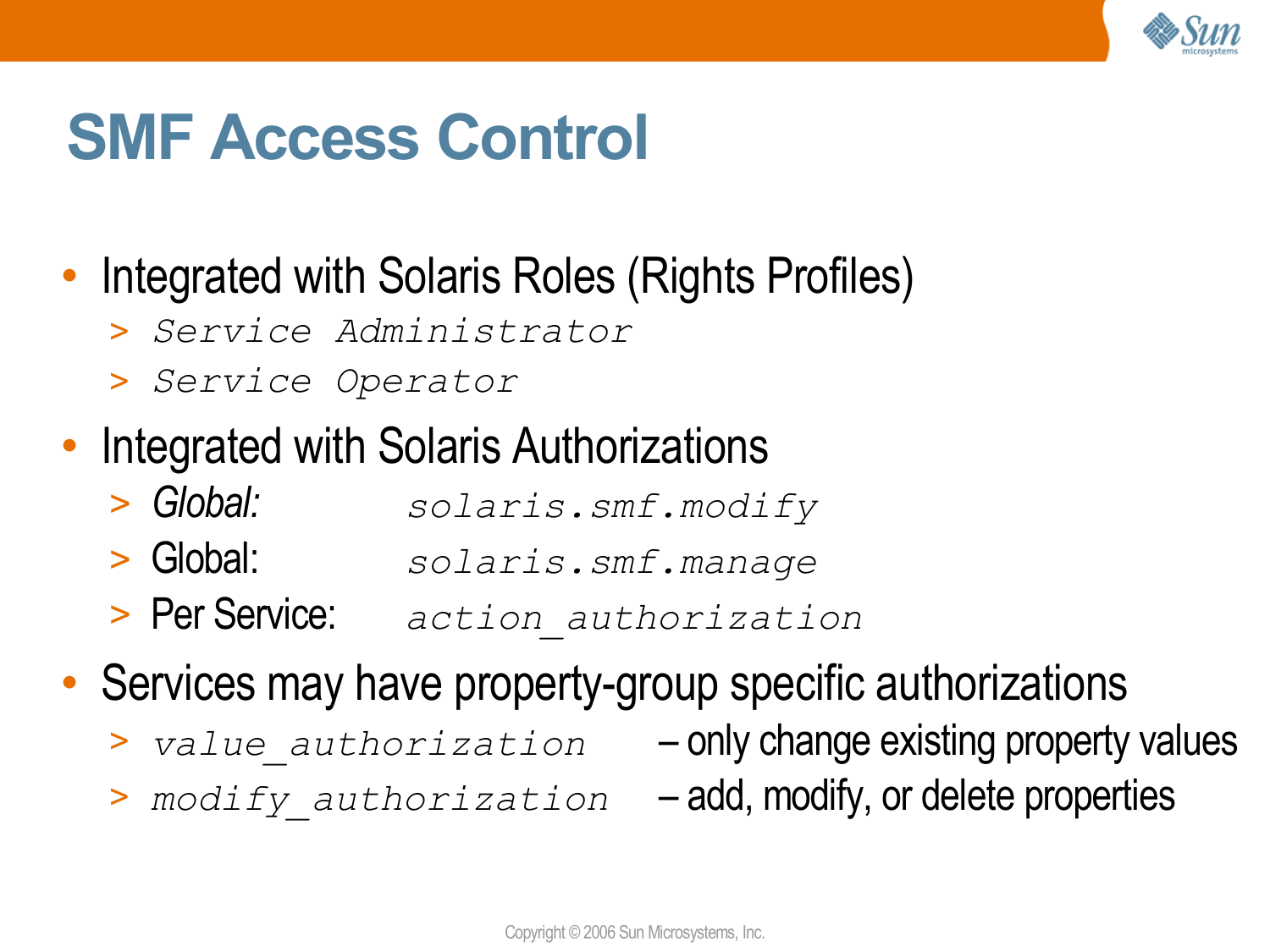

#### **SMF Example #3**

# **svcprop -p httpd -p general apache2** general/enabled boolean false **general/action\_authorization** astring **sunw.apache.oper** general/entity\_stability astring Evolving httpd/ssl boolean false httpd/stability astring Evolving **httpd/value\_authorization** astring **sunw.apache.admin**

Example taken from the Sun BluePrint: Restricting Service Administration in the Solaris 10 Operating System, <http://www.sun.com/blueprints/0605/819-2887.pdf>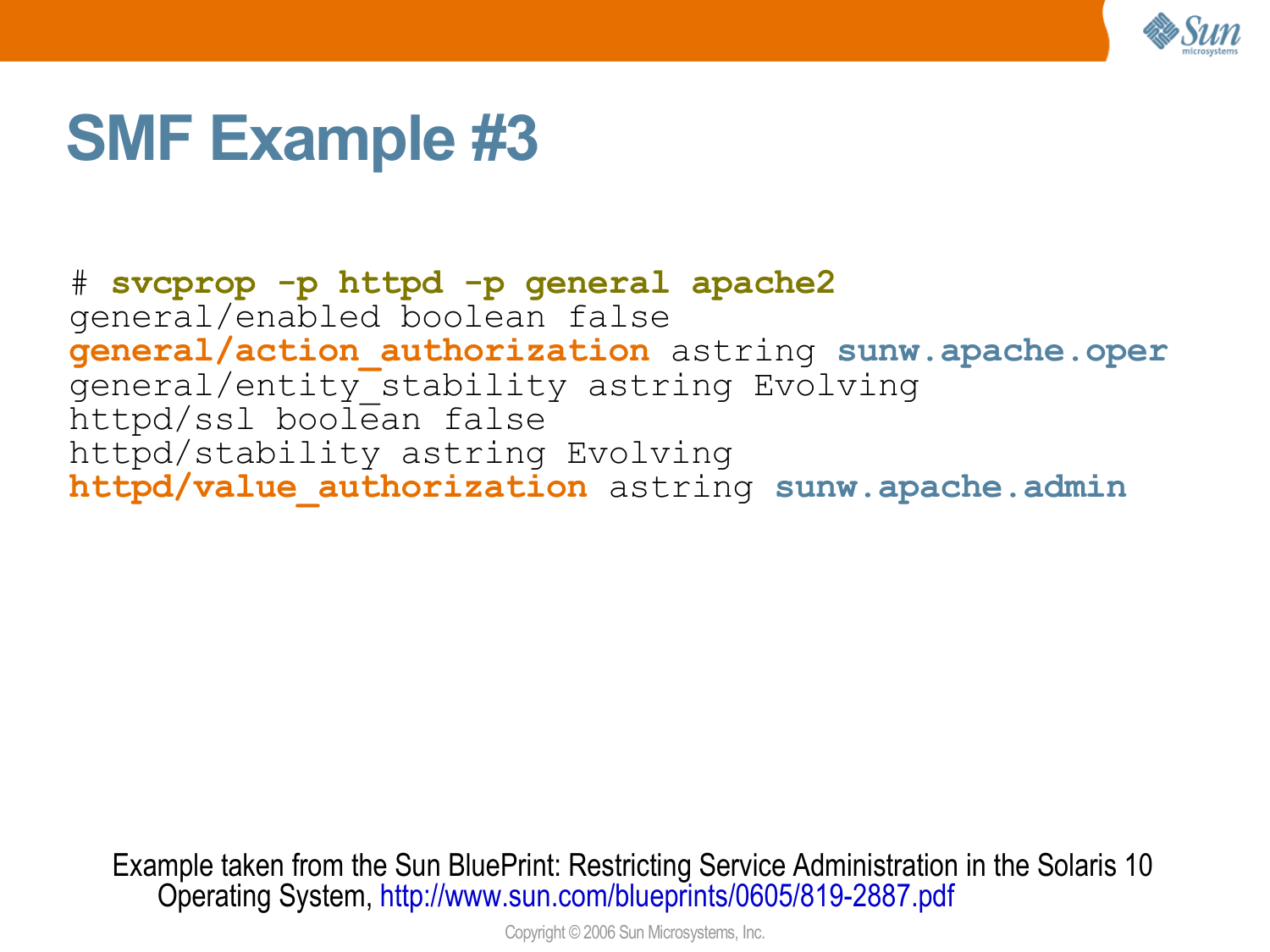

#### **SMF Execution Context**

- $\bullet$  exec methods can be forced to run as a given user:
	- > {start, stop, etc.}/user
- $\bullet$  exec methods can be forced to run as a given group: > {start, stop, etc.}/group
- $\bullet$  exec methods can be forced to use specific privileges:
	- > {start, stop, etc.}/privileges
	- > {start, stop, etc.}/limit\_privileges
- Other  $e \times e \subset$  context can also be defined:
	- > default project and resource pool, supplemental groups, etc.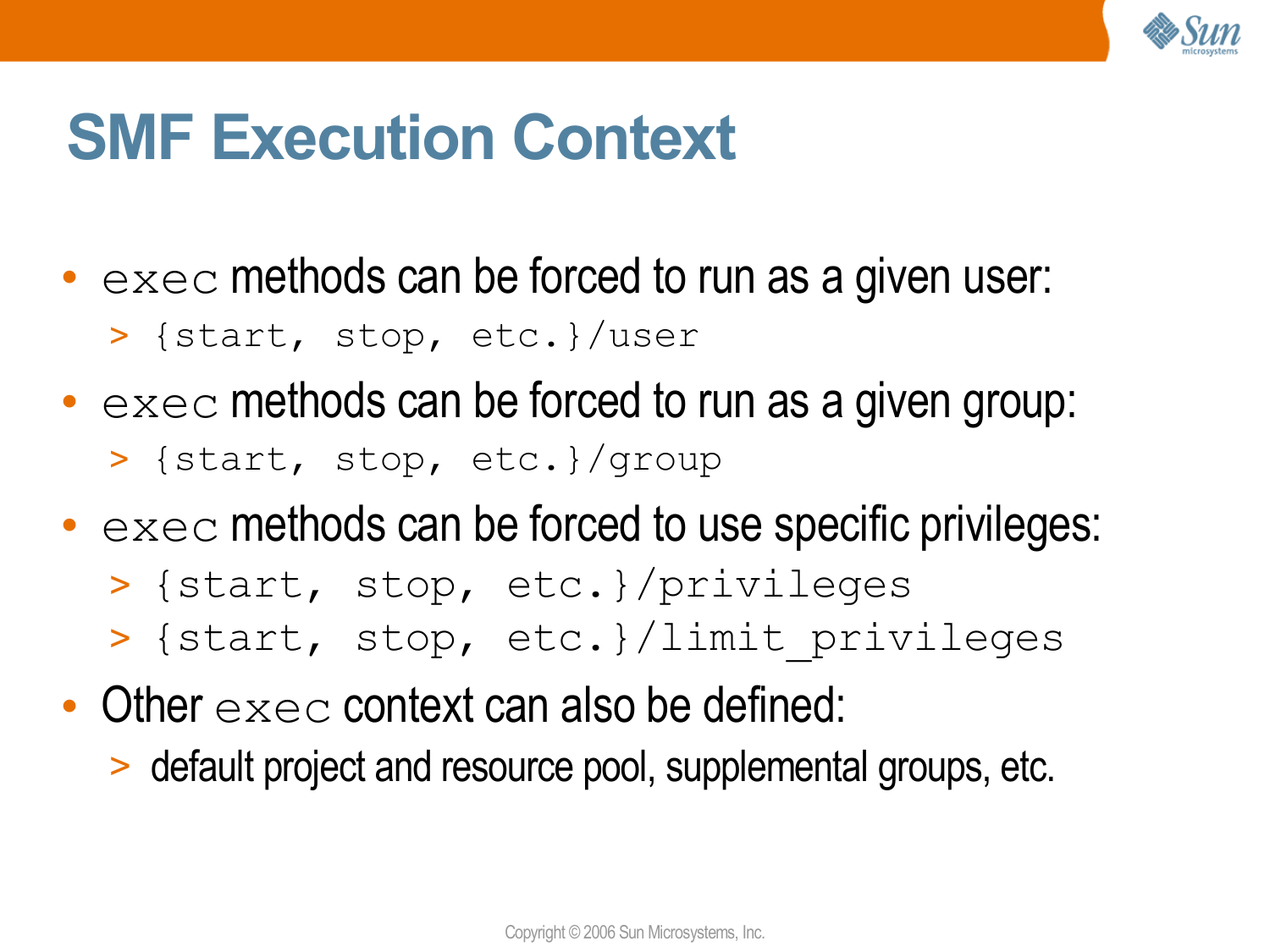

#### **SMF Example #4**

#### # **svcprop -v -p start apache2** start/exec astring /lib/svc/method/http-apache2\ start start/timeout seconds count 60  $start/type$  astring method **start/user** astring **webservd start/group** astring **webservd start/privileges** astring basic, !proc\_session, !proc\_info, !file\_link\_any,net\_privaddr **start/limit\_privileges** astring **:default** start/use profile boolean false start/supp groups astring :default start/working directory astring :default start/project astring :default start/resource pool astring :default

Example taken from the Sun BluePrint: Limiting Service Privileges in the Solaris 10 Operating System, <http://www.sun.com/blueprints/0505/819-2680.pdf>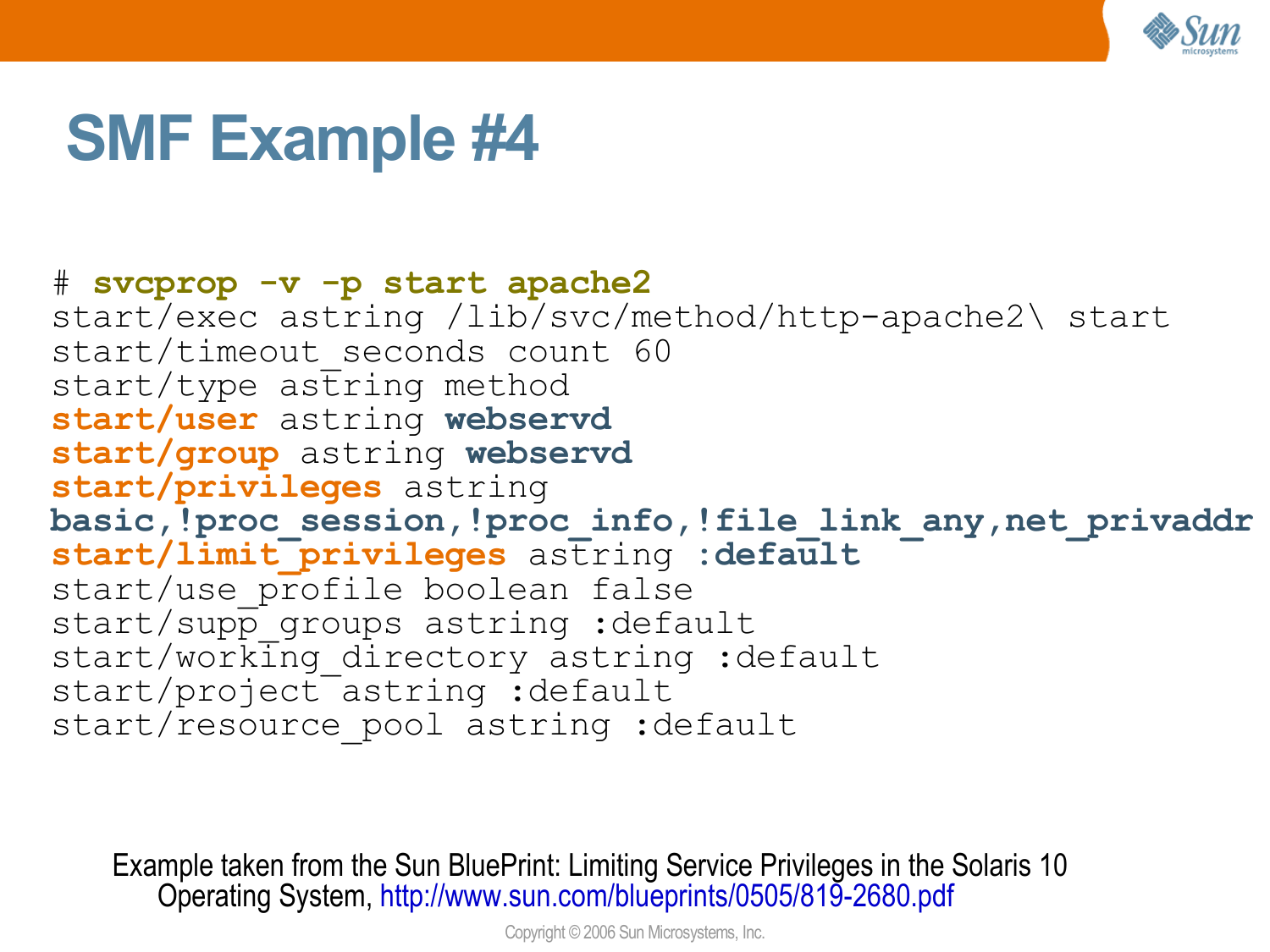

# **Solaris Secure By Default**

- Only Secure Shell is reachable by default. > root use of Secure Shell is not permitted by default.
- Existing services are configured in SMF to either be:
	- > Disabled by default
	- > Listening for local (e.g., loopback) connections only
- Configuration can be selected using CLI or JumpStart:
	- > netservices: open (traditional) or limited (SBD)
	- > service profile: open Of limited net
- Default installation method in Nevada/OpenSolaris:
	- > Solaris upgrades are not changed or impacted.
	- > Solaris 10 initial (fresh) installations can select SBD mode.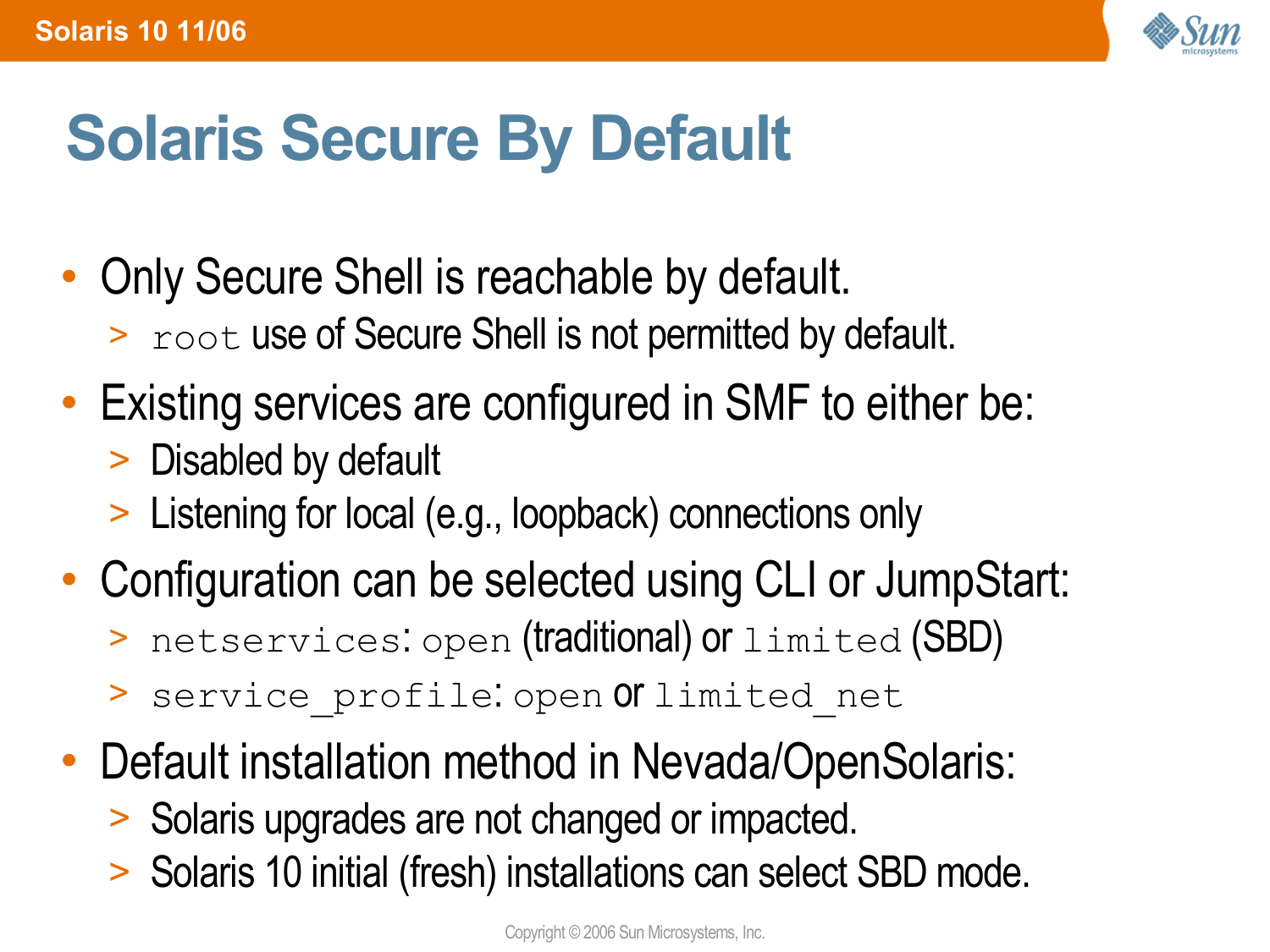

# **Solaris Secure By Default Example #1**

# **netservices** netservices: usage: netservices [ open | limited ]

#### # **netservices limited**

restarting syslogd restarting sendmail dtlogin needs to be restarted. Restart now? [Y] y restarting dtlogin

| # netstat -af inet -P tcp   grep LISTEN |                 |         |          |
|-----------------------------------------|-----------------|---------|----------|
| $[\ldots]$                              |                 |         |          |
| *.sunrpc                                | $\star$ $\star$ | 0 49152 | 0 LISTEN |
| $\star$ .ssh                            | $\star$ $\star$ | 0 49152 | 0 LISTEN |
| localhost.smtp                          | $\star$ $\star$ | 0 49152 | 0 LISTEN |
| localhost.submission *.*                |                 | 0 49152 | O LISTEN |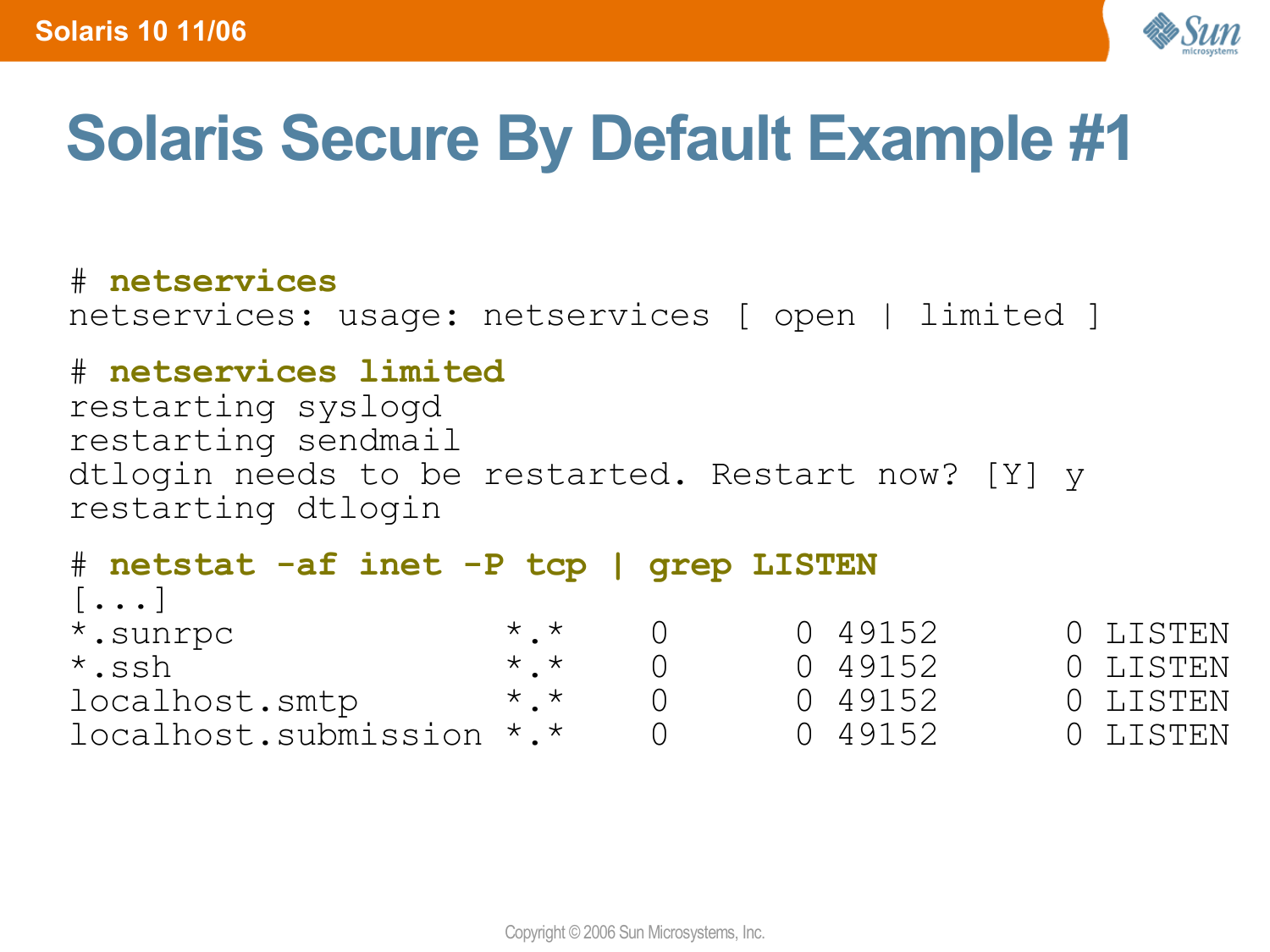

# **Solaris Secure By Default Example #2**

| Service      | <b>FMRI</b>                                             | Property               | Values             |
|--------------|---------------------------------------------------------|------------------------|--------------------|
| rpcbind      | svc:/network/rpc/bind                                   | config/local only      | true, false        |
| syslog       | svc:/system/system-log                                  | config/log from remote | true, false        |
| sendmail     | svc:/network/smtp:sendmail                              | config/local only      | true, false        |
| smcwebserver | svc:/system/webconsole:console                          | options/tcp listen     | true, false        |
| wbem         | svc:/application/management/wbem                        | options/tcp listen     | true, false        |
| <b>X11</b>   | svc:/application/x11/x11-server                         | options/tcp listen     | true, false        |
| CDE          | svc:/application/graphical-login/cde-login dtlogin/args |                        | [null], -udpPort 0 |
| ToolTalk     | svc:/network/rpc/cde-ttdbserver:tcp                     | proto                  | tcp, ticotsord     |
| calendar     | svc:/network/rpc/cde-calendar-manager                   | proto                  | tcp, ticlts        |
| BSD printing | svc:/application/print/rfc1179:default                  | bind addr              | [null], localhost  |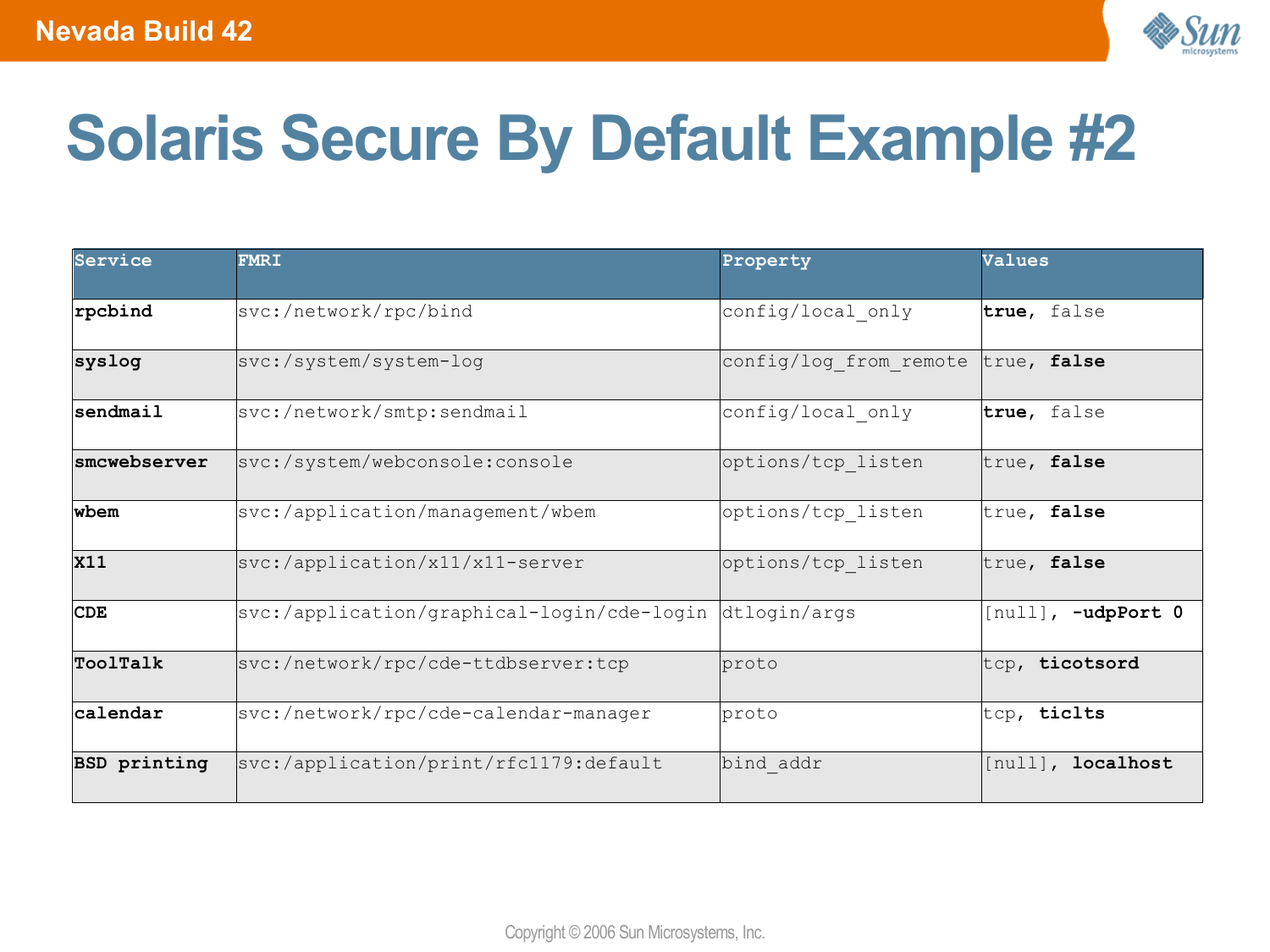

### **User/Password Management**

- Local Password Complexity Checks
	- > Login Name != Password
	- > White Space Permitted
	- > Minimum Characters by Class
		- > Alphabetic, Non-Alphabetic, Uppercase, Lowercase, Digits, Special
	- > Maximum Consecutive Repeating Characters
- Local Password History
- Local Banned Password List (Dictionary)
- Local Account Lockout (3 Strikes)
- New "Account Locked" Semantics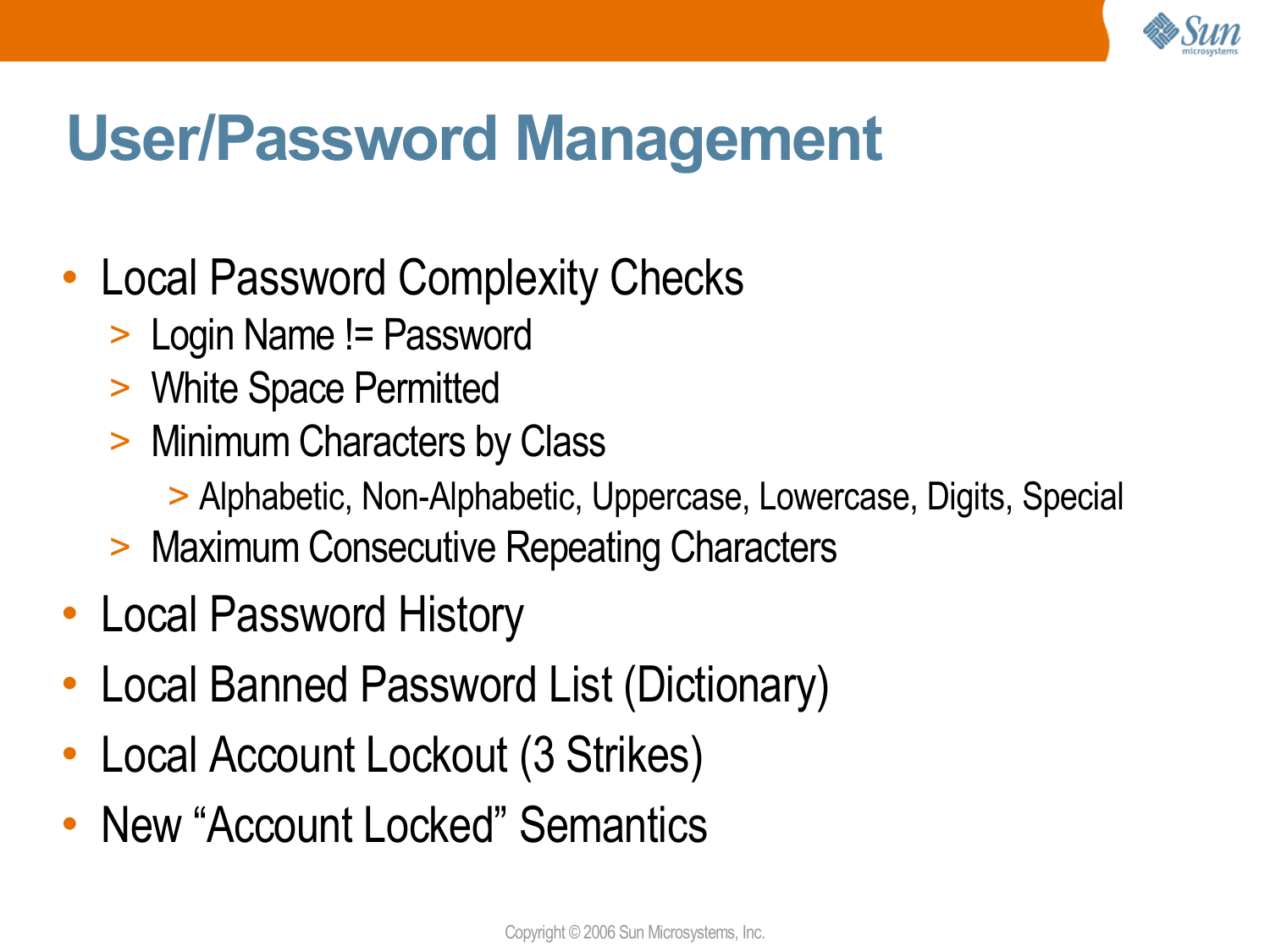

#### **Password Management Example**

\$ **passwd gbrunett** Enter existing login password: New Password: passwd: **The password must contain at least 1 numeric or special character(s).**

Please try again New Password: passwd: **The password must contain at least 1 uppercase alpha character(s).**

Please try again New Password: passwd: **Too many consecutively repeating characters. Maximum allowed is 3.** Permission denied

\$ **passwd gbrunett** Enter existing login password:

New Password: passwd: **Password in history list.**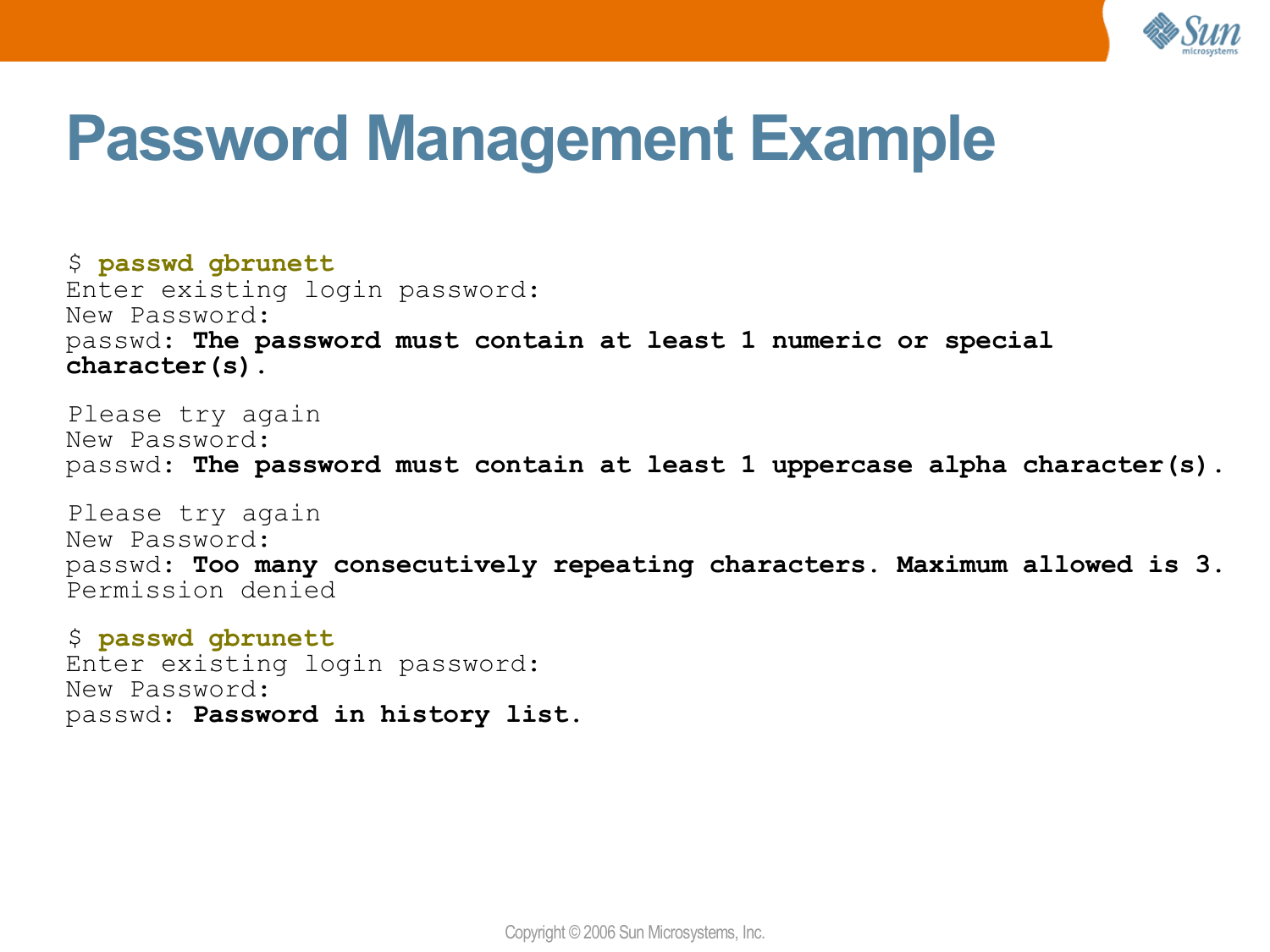

#### **Kerberos**

- MIT Kerberos 1.3.2 Refresh
- **Kerberos Ticket Auto-Renewal**
- KDC Incremental Propagation
- kclient Auto-configuration Tool
- pam krb5 migrate KDC Auto-population Tool
- TCP and IPv6 Support
- AES-128, AES-256, 3DES, RC4-HMAC Support
- SPNego GSS-API Dynamic Security Negotiation
- Bundled Remote Applications (Clients & Servers)
	- > telnet, ftp, rlogin, rsh, rcp, rdist, Secure Shell, Mozilla and Apache
- Public Kerberos Developer APIs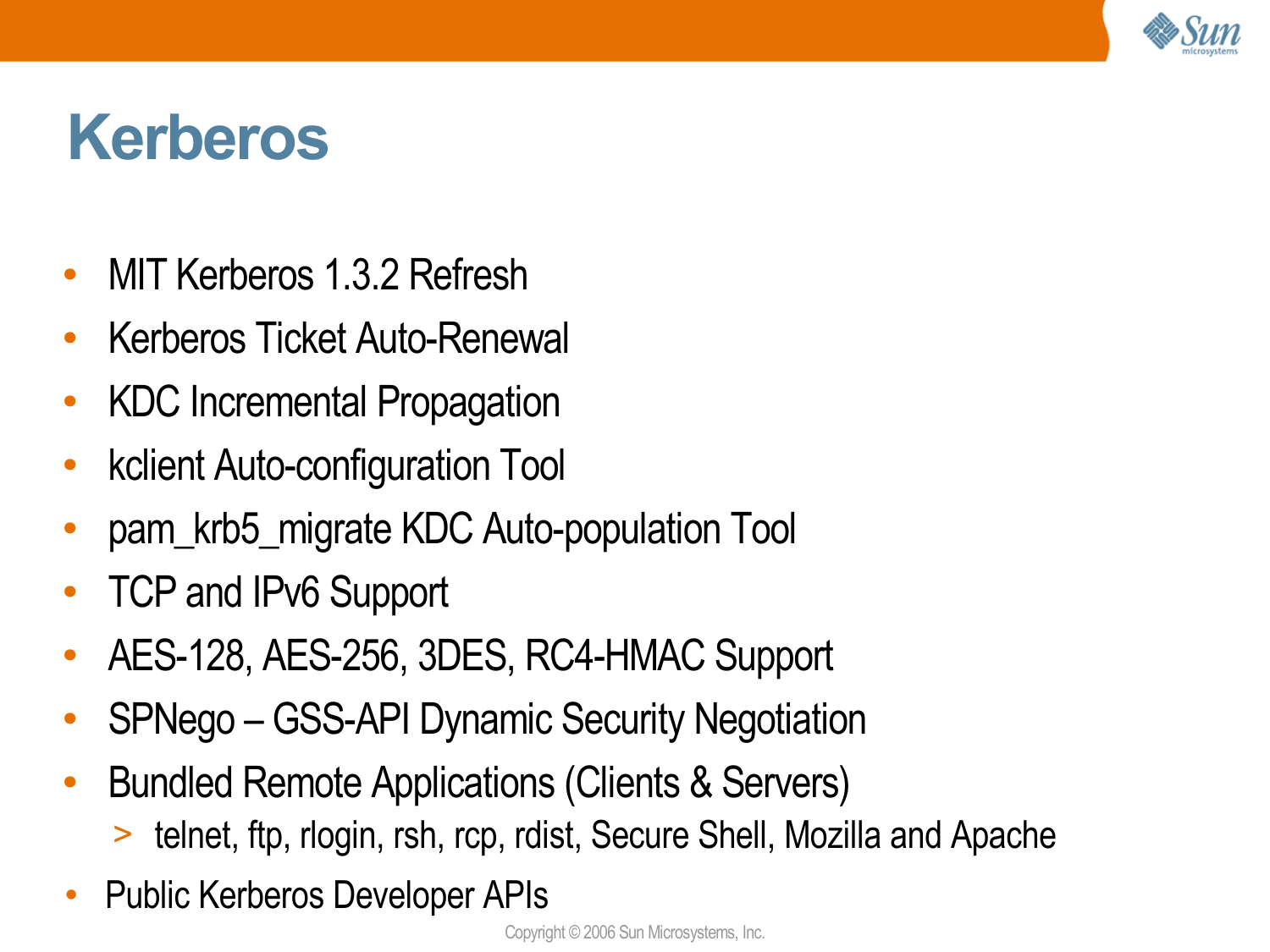

#### **Kerberos Ecosystem Progress**

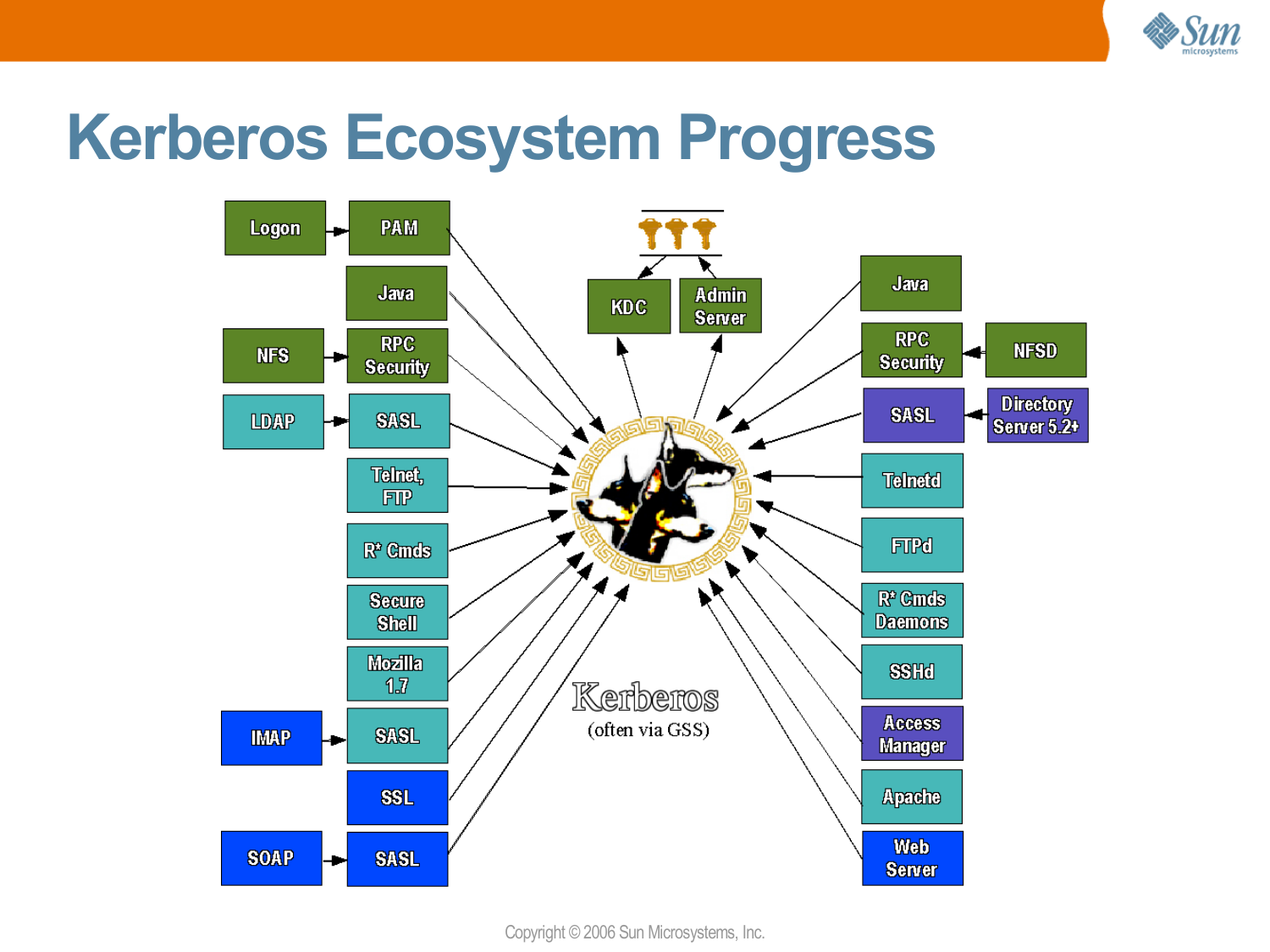

#### **Secure Shell**

- OpenSSH 3.6p2++ Refresh
- **GSS-API Support**
- Enhanced Password Aging Support
- Keyboard "Break" Sequence Support
- X11 Forwarding "on" by default
- RC4, AES CTR mode Encryption Support
- /etc/default/login Synchronization
- SSH2 Rekeying
- Server Side Keepalives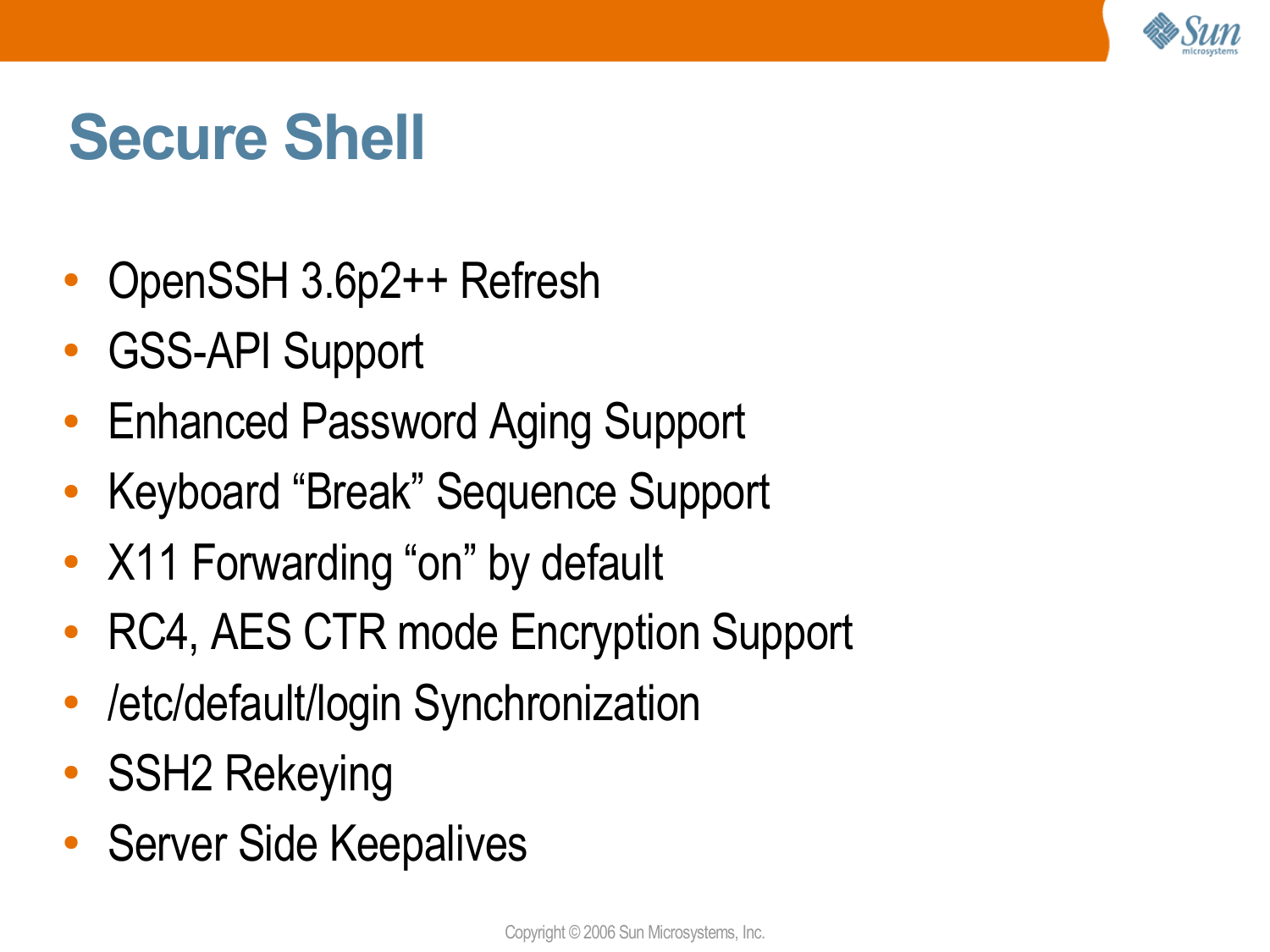

#### **Process Privileges**

- Solaris kernel checks for privileges and not just  $UD == 0!$ 
	- $>$  Division of  $_{\text{root}}$  authority into discrete privileges (67 and counting)
	- > Privileges can be granted to processes based on need.
	- > Privileges can be disabled or dropped when not needed.
	- > Child processes can have different (fewer) privileges than the parent.
- Completely backward compatible and extensible. > No changes required to use existing code.
- Privilege bracketing helps to mitigate effects of future flaws.
	- > e.g., proc\_fork and proc\_exec
	- > e.g., proc\_info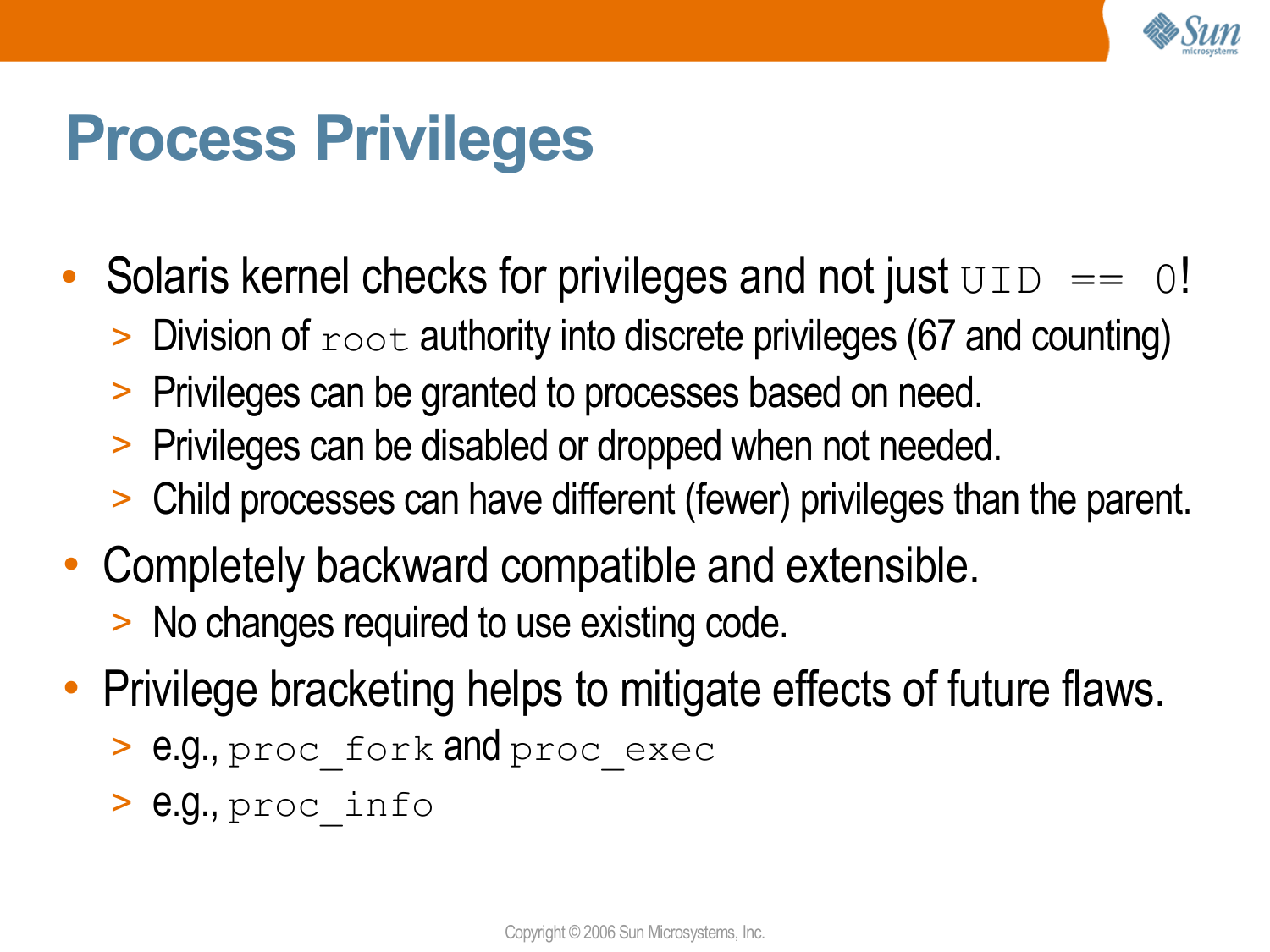

# **Zones Privileges Listing**

contract event contract observer cpc cpu atrace kernel Legend dtrace proc dtrace user file chown file chown self **a = basic** file dac execute file dac read file dac search file dac write file downgrade sl **file link any** file owner file setid file upgrade sl graphics access graphics map ipc dac read ipc dac write ipc owner into the bindmlp into idmpaccess net mac aware ant privaddr som that rawaccess procaudit proc\_chroot **proc\_clock\_highres proc\_exec <b>proc\_fork proc\_info** proc\_lock\_memory proc\_owner proc\_priocntl **proc\_session** proc\_setid proc\_taskid proc\_zone sys acct sys admin syss and it sys config sys devices sys ipc config sys linkdir sys mount sys net config sys nfs sys sys res config sys resource sys suser compat sys time sys trans label win colormap win config win dac read win dac write win devices win dga win downgrade sl win fontpath win mac read win mac write win selection win upgrade sl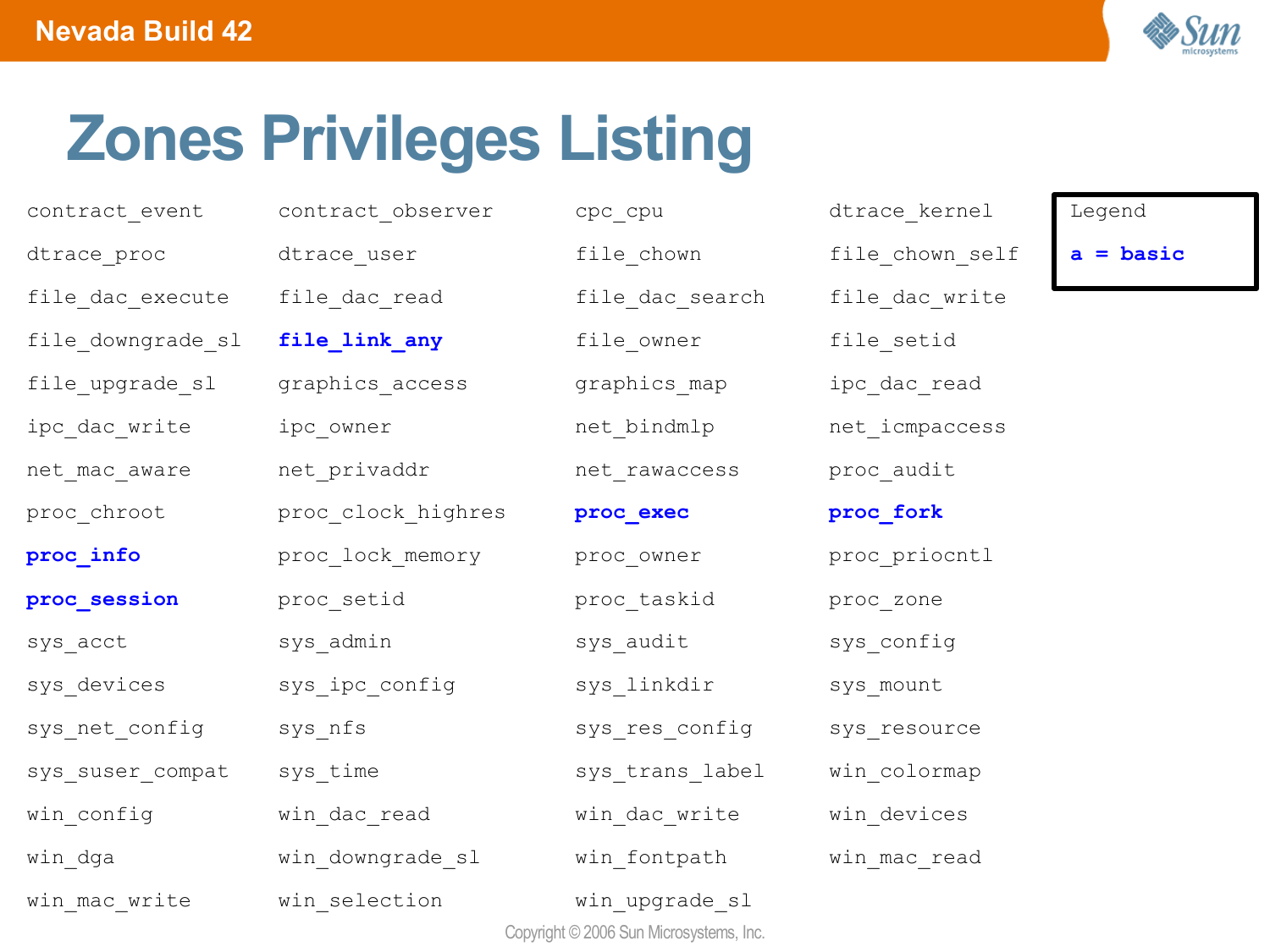

#### **Process Privilege Sets**

- E Effective
	- > Privileges in effect
- P Permitted set
	- > Upper bound of E
- I Inheritable set
	- > Privileges of executed programs
- L Limit set
	- > Upper bound for the process and all its descendants

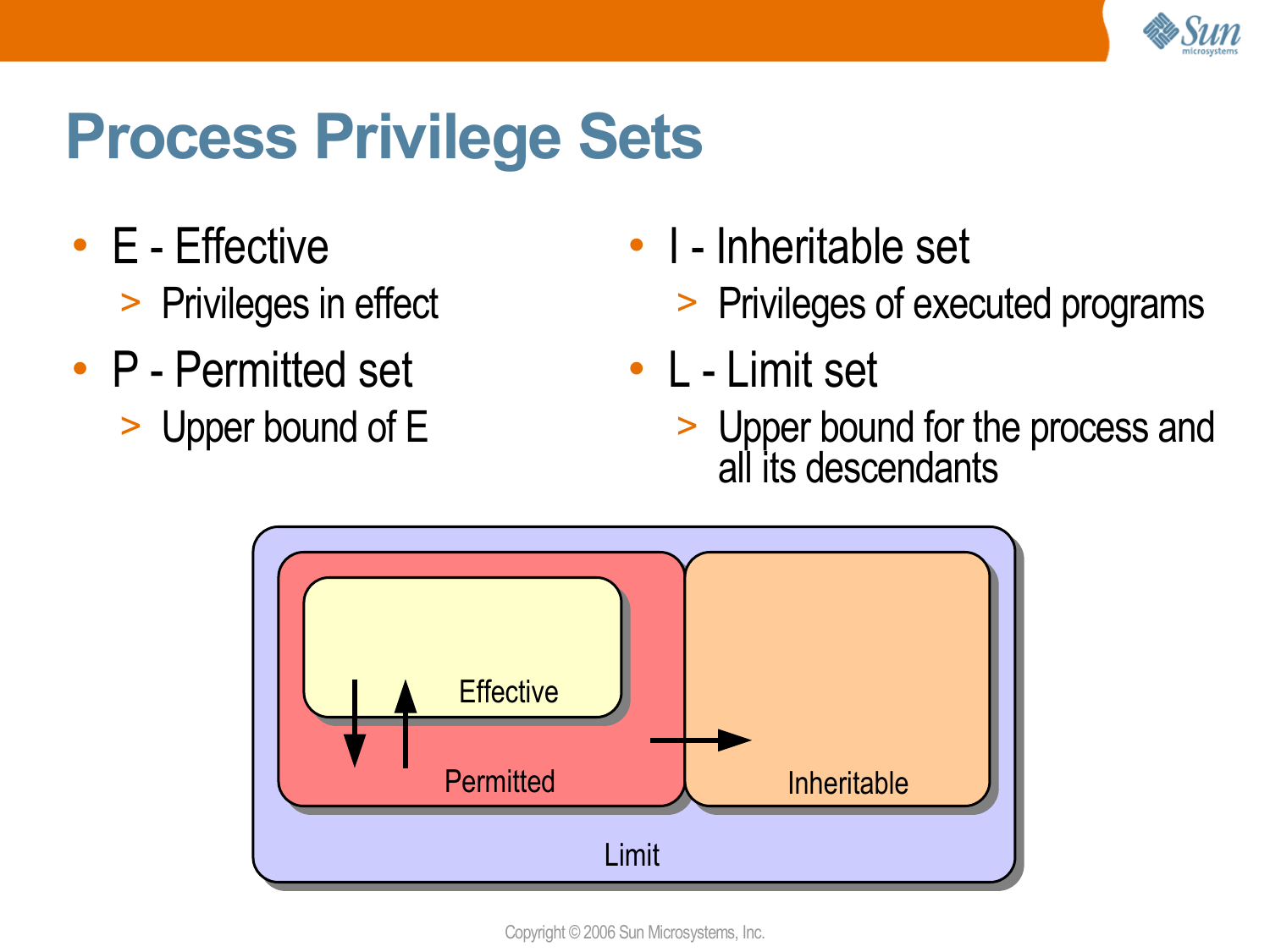

### **Process Privilege Inheritance**

- Limit (L) is unchanged
- L is used to bound privileges in Inheritable (I)  $>$   $\mid$  =  $\mid$   $\cap$   $\mid$
- Child's Permitted (P') & Effective (E') are:  $>$  P' = F' = I'
- Typical process
	- $>$  P = E = I = {basic}
	- $> L = \{$ all privileges $\}$
	- $>$  Since P = E = I, children run with same privileges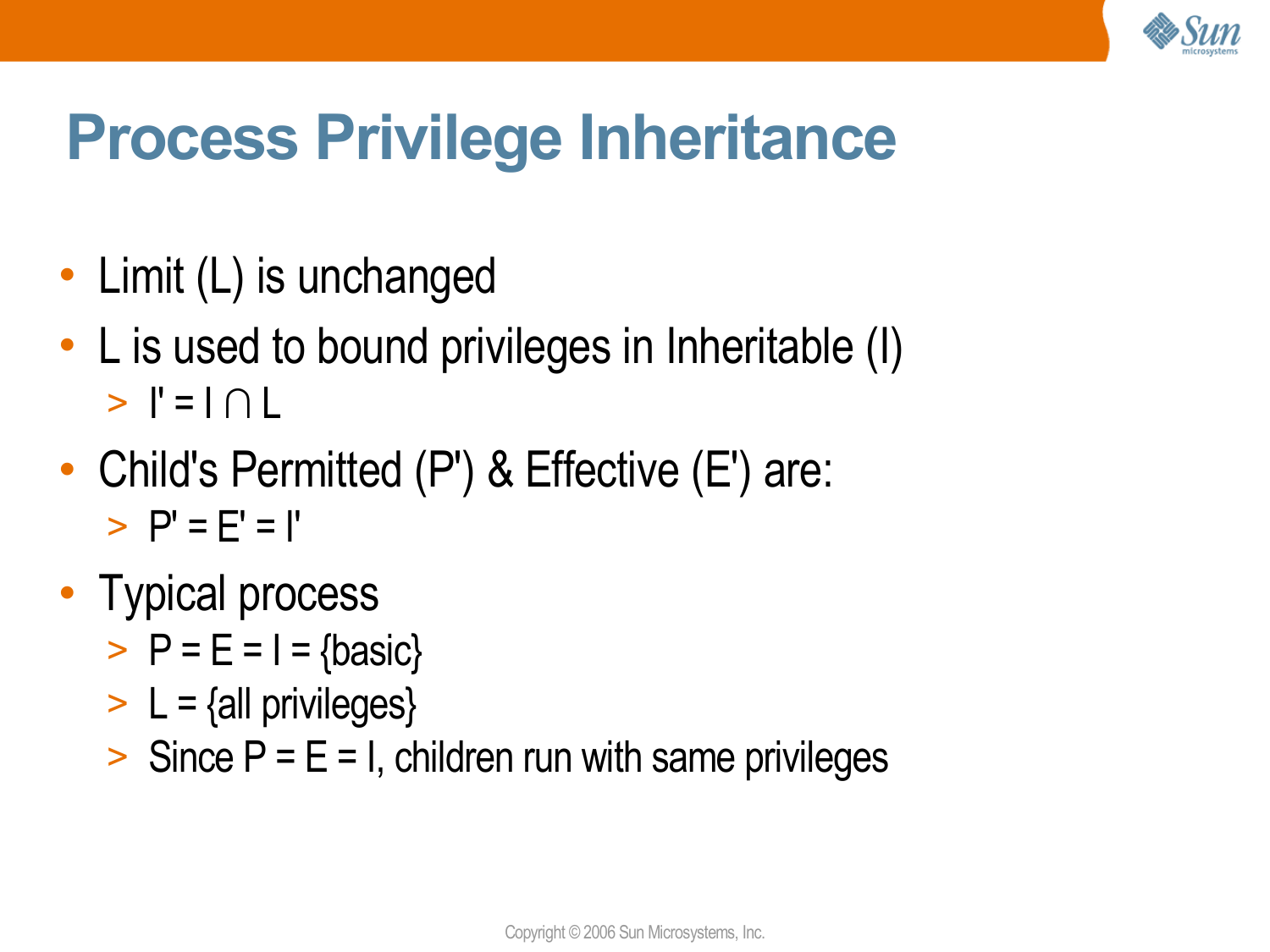

### **Root Account Still Special**

- *root* owns all configuration/system files > UID 0 is therefore still very powerful
- Privilege escalation prevention
	- > Require ALL privileges to modify objects owned by *root* when euid ≠ 0
	- > Fine tuning in certain policy routines
		- > Not all privileges, only *nosuid* mounts
- Prefer services be non- $UID$   $0 +$  privileges
	- $>$  Additive approach is safer than  $UID$   $0$  privileges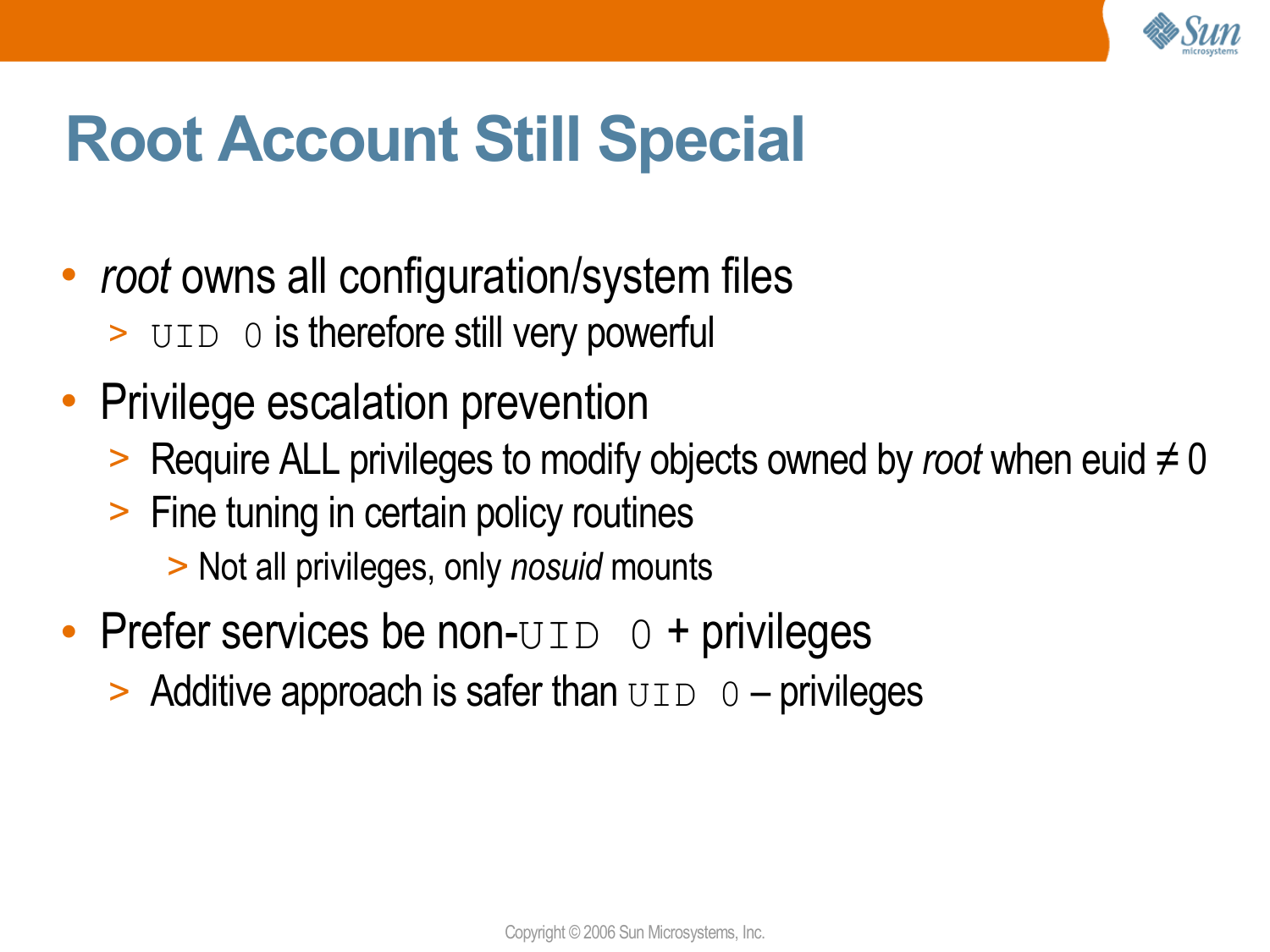

# **Using Process Privileges**

#### • ppriv $(1)$

```
# ppriv -e -D -s -proc_fork,-proc_exec /bin/sh -c finger
sh[387]: missing privilege "proc fork" (euid = 0, syscall = 143)
needed at cfork+0x18
/bin/sh: permission denied
```
#### • User Rights Management (RBAC)

# **grep "Network Management" /etc/security/exec\_attr** Network Management:**solaris**:cmd:::/sbin/ifconfig:**privs=sys\_net\_config** Network Management:**solaris**:cmd:::/sbin/route:**privs=sys\_net\_config**

#### • Service Management Framework (SMF)

```
# svcprop -p start rpc/bind | grep privileges
start/privileges astring
basic,file_chown,file_chown_self,file_owner,net_privaddr,
proc_setid, sys_nfs,net_bindmlp
stop/limit privileges astring : default
```
#### • Privilege Aware Commands / Services

e.g., *ping*, *rmformat*, *quota*, *rpcbind*, *nfsd*, *mountd*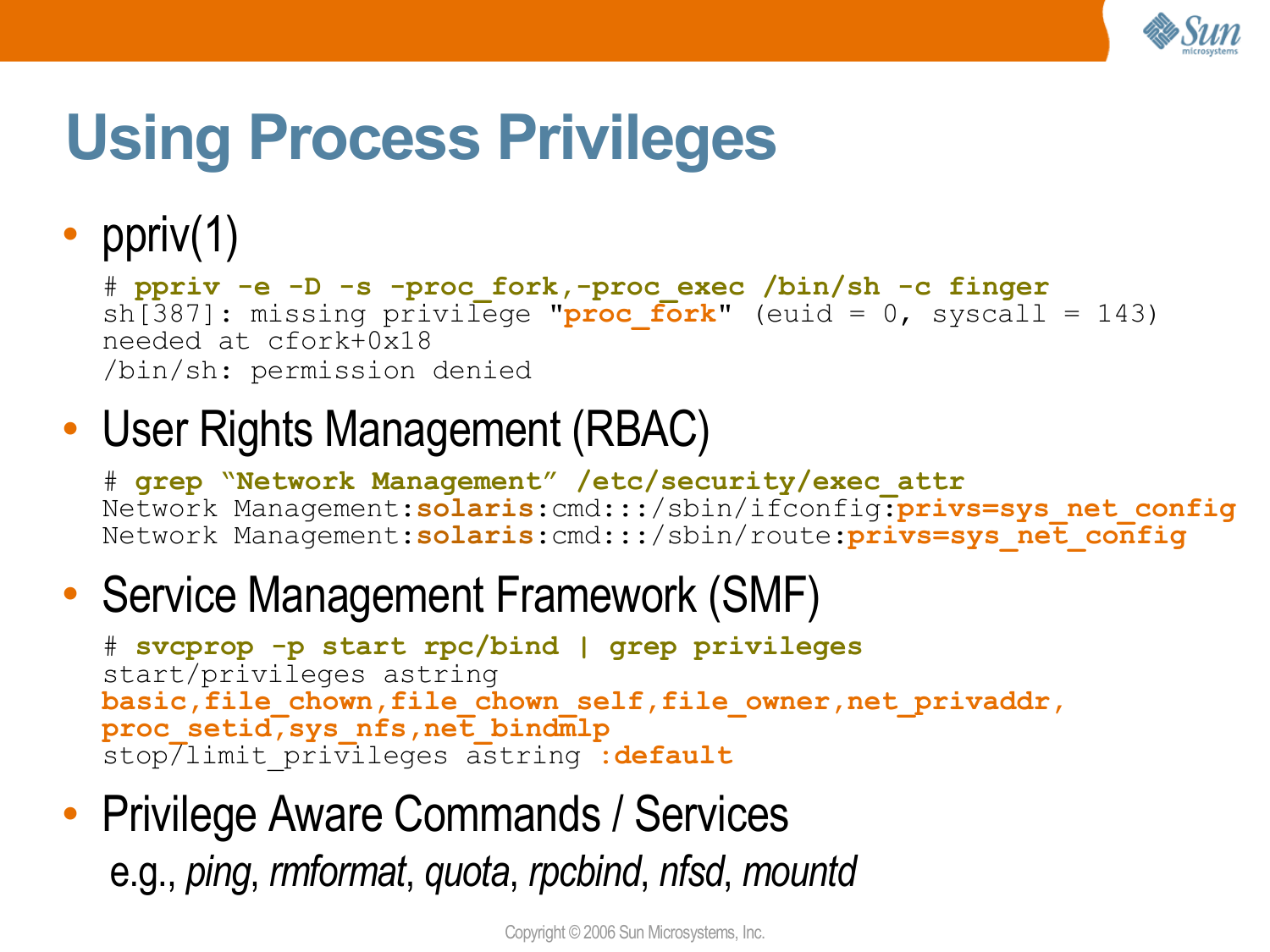

#### **Process Privileges Example #1**

```
$ ppriv $$ $ ppriv -l basic
flags = <none> proc_exec
     L: all
```

```
file link any
E: basic proc_fork
I: basic proc_info
P: basic proc_session
```

```
$ ppriv -De cat /etc/shadow
cat[3988]: missing privilege "file_dac_read" (euid =
101, syscall = 225) needed at ufs \bar{1}access+0xc9
cat: cannot open /etc/shadow
```

```
$ ppriv -s -proc_fork,-proc_exec -De /bin/vi
[attempt to run a command/escape to a shell]
vi[4180]: missing privilege "proc_fork" (euid = 101,
syscall = 143) needed at cfork+0x\overline{3}b
```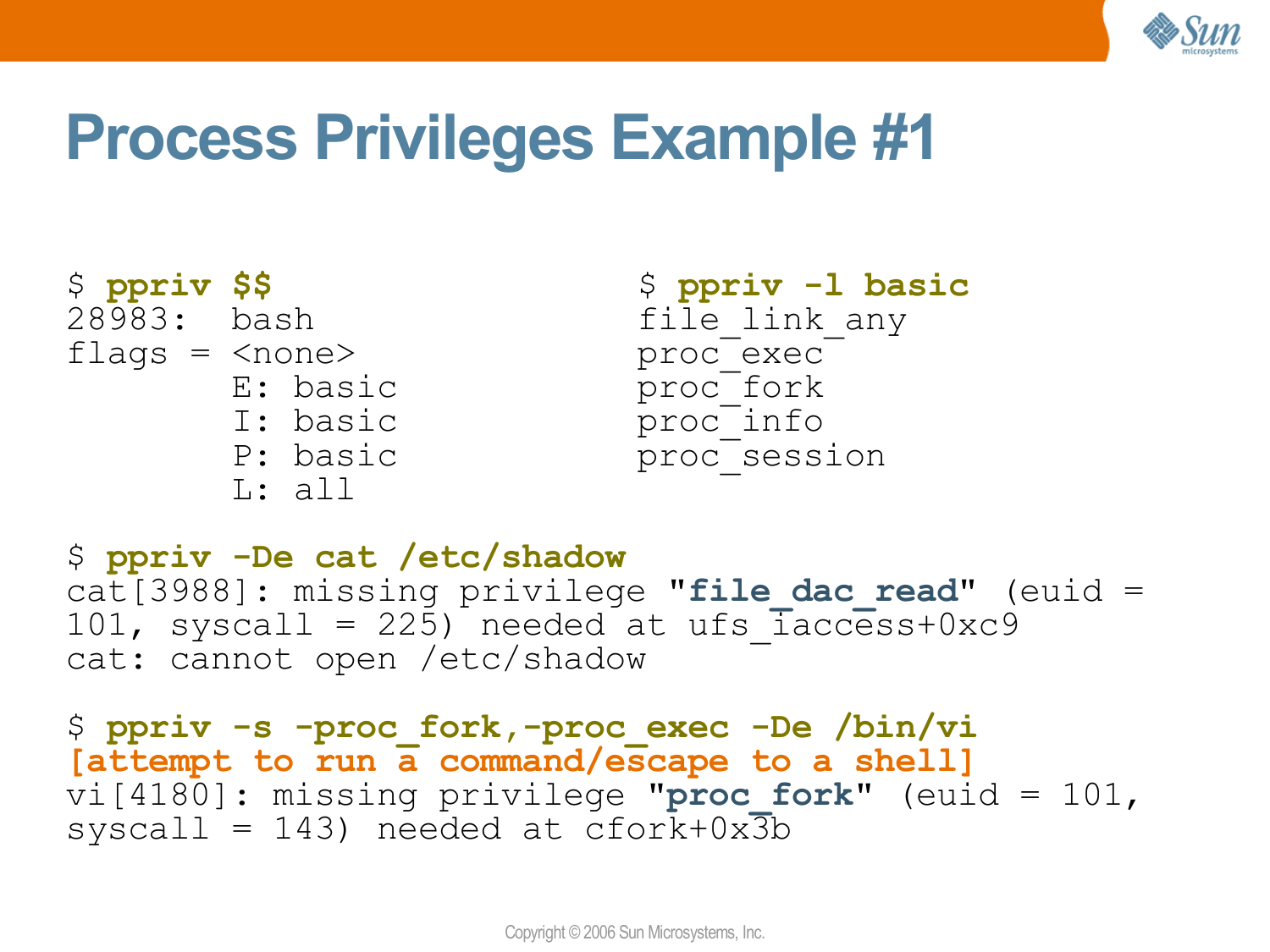

#### **Process Privileges Example #2**

#### # **ppriv -S `pgrep rpcbind`** 933: /usr/sbin/rpcbind  $flags = PRIV$   $AWARE$ E: net bindmlp, net privaddr, proc fork, sys nfs I: none P: net bindmlp, net privaddr, proc fork, sys nfs L: none # **ppriv -S `pgrep statd`** 5139: /usr/lib/nfs/statd  $flags = PRIV$   $AWARE$ E: net bindmlp, proc fork I: none P: net bindmlp, proc fork

L: none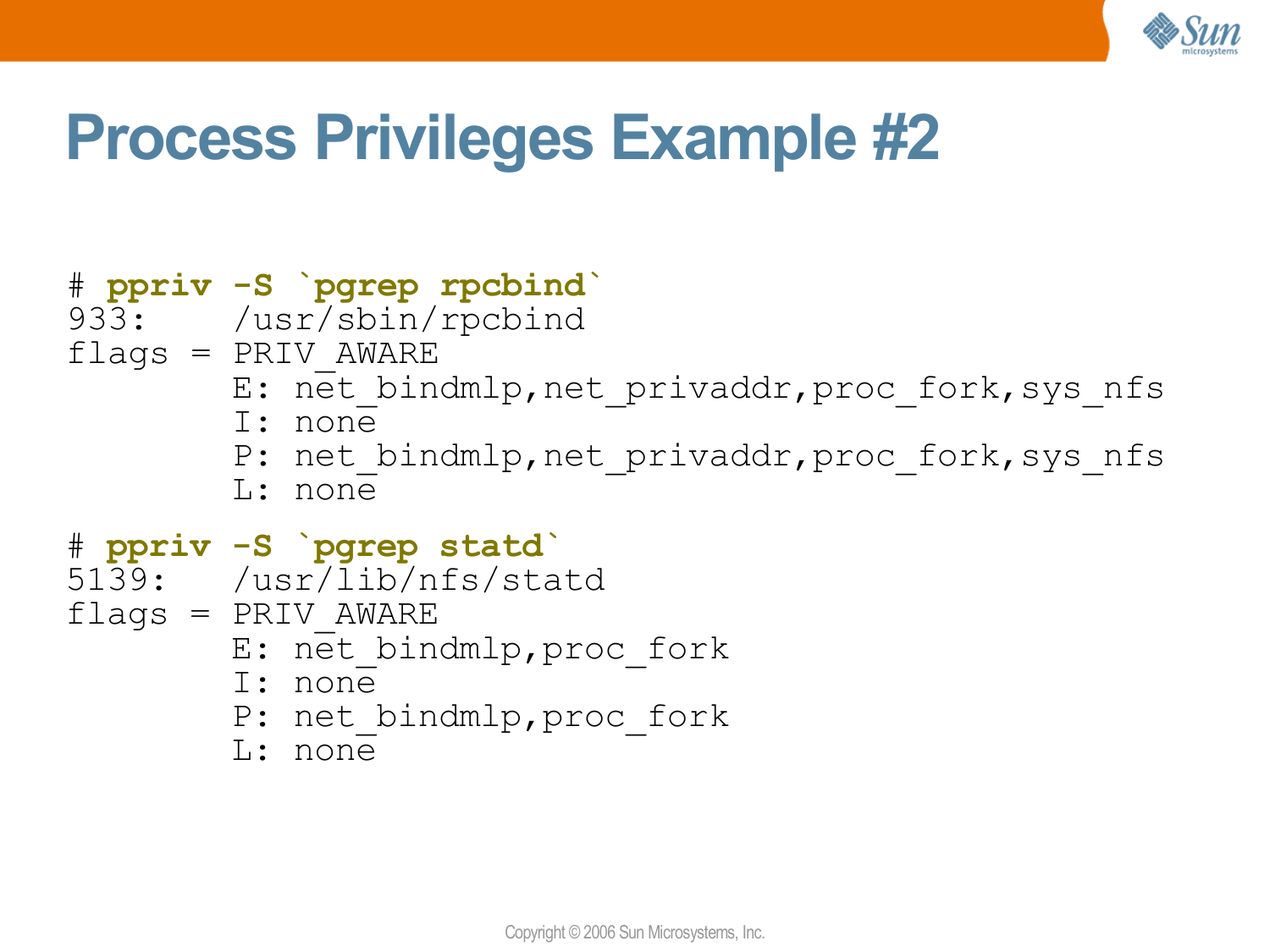

### **Process Privileges Example #3**

#### Solaris 9 Network Management Rights Profile

# **grep "Network Management" /etc/security/exec\_attr** Network Management:**suser**:cmd:::/usr/sbin/ifconfig:**uid=0** Network Management:**suser**:cmd:::/usr/sbin/route:**uid=0** [...]

#### Solaris 10 Network Management Rights Profile

# **grep "Network Management" /etc/security/exec\_attr** Network Management:**solaris**:cmd:::/sbin/ifconfig:**privs=sys\_net\_config** Network Management:**solaris**:cmd:::/sbin/route:**privs=sys\_net\_config**  $\lceil \ldots \rceil$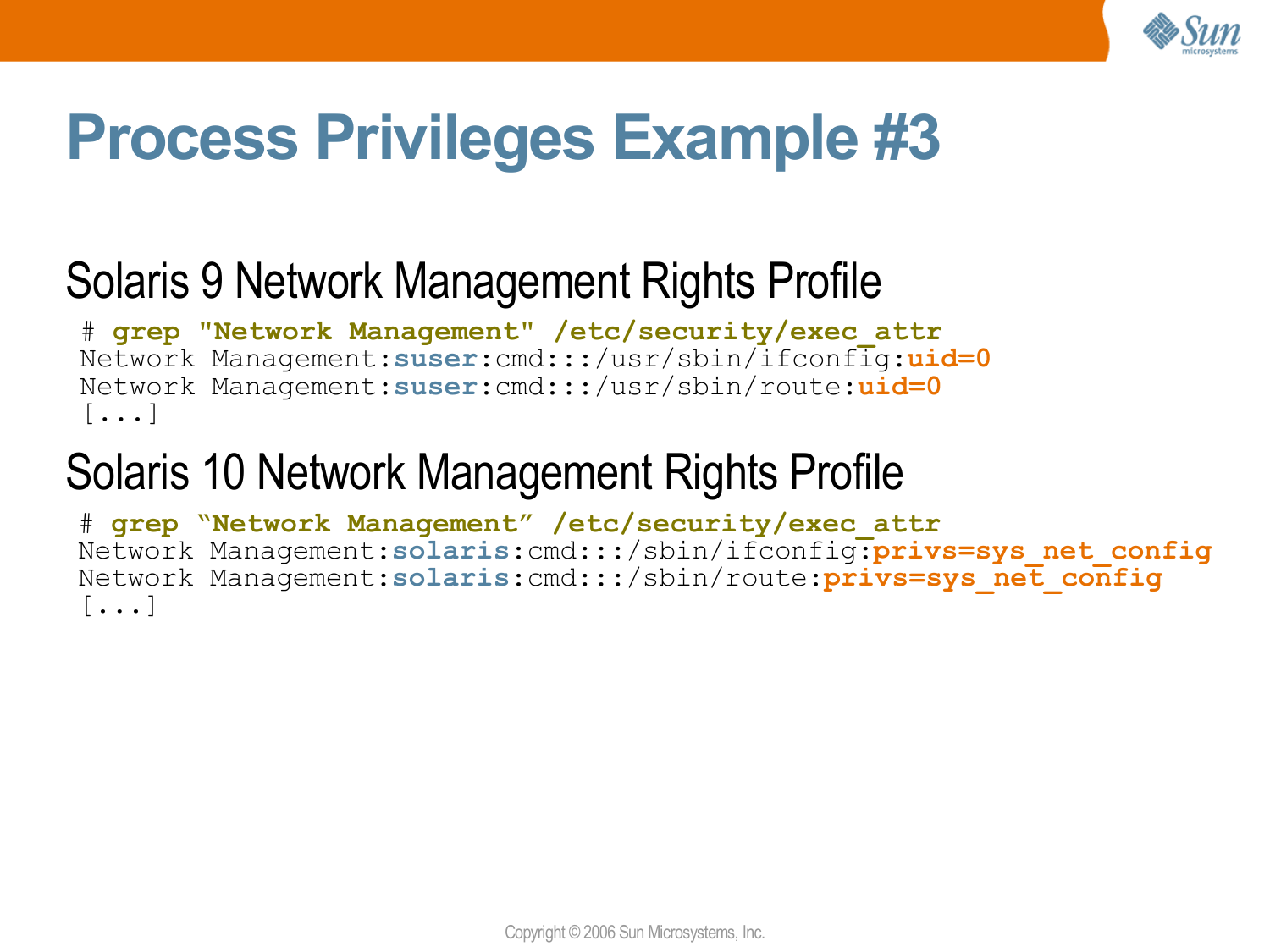

#### **Process Privilege Debugging**

| web svc zone: # svcadm disable apache2 |
|----------------------------------------|
|----------------------------------------|

- global zone: # **privdebug -v -f -n httpd**
- web\_svc zone: # **svcadm enable apache2**
- global zone: [output of privdebug command]

| TIMESTAMP       | PPID | PID  | PRIV      | $\overline{\text{CMD}}$ |
|-----------------|------|------|-----------|-------------------------|
| 273414882013890 | 4642 | 4647 |           | httpd                   |
| 273415726182812 | 4642 | 4647 | proc fork | httpd                   |
| 273416683669622 |      | 4648 | proc fork | httpd                   |
| 273416689205882 |      | 4648 | proc fork | httpd                   |
| 273416694002223 |      | 4648 | proc fork | httpd                   |
| 273416698814788 |      | 4648 | proc fork | httpd                   |
| 273416703377226 |      | 4648 | proc fork | httpd                   |
|                 |      |      |           | net privaddr            |

#### **privdebug is available from the OpenSolaris Security Community:** <http://www.opensolaris.org/os/community/security/>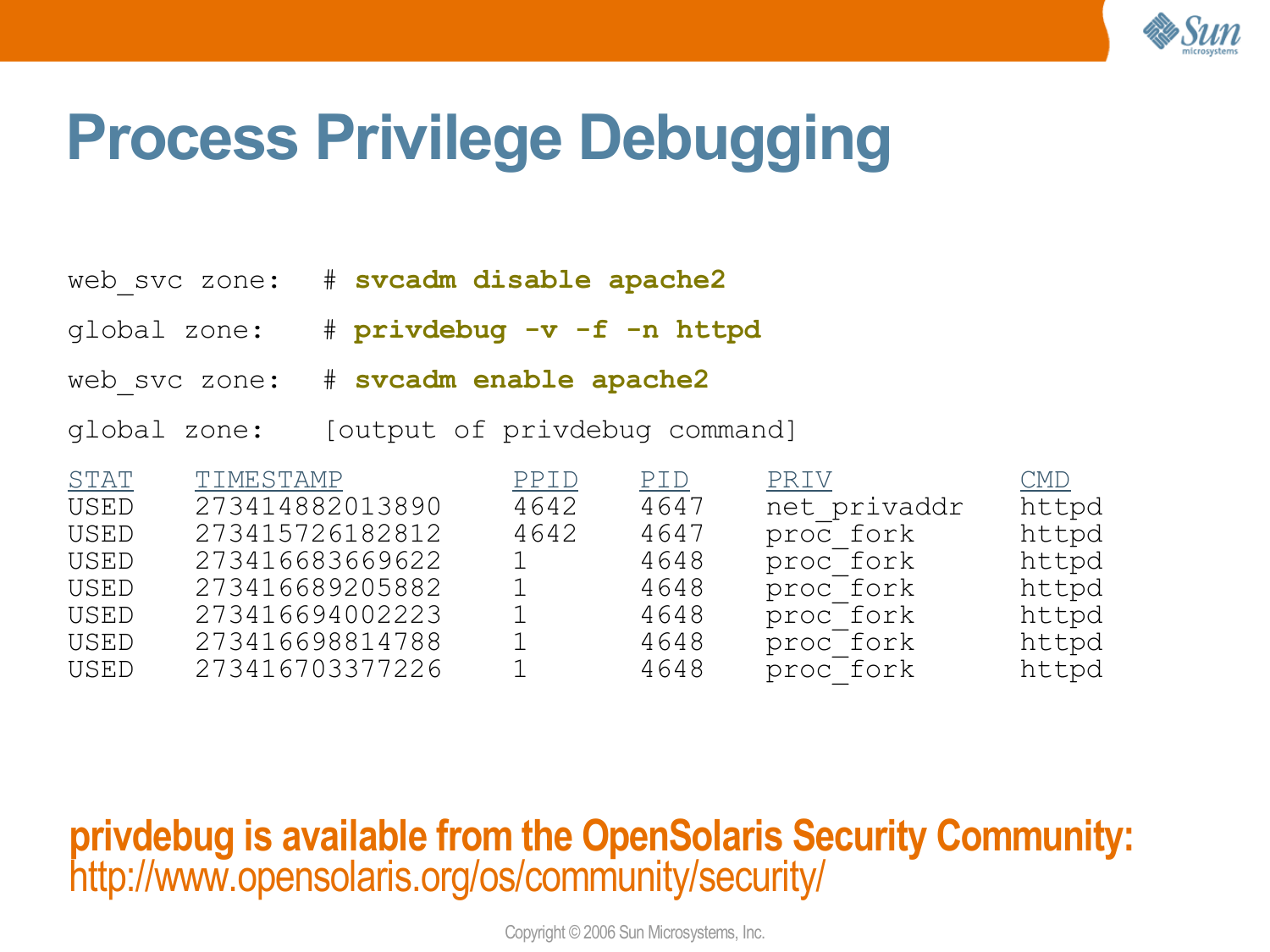

#### **Zones**

- Every system has one "global" zone.
	- $\ge$  root in the global zone can see and do anything.
- Every system can have zero or more non-global zones:
	- > Non-global zones are virtualized application environments.
		- > No direct access to hardware.
	- > Non-global zones have security boundaries around them.
		- > Restricted access to system calls, device policies, etc.
	- > Non-global zones have their own:
		- > root directory, naming service configuration, process containment, resource controls, devices, etc.
	- > Non-global zones communicate via network only (default).
	- > Non-global zones operate with fewer privileges (default).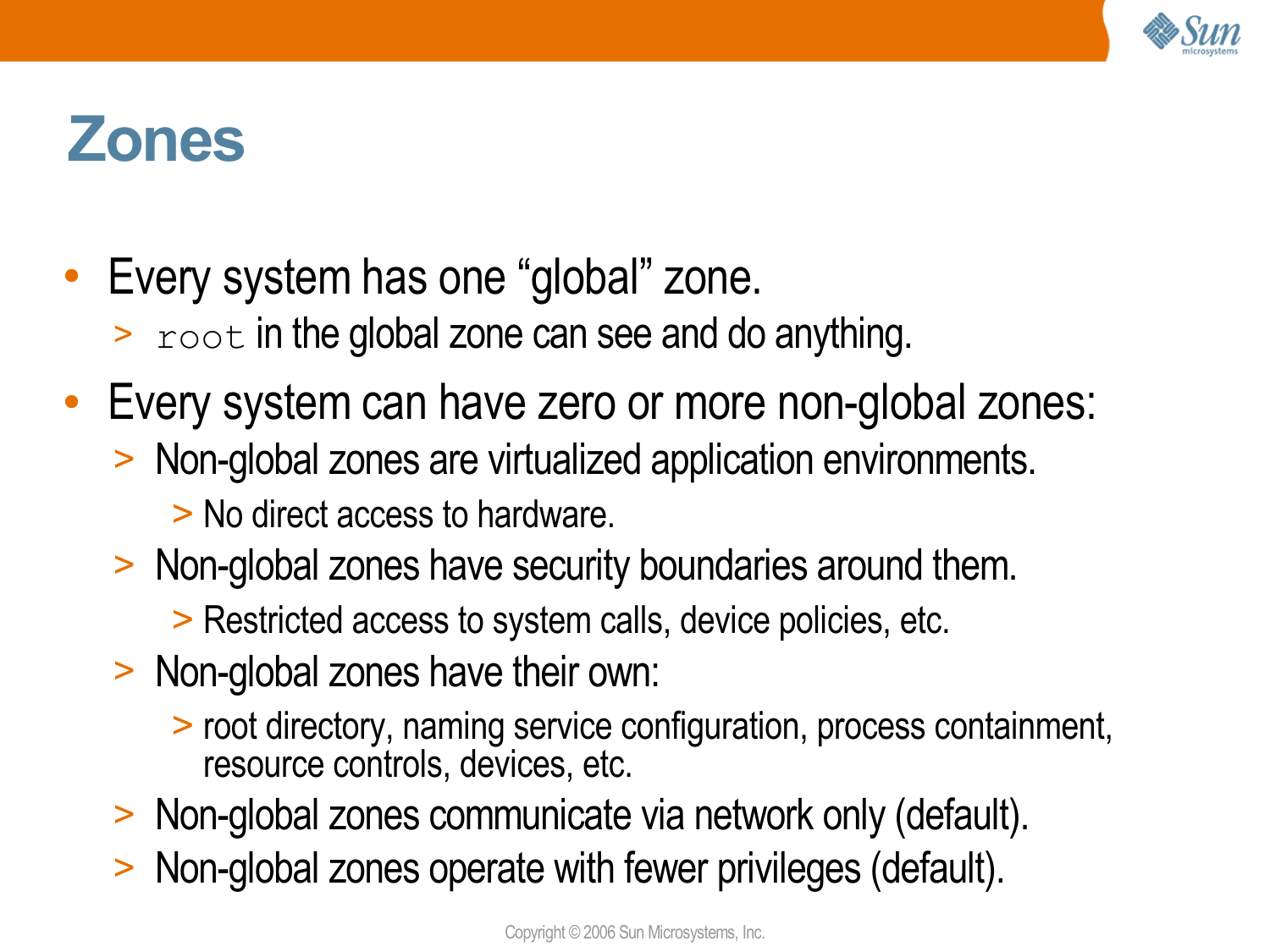

# **Zones Security – System Calls**

- Permitted System Calls:
	- > *chmod(2)*, *chroot(2)*, *chown(2)*, and *setuid(2)*
- Prohibited System Calls:
	- > *memcntl(2)*, *mknod(2)*, *stime(2)*, and *pset\_create(2)*
- Limited System Calls:
	- > *kill(2)*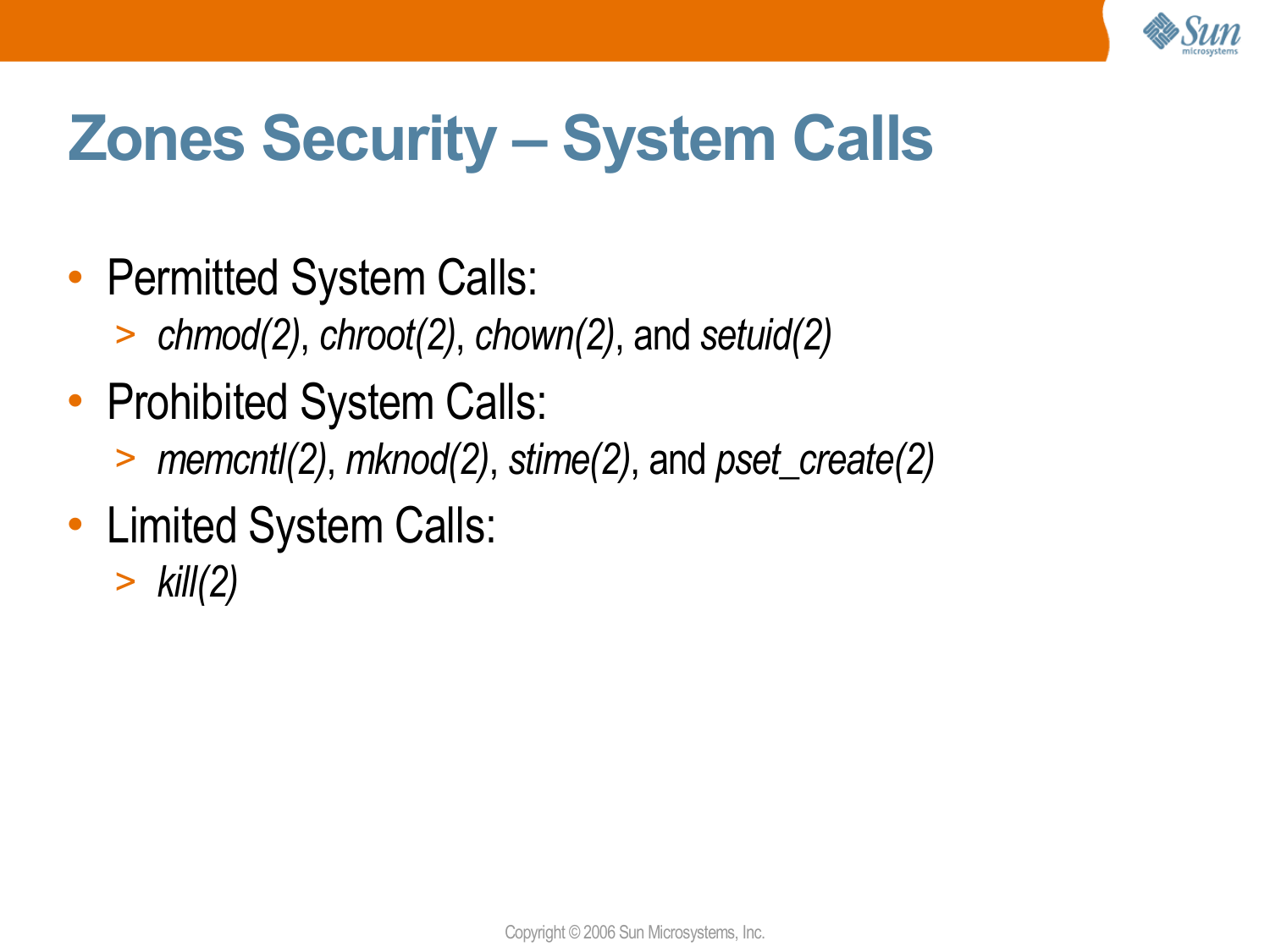

### **Zones Security – Devices**

- */dev* Permitted System Calls:
	- > *chmod(2)*, *chown(2)*, and *chgrp(1)*
- */dev* Prohibited System Calls:
	- > *rename(2)*, *unlink(2)*, *symlink(2)*, *link(2)*, *creat(2)*, and *mknod(2)*
- Forced *nodevices* mount option
	- > Prevents import of malicious device files from NFS and other foreign sources.
- Security audit performed on all drivers included in default zone configuration.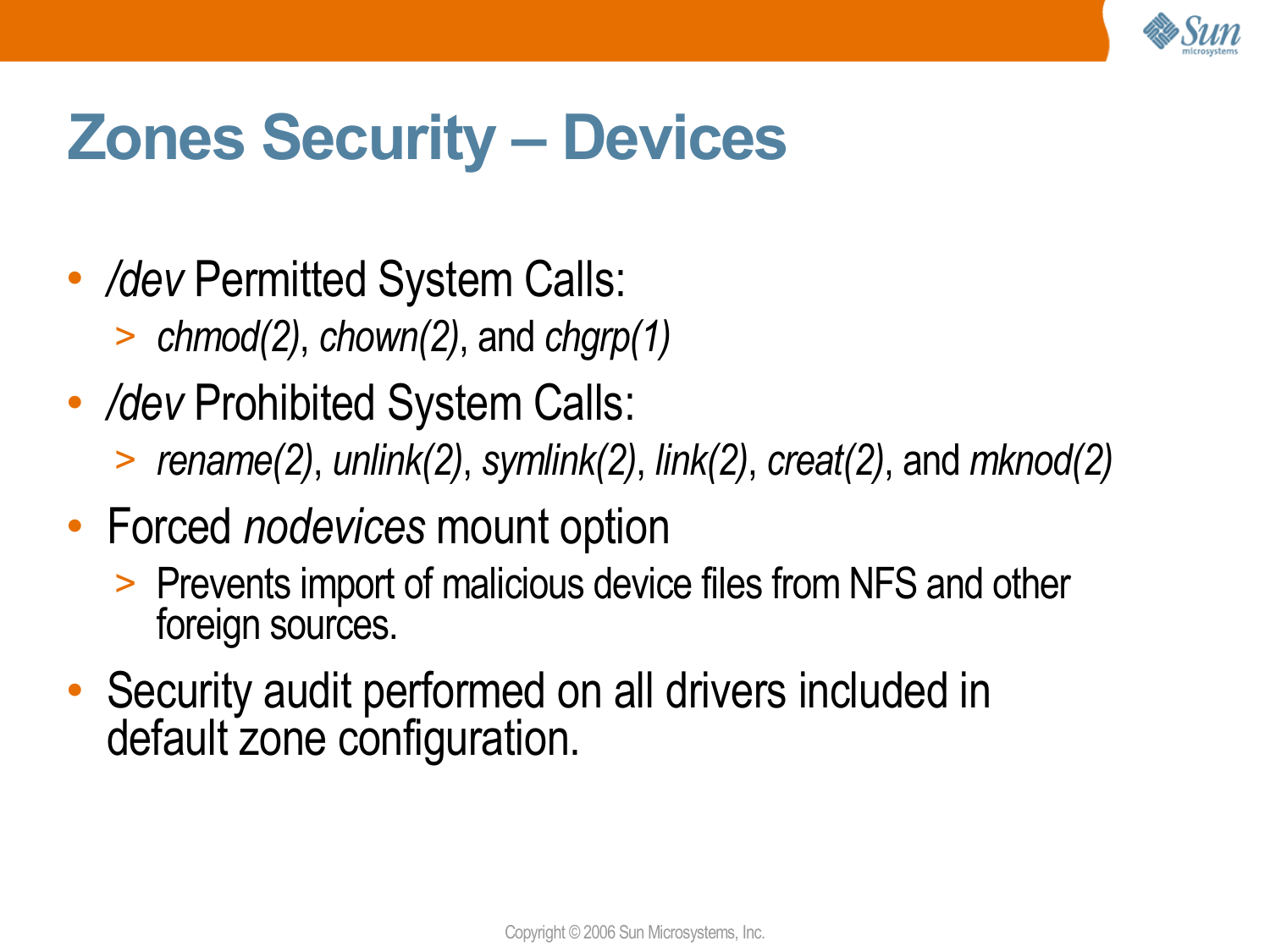

### **Zones Privileges Listing**

| CONCTACT CACHE    | CONCTACE ONDETACT  | opo opu                                                  | acrace verner   | negena           |
|-------------------|--------------------|----------------------------------------------------------|-----------------|------------------|
| dtrace proc       | dtrace user        | file chown                                               | file chown self | $a =$ mandatory  |
| file dac execute  | file dac read      | file dac search                                          | file dac write  | $a =$ optional   |
| file_downgrade_sl | file link any      | file owner                                               | file setid      | $a =$ prohibited |
| file_upgrade_sl   | graphics access    | graphics map                                             | ipc dac read    | $a = default$    |
| ipc dac write     | ipc owner          | net bindmlp                                              | net icmpaccess  | $a = TX$         |
| net mac aware     | net privaddr       | net rawaccess                                            | proc audit      |                  |
| proc_chroot       | proc clock highres | proc exec                                                | proc fork       |                  |
| proc info         | proc lock memory   | proc owner                                               | proc priocntl   |                  |
| proc session      | proc setid         | proc taskid                                              | proc zone       |                  |
| sys acct          | sys_admin          | sys_audit                                                | sys_config      |                  |
| sys_devices       | sys_ipc_config     | sys_linkdir                                              | sys mount       |                  |
| sys net config    | sys_nfs            | sys res config                                           | sys resource    |                  |
| sys suser compat  | sys_time           | sys_trans_label                                          | win colormap    |                  |
| win_config        | win dac read       | win_dac_write                                            | win_devices     |                  |
| win dga           | win downgrade sl   | win fontpath                                             | win mac read    |                  |
| win mac write     | win selection      | win upgrade sl<br>Convright @ 2006 Sun Microsystams Inc. |                 |                  |

| contract event    | contract observer  | cpc cpu                                                   | dtrace kernel   | Legend    |
|-------------------|--------------------|-----------------------------------------------------------|-----------------|-----------|
| dtrace proc       | dtrace user        | file chown                                                | file chown self | $a = ma$  |
| file dac execute  | file dac read      | file dac search                                           | file dac write  | $a = opt$ |
| file downgrade sl | file_link_any      | file owner                                                | file_setid      | $a = pr$  |
| file upgrade sl   | graphics access    | graphics_map                                              | ipc dac read    | $a = de1$ |
| ipc dac write     | ipc owner          | net bindmlp                                               | net icmpaccess  | $a = TX$  |
| net mac aware     | net privaddr       | net rawaccess                                             | proc audit      |           |
| proc_chroot       | proc_clock_highres | proc exec                                                 | proc fork       |           |
| proc info         | proc_lock_memory   | proc owner                                                | proc priocntl   |           |
| proc session      | proc_setid         | proc taskid                                               | proc_zone       |           |
| sys acct          | sys_admin          | sys audit                                                 | sys config      |           |
| sys_devices       | sys ipc config     | sys linkdir                                               | sys_mount       |           |
| sys net config    | sys nfs            | sys_res_config                                            | sys resource    |           |
| sys_suser_compat  | sys_time           | sys_trans_label                                           | win colormap    |           |
| win config        | win dac read       | win dac write                                             | win_devices     |           |
| win dga           | win downgrade sl   | win fontpath                                              | win mac read    |           |
| win mac write     | win selection      | win upgrade sl<br>Copyright © 2006 Sun Microsystems, Inc. |                 |           |

| cpc_cpu        |
|----------------|
| file chown     |
| file_dac_searc |
| file_owner     |
| graphics_map   |
| net_bindmlp    |
| net_rawaccess  |
| proc exec      |
| proc_owner     |
| proc_taskid    |
| sys_audit      |
| sys_linkdir    |
| sys_res_config |
| sys_trans_labe |
| win_dac_write  |
| win_fontpath   |
| win upgrade sl |

| trace kernel   |
|----------------|
| ile chown self |
| ile dac write  |
| ile setid      |
| pc dac read    |
| et icmpaccess  |
| roc audit      |
| roc fork       |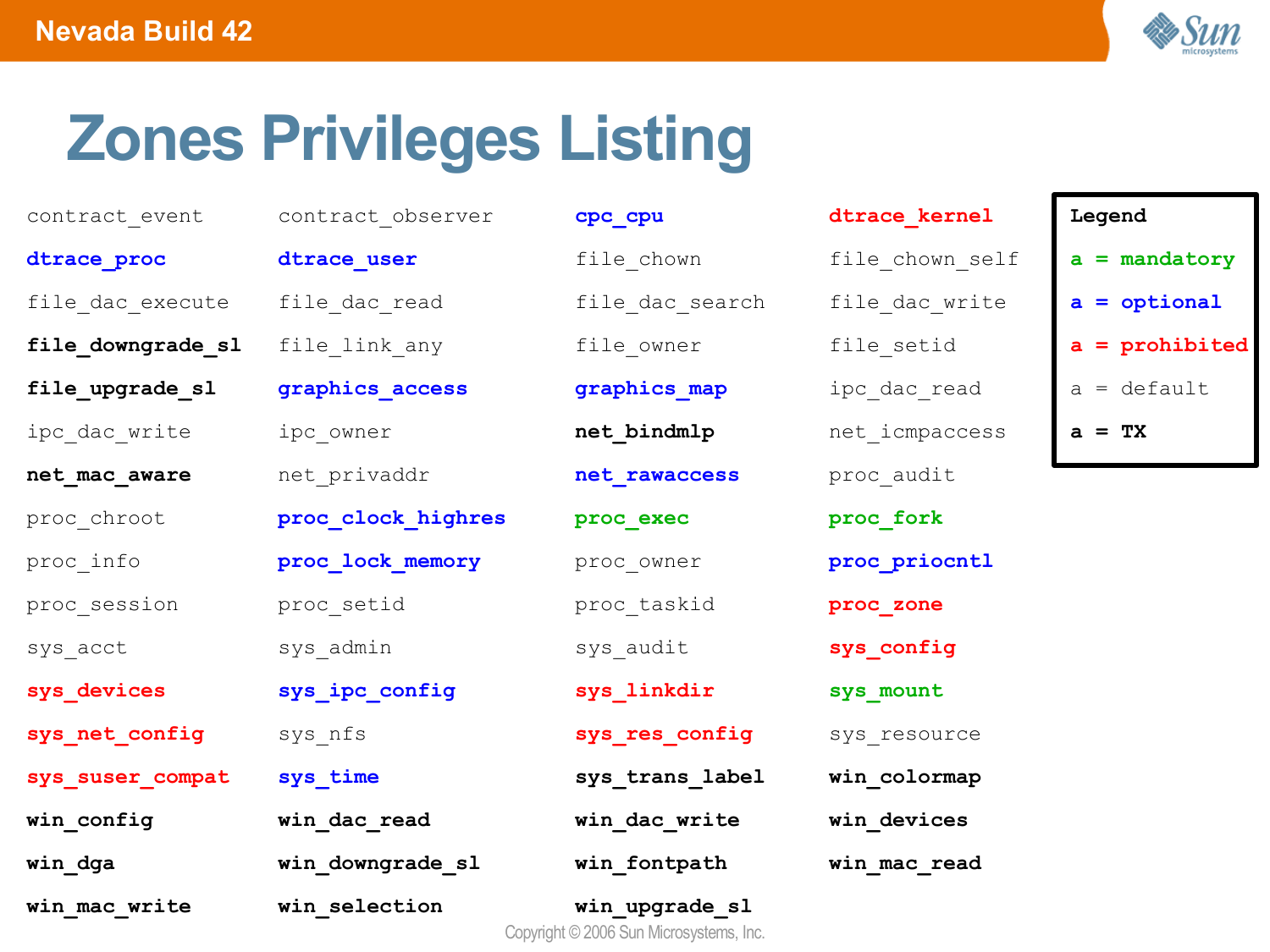

#### **Zones Example #1**

# **modload autofs** Insufficient privileges to load a module

# **modunload -i 101** Insufficient privileges to unload a module

# **snoop** snoop: No network interface devices found

# **mdb -k** mdb: failed to open /dev/ksyms: No such file or directory

# **dtrace -l** ID PROVIDER MODULE FUNCTION NAME

```
# ppriv -D -e route add net default 10.1.2.3
route[4676]: missing privilege "sys_net_config"
(euid = 0, syscall = 4) needed at i\overline{p} rts request+0x138
add net default: gateway 10.1.2.3: insufficient
privileges
```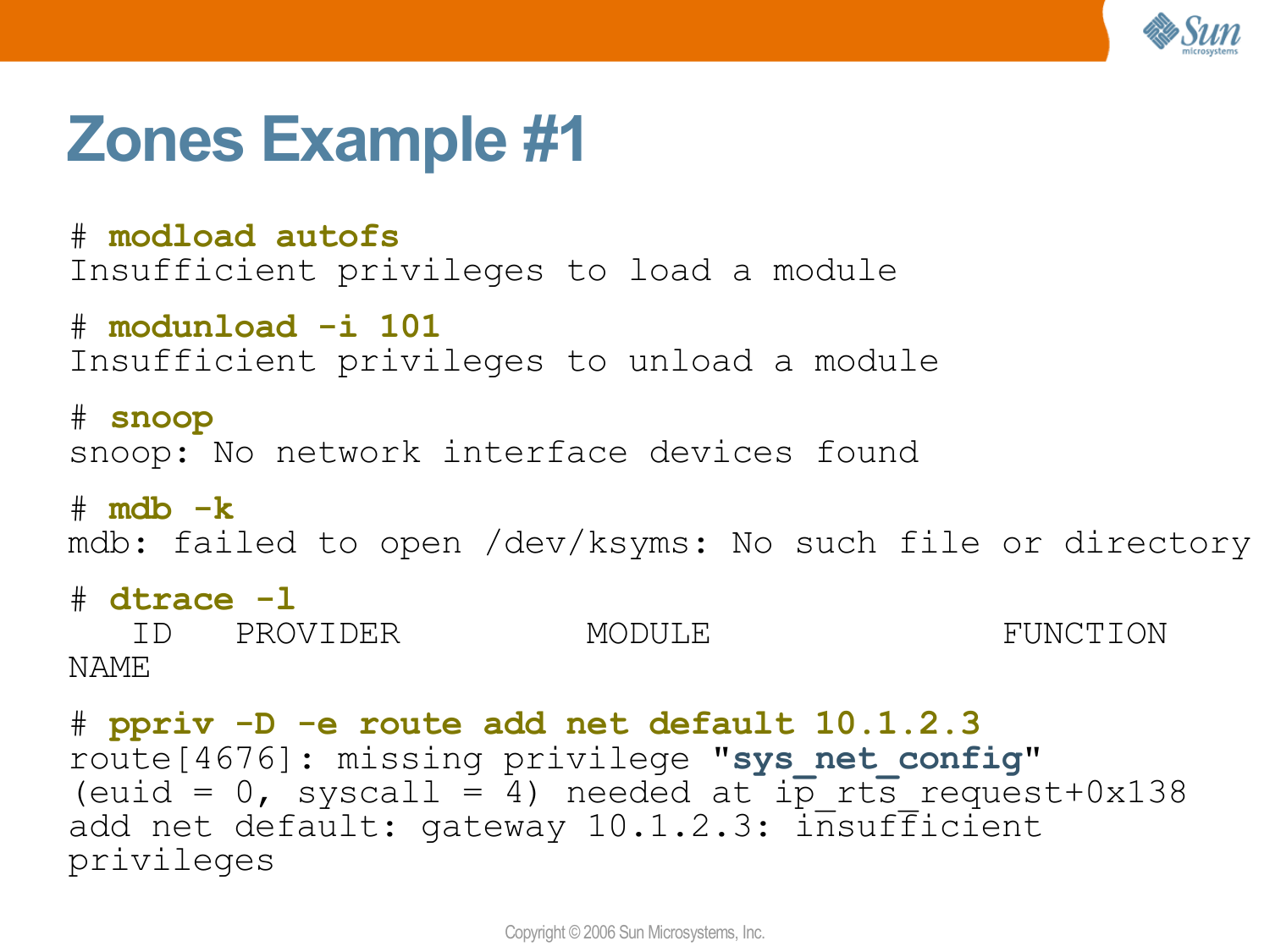

#### **Zones Example #2**

| # mount -p                                               |                          |      |                                  |
|----------------------------------------------------------|--------------------------|------|----------------------------------|
|                                                          |                          | zfs  | $- no$                           |
|                                                          |                          |      | rw, devices, setuid, exec, atime |
| /dev                                                     | $-$ /dev                 | lofs | - no zonedevfs                   |
| $\overline{\phantom{a}}$ /lib – $\overline{\phantom{a}}$ |                          | lofs | - no ro, nodevices, nosub        |
|                                                          | /platform- /platformlofs |      | - no ro, nodevices, nosub        |
| /sbin                                                    | - /sbin                  | lofs | - no ro, nodevices, nosub        |
| /usr                                                     | - /usr                   | lofs | - no ro, nodevices, nosub        |
| $\left[\ldots\right]$                                    |                          |      |                                  |

# **mv /usr/bin/login /usr/bin/login.foo** mv: cannot rename /usr/bin/login to /usr/bin/login.foo: **Read-only file system**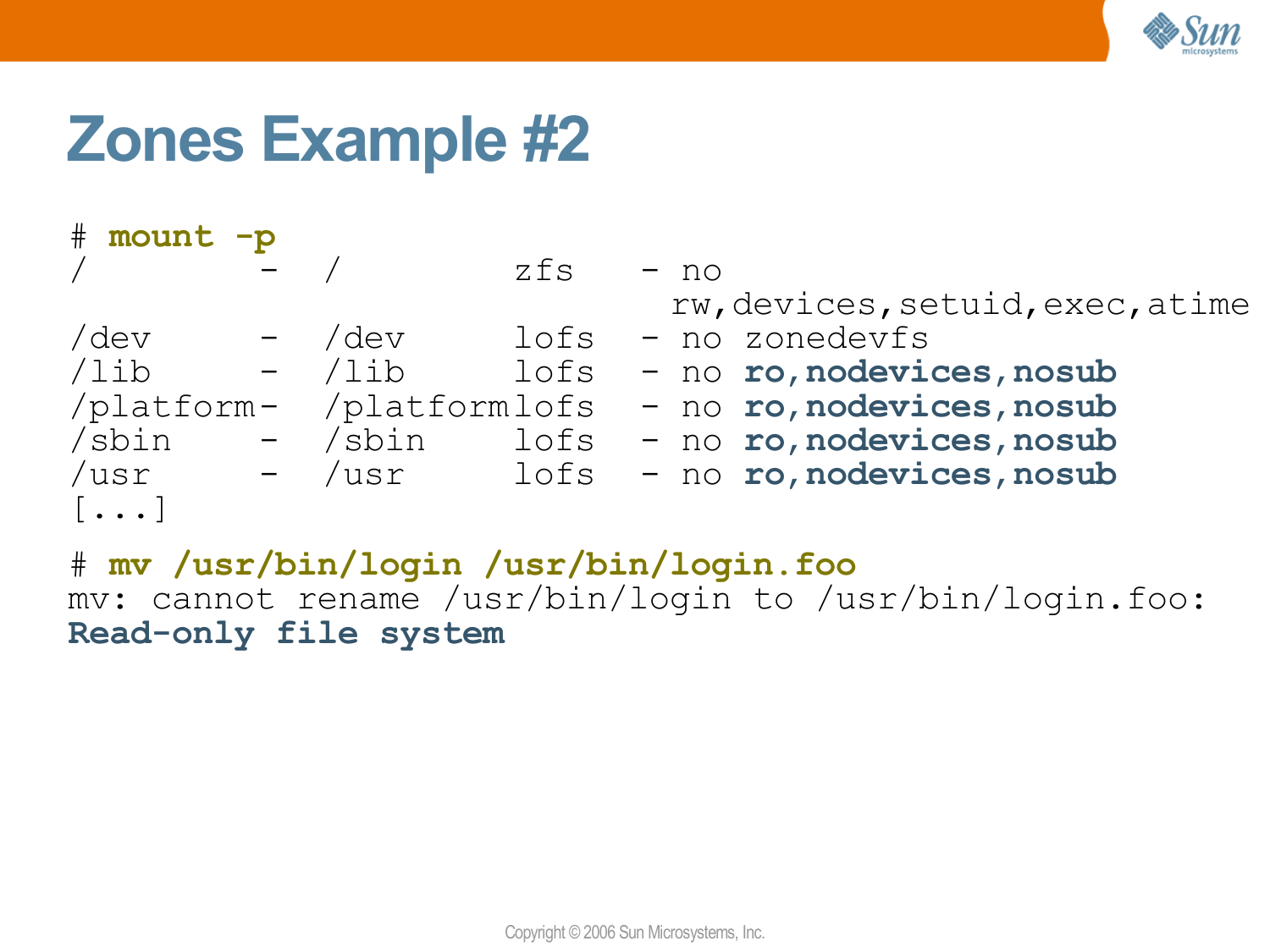

#### **Zones Example #3**

# **zonecfg -z myzone info limitpriv** limitpriv: default,sys\_time

# **zlogin myzone ppriv -l zone | grep sys\_time** sys\_time

# **zlogin myzone svcs -v ntp** STATE NSTATE STIME CTID FMRI online - 10:17:58 214 svc:/network/ntp:default

# **zlogin myzone ntpq -c peers** remote refid st t when poll reach [...] ================================================[...] \*blackhole 129.146.228.54 3 u 48 64 77 [...]

# **ssh blackhole date ; date ; zlogin myzone date** Thu Jun 15 10:25:25 EDT 2006 Thu Jun 15 10:25:25 EDT 2006 Thu Jun 15 10:25:25 EDT 2006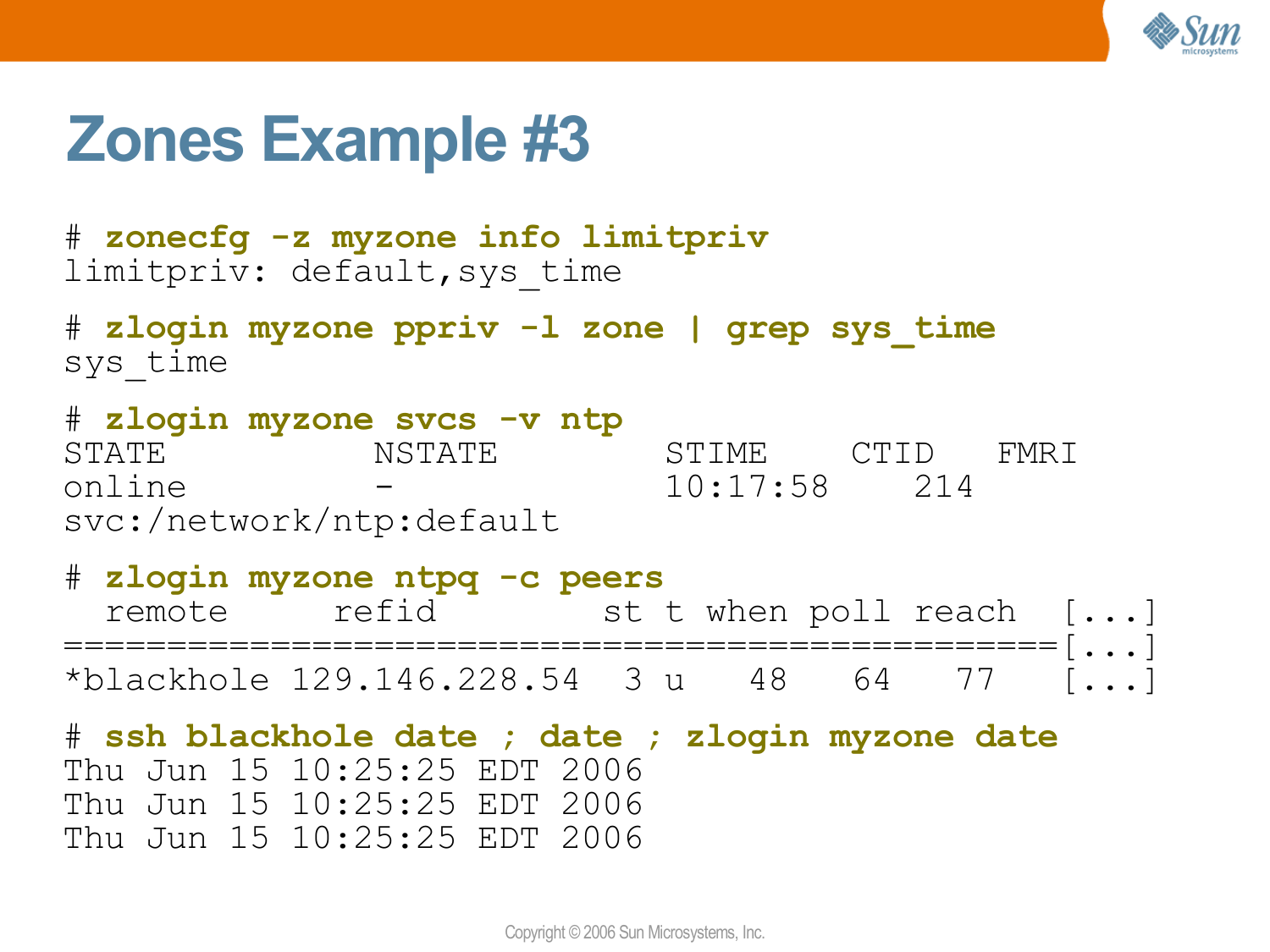

### **Why run services in Zones?**

- Restricted Operations for Enhanced Security
	- > Individual Solaris OS hardening and RBAC configurations.
	- > Prohibited from directly accessing the kernel or raw memory.
	- > Prohibited from manipulating network interfaces and kernel modules.
- Enforcement with Integrity
	- > Configurable privileges, sparse root zones, IP Filter, etc.
- Resource Control and Management
	- > CPU, Memory, Disk, Networking, Devices, etc.
- Observability with Integrity
	- > BART, Solaris Auditing, etc.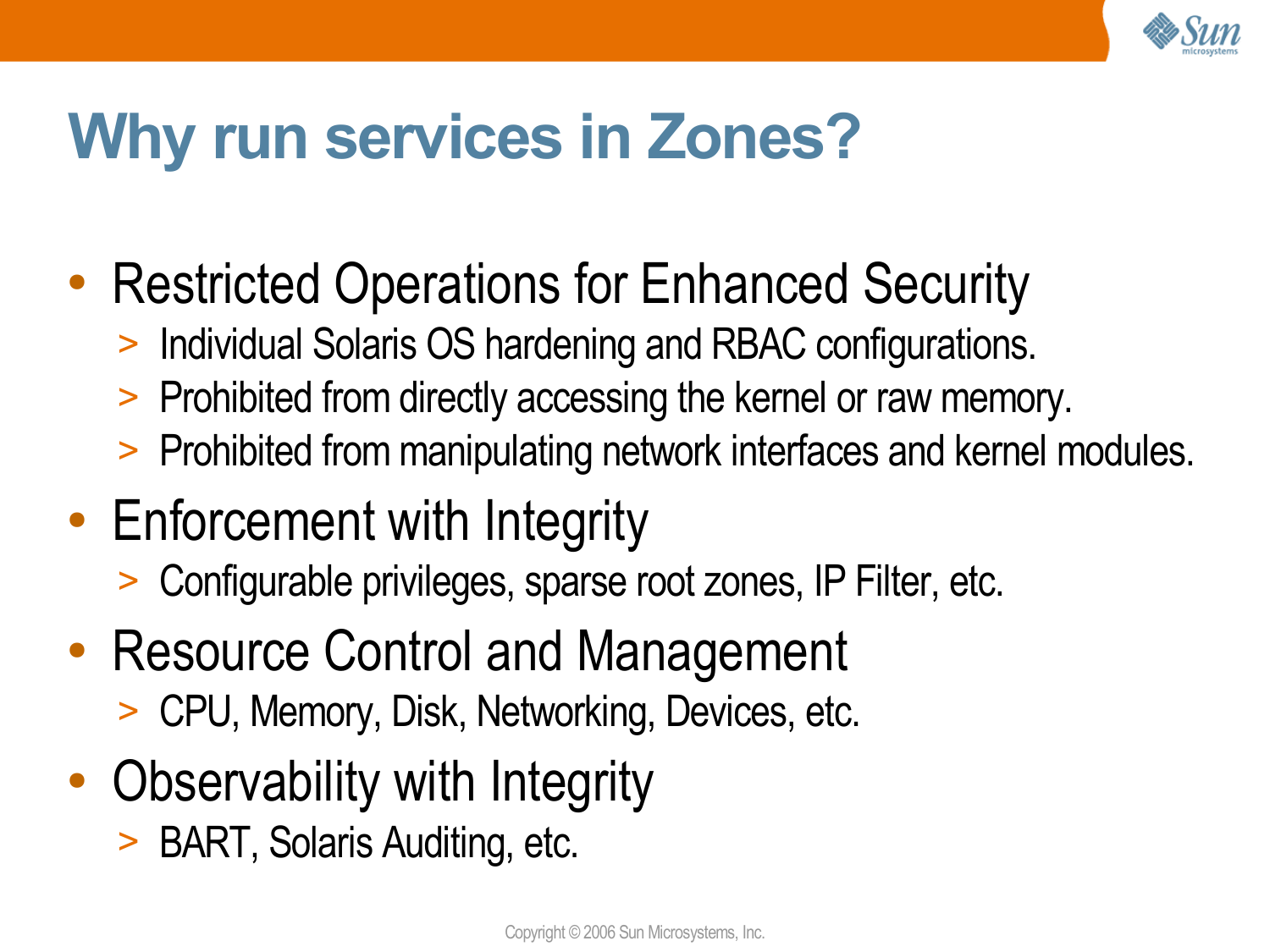

#### **IP Filter**

- Stateful and stateless packet inspection  $-$  IPv4, IPv6
- Kernel-based packet filtering
- Protocol proxies (TCP, UDP, FTP, rcmds, etc.)
- Transparent proxy support
- Text-based configuration
- Support for both NAT and PAT
- SYSLOG Logging
- Lightweight, small footprint, high performance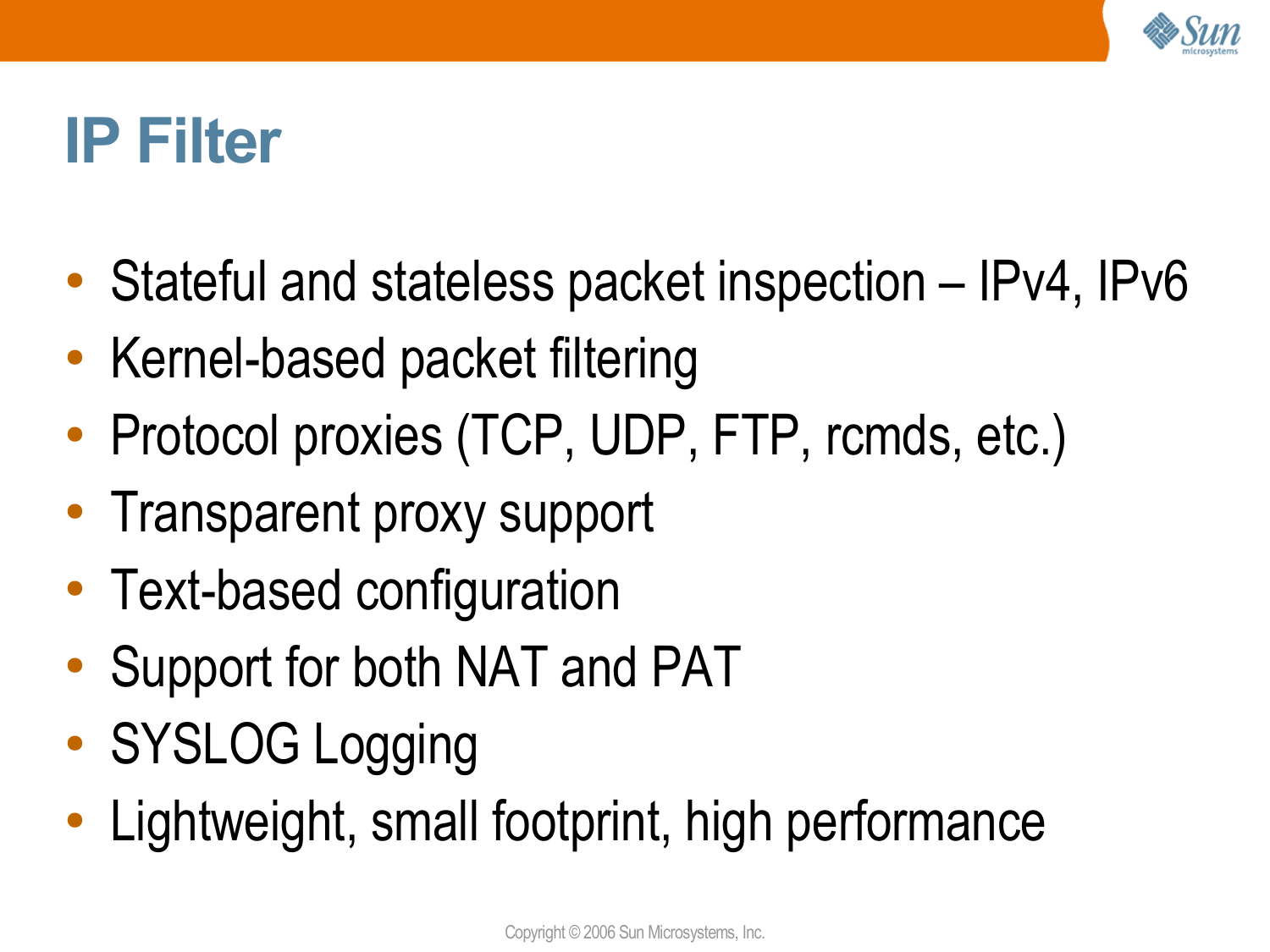

#### **IP Filter Example**

pass out quick all keep state keep frags

**# Drop all NETBIOS traffic but don't log it.** block in quick from any to any port  $= 137$  #netbios-ns block in quick from any to any port  $= 138$  #netbios-dgm block in quick from any to any port  $= 139$  #netbios-ssn

#### **# Allow incomming IKE/IPsec**

pass in quick proto udp from any to any port  $=$  ike pass in quick proto udp from any to any port = 4500 pass in proto esp from any to any

#### **# Allow ping**

pass in quick proto icmp from any to any icmp-type echo

#### **# Allow routing info**

pass in quick proto udp from any to port = route pass in quick proto icmp from any to any icmp-type 9 # routeradvert pass in quick proto igmp from any to any

**# Block and log everything else that comes in** block in log all block in from any to 255.255.255.255 block in from any to 127.0.0.1/32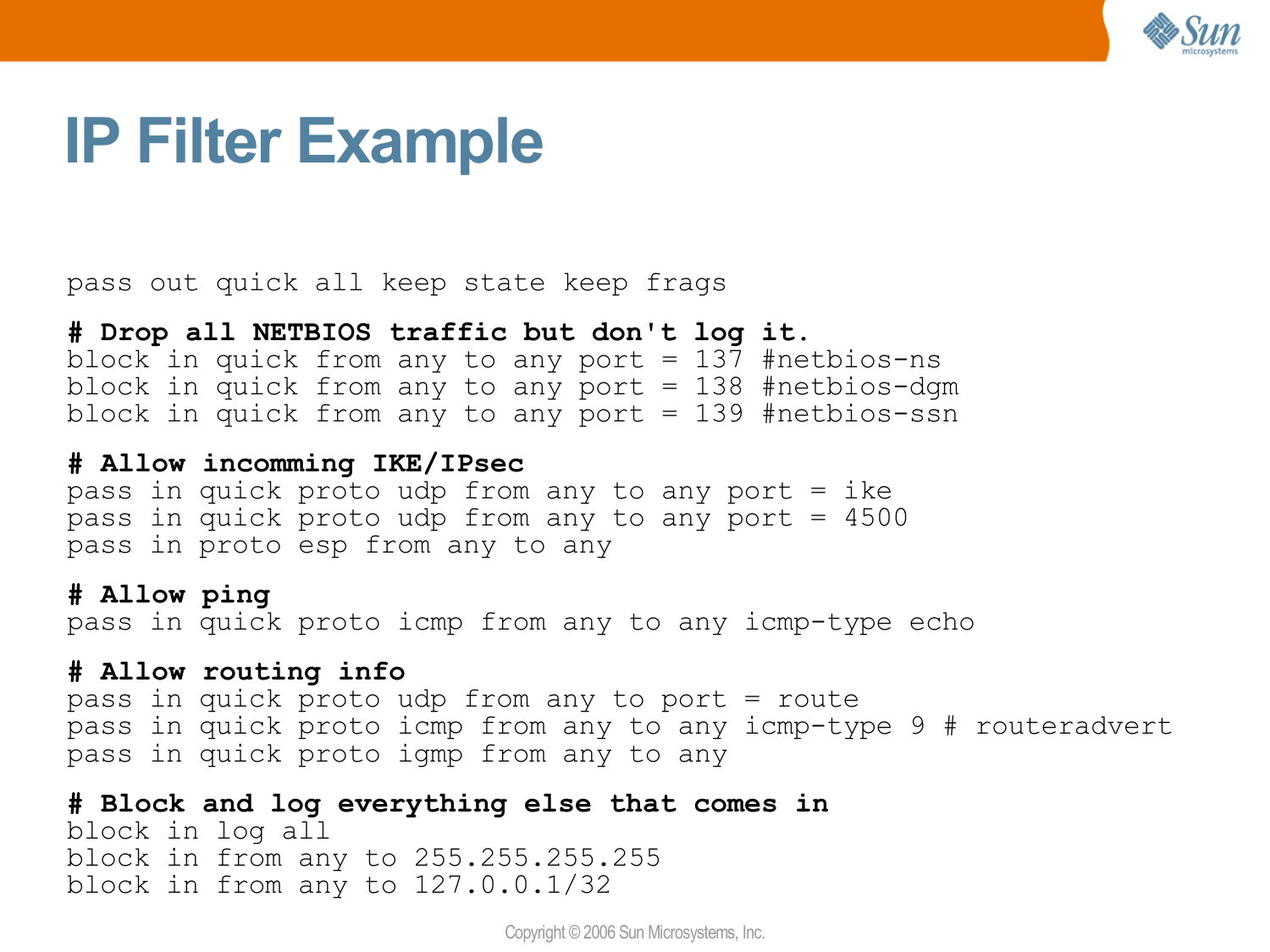

# **Cryptographic Framework**

#### Extensible cryptographic interfaces.

- > A common interface for providing/consuming crypto!
	- >kernel or user-land
	- >hardware and software
- > Extensible in order to permit custom functionality.
- By default, supports major algorithms.
	- > Encryption : AES, Blowfish, RC4, DES, 3DES, RSA
	- > Digest : MD5, SHA-1, SHA-256, SHA-384, SHA-512
	- > MAC : DES MAC, MD5 HMAC, SHA-1 HMAC,
		- SHA-256 HMAC, SHA-384 HMAC, SHA-512 HMAC
	- > Optimized for both SPARC, Intel and AMD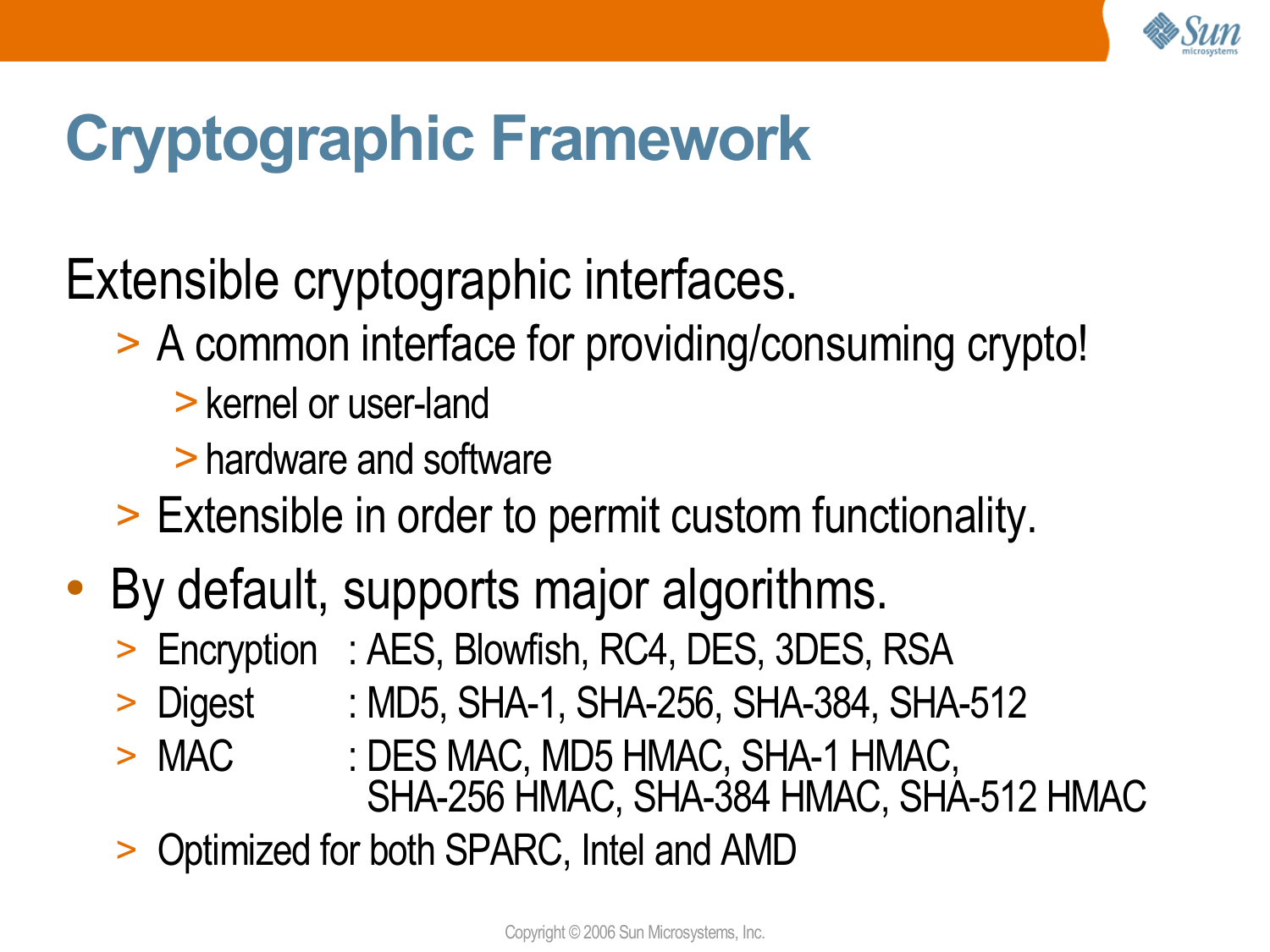

#### **Crypto Framework Architecture**

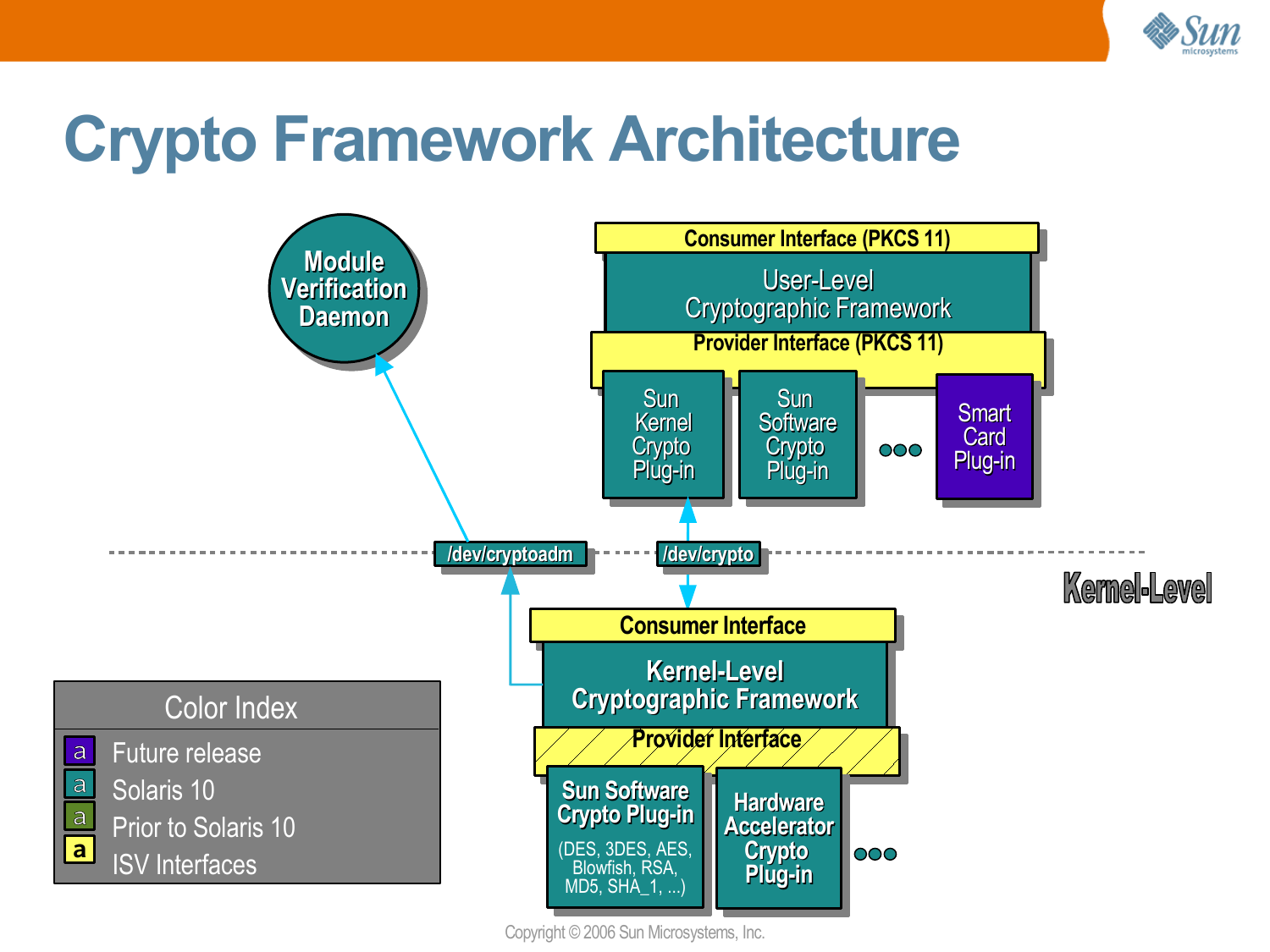

#### **Network Security Architecture**

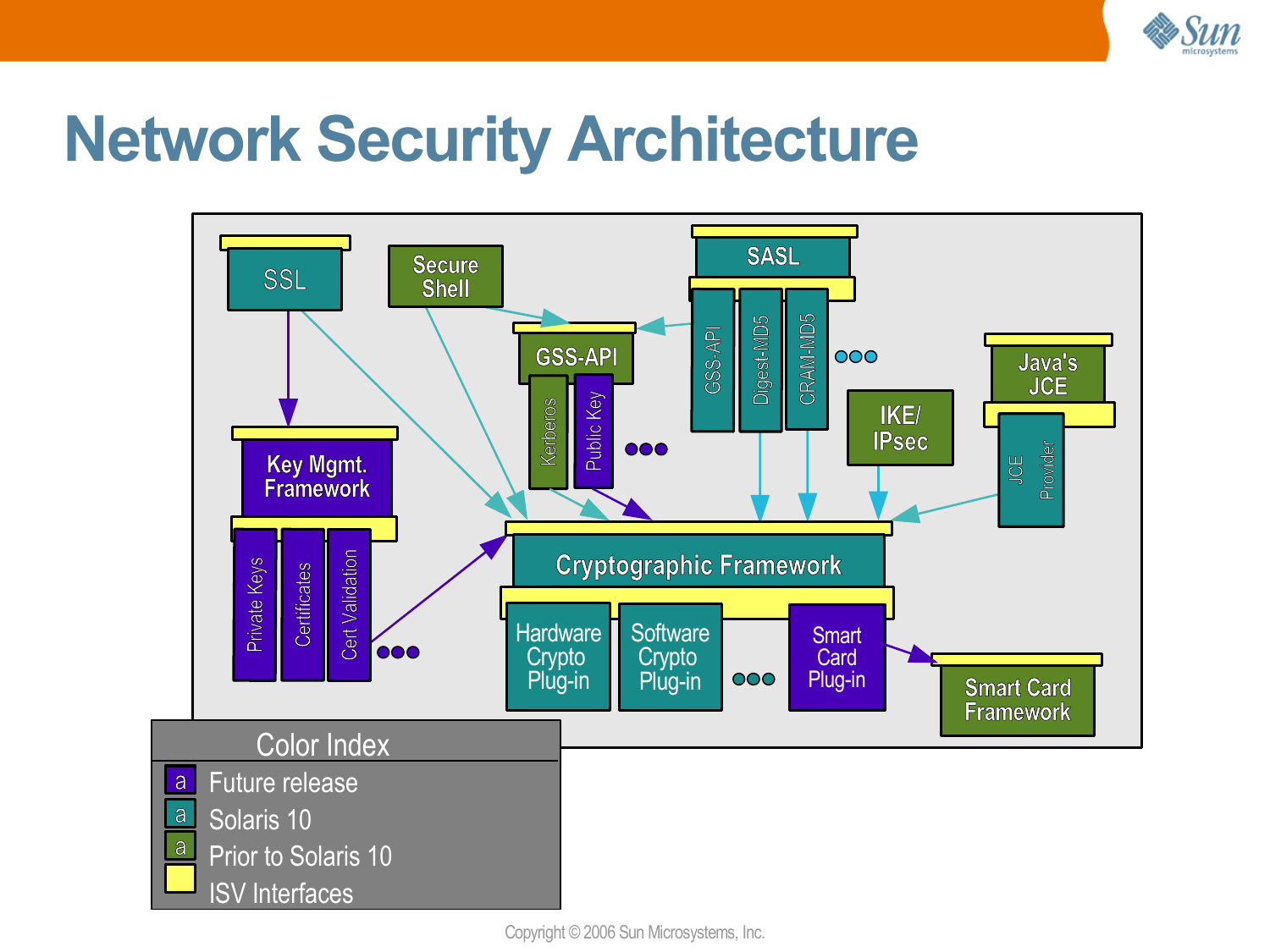

#### **Network Security Architecture - Kernel**

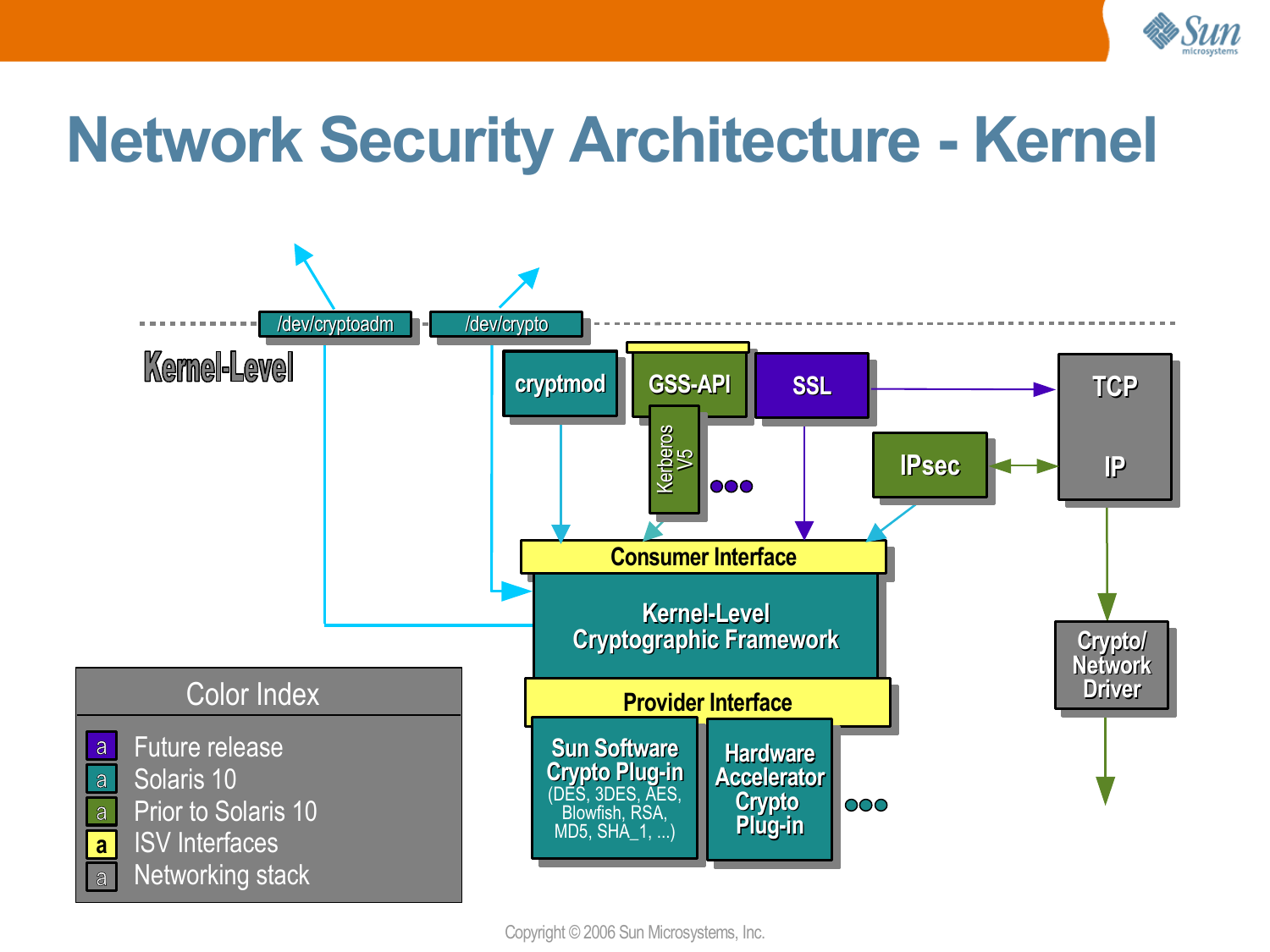

#### **Network Security Architecture - User**

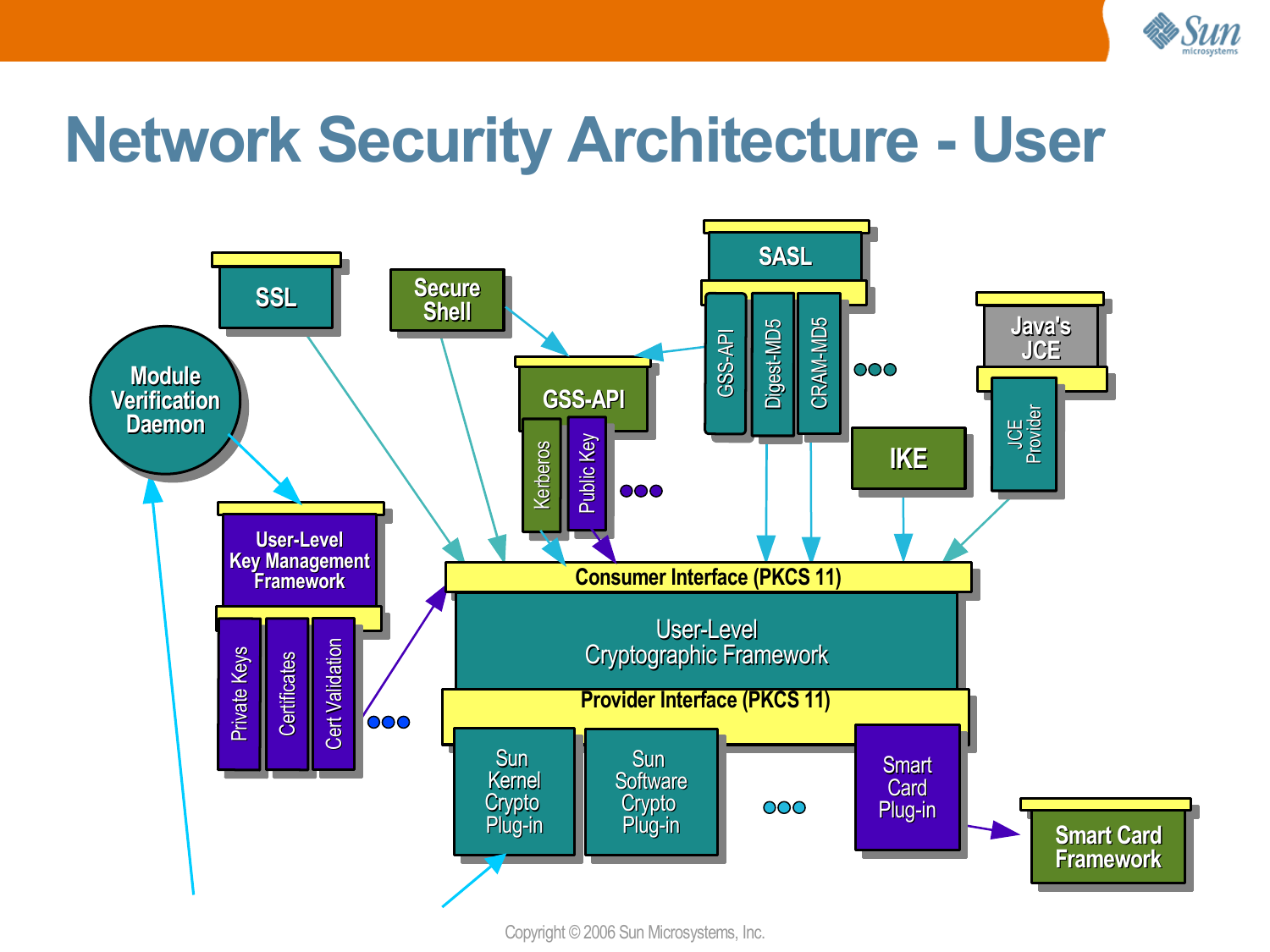

# **Security Platform for Web Services**



Copyright © 2006 Sun Microsystems, Inc.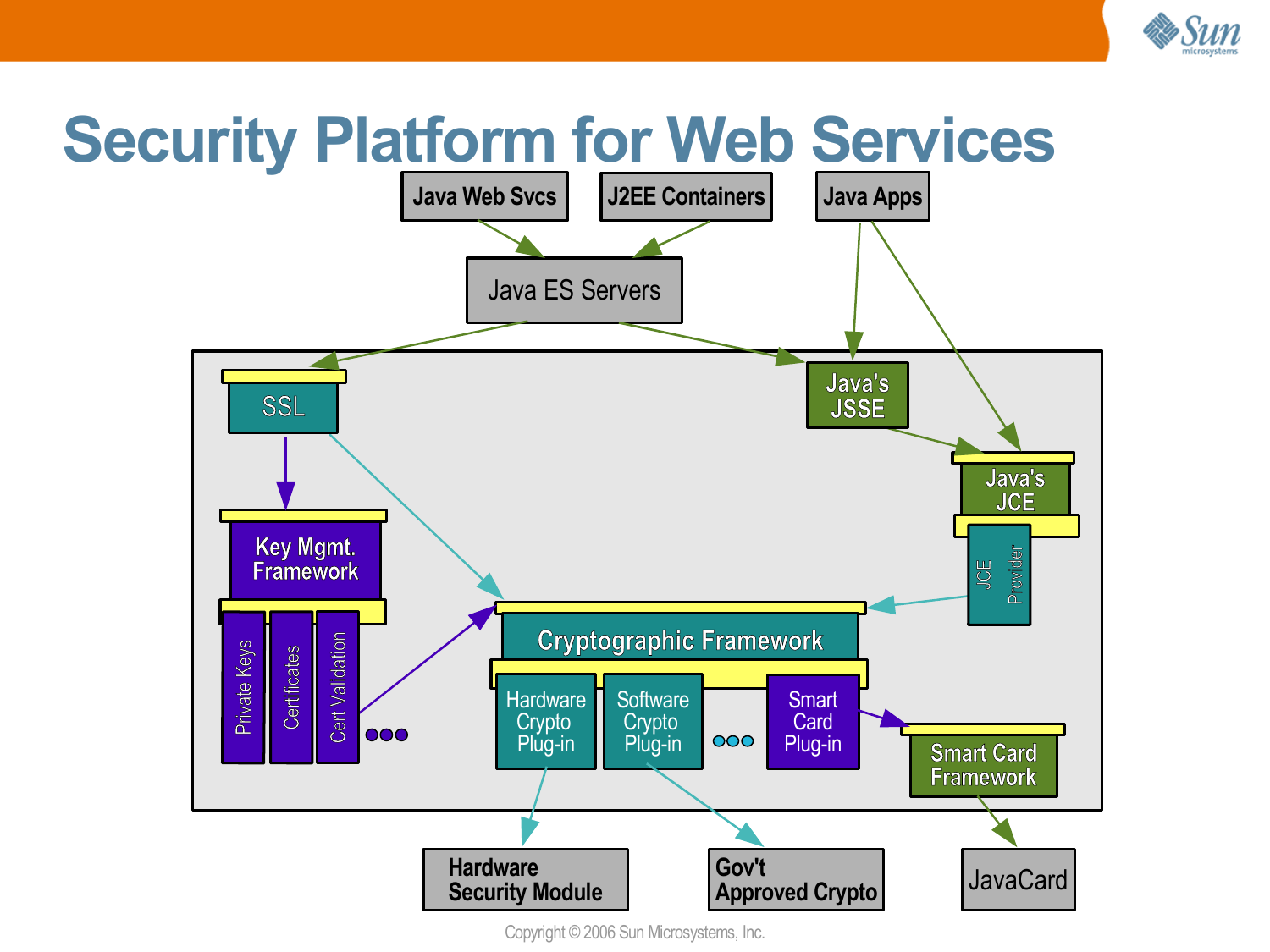

# **Basic Audit and Reporting Tool**

File-level integrity validation tool:

- > Evalutes: uid, gid, permissions/acls, contents, mtime, size, type, etc.
- > Enables point-in-time comparison against a previous snapshot.

```
# cat ./rules
/etc
CHECK all
# find /etc | bart create -I > newManifest
# bart compare -r ./rules ./oldManifest ./newManifest
/etc/user_attr:
size control:28268 test:23520
acl control:user::rw-,group::rw-,mask:r-x,other:r--
        test:user::rw-,group::rw-,mask:r-x,other:rw-
  contents control:28dd3a3af2fcc103f422993de5b162f3
               test:28893a3af2fcc103f422993de5b162f3
```
<sup>1</sup> See: Sun BluePrint: Automating File Integrity Checks, <http://www.sun.com/blueprints/0305/819-2259.pdf>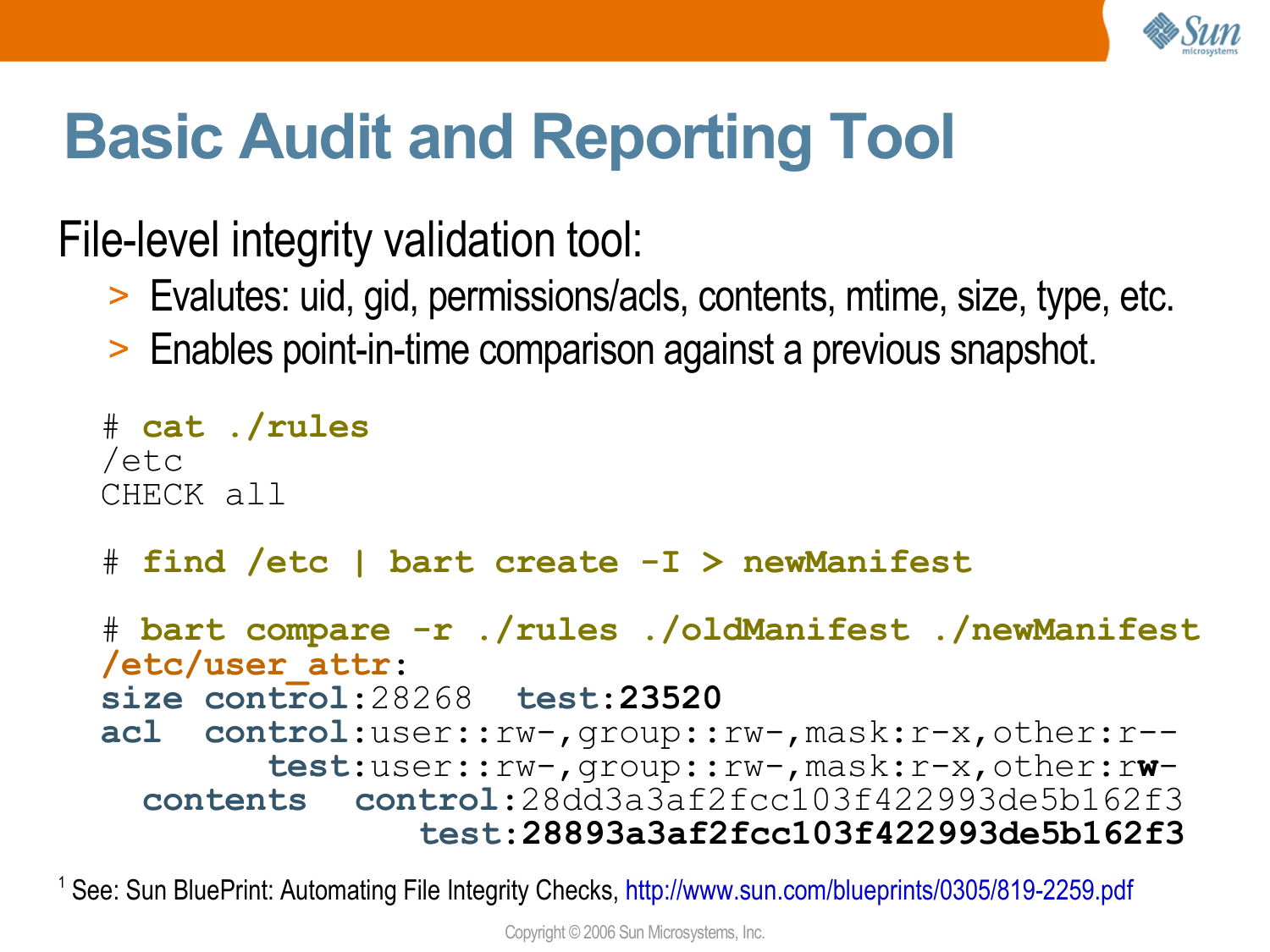

#### **Solaris Audit**

- Kernel auditing of system calls and administrative actions.
	- > Can record events happening in any zone (from the global zone).
	- > Can capture complete command line and environment.
	- > Records original (audit) ID as well as current credentials.
	- > Audit trail can be formatted as text, XML, and/or delivered via syslog.

#### • Example:

```
$ auditreduce -m AUE_su -r joe | praudit -s
  file, 2005-04-12 07:25:06.000 -04:00,
  header,97,2,AUE_su,,10.8.31.9,2005-04-12 07:28:30.220 -04:00
  subject,joe,joe,other,joe,other,1834,3097759606,12114 22
  10.9.1.3
  text,bad auth. for user roleB
  return,failure,2
```
Example taken from the Sun BluePrint: Enforcing the Two-Person Rule Via Role-based Access Control in the Solaris 10 OS, <http://www.sun.com/blueprints/0805/819-3164.pdf>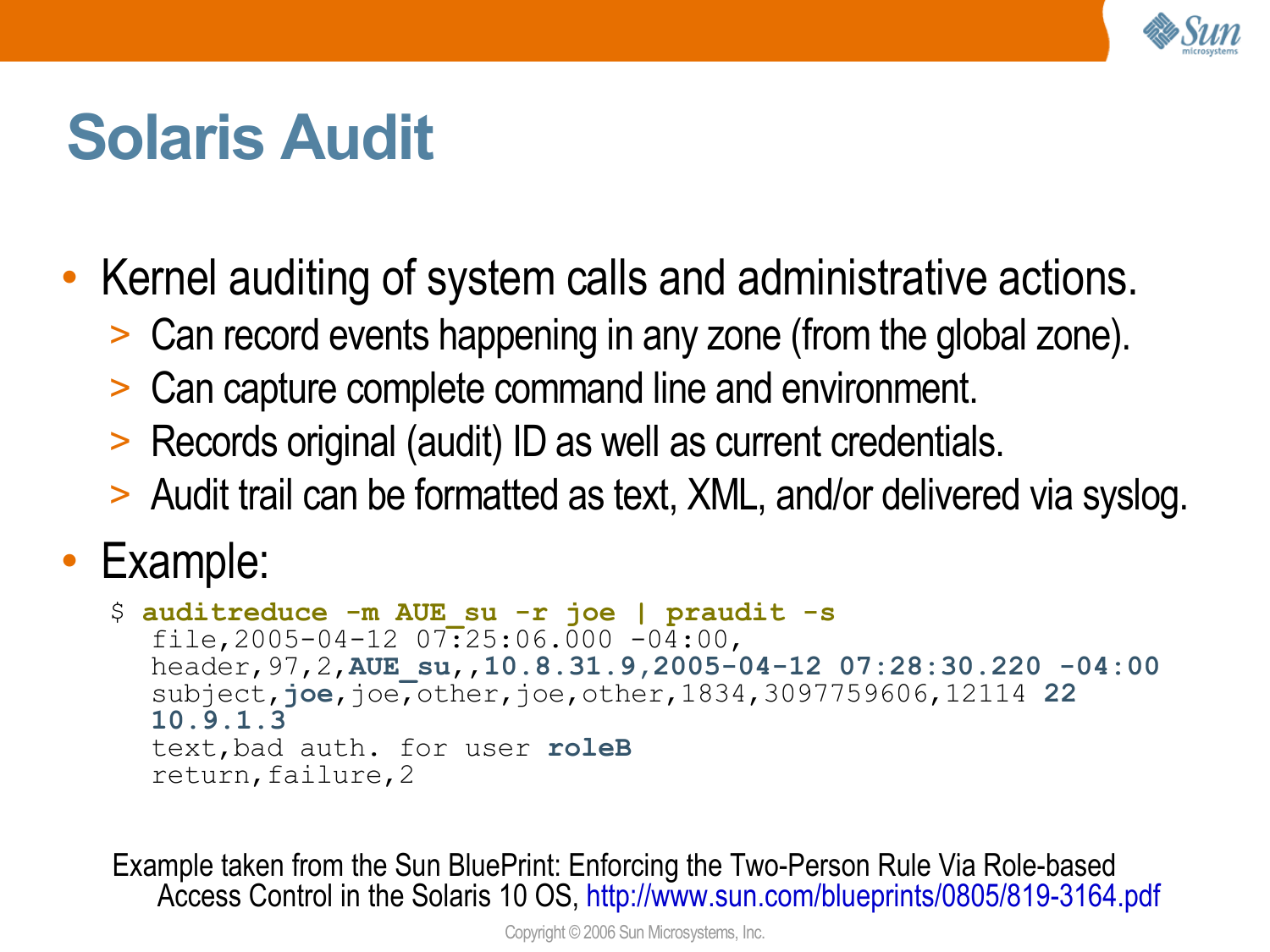

#### **Trusted Solaris History**

| <b>Product</b>               | Year | <b>Evaluation</b>                                                |
|------------------------------|------|------------------------------------------------------------------|
| SunOS MLS 1.0                | 1990 | <b>TCSEC Conformance</b><br>(1985 Orange Book)                   |
| SunOS CMW 1.0                | 1992 | <b>ITSEC Certified for E3 / F-B1</b>                             |
| <b>Trusted Solaris 1.2</b>   | 1995 | <b>ITSEC Certified for E3 / F-B1</b>                             |
| <b>Trusted Solaris 2.5.1</b> | 1996 | <b>ITSEC Certified for E3 / F-B1</b>                             |
| <b>Trusted Solaris 8</b>     | 2000 | <b>Common Criteria Evaluated:</b><br>CAPP, RBACPP, LSPP at EAL4+ |

*Mandatory Access Control, Labeled Desktop, Labeled Printing, Labeled Networking, Labeled Filesystems, Device Allocation, etc.*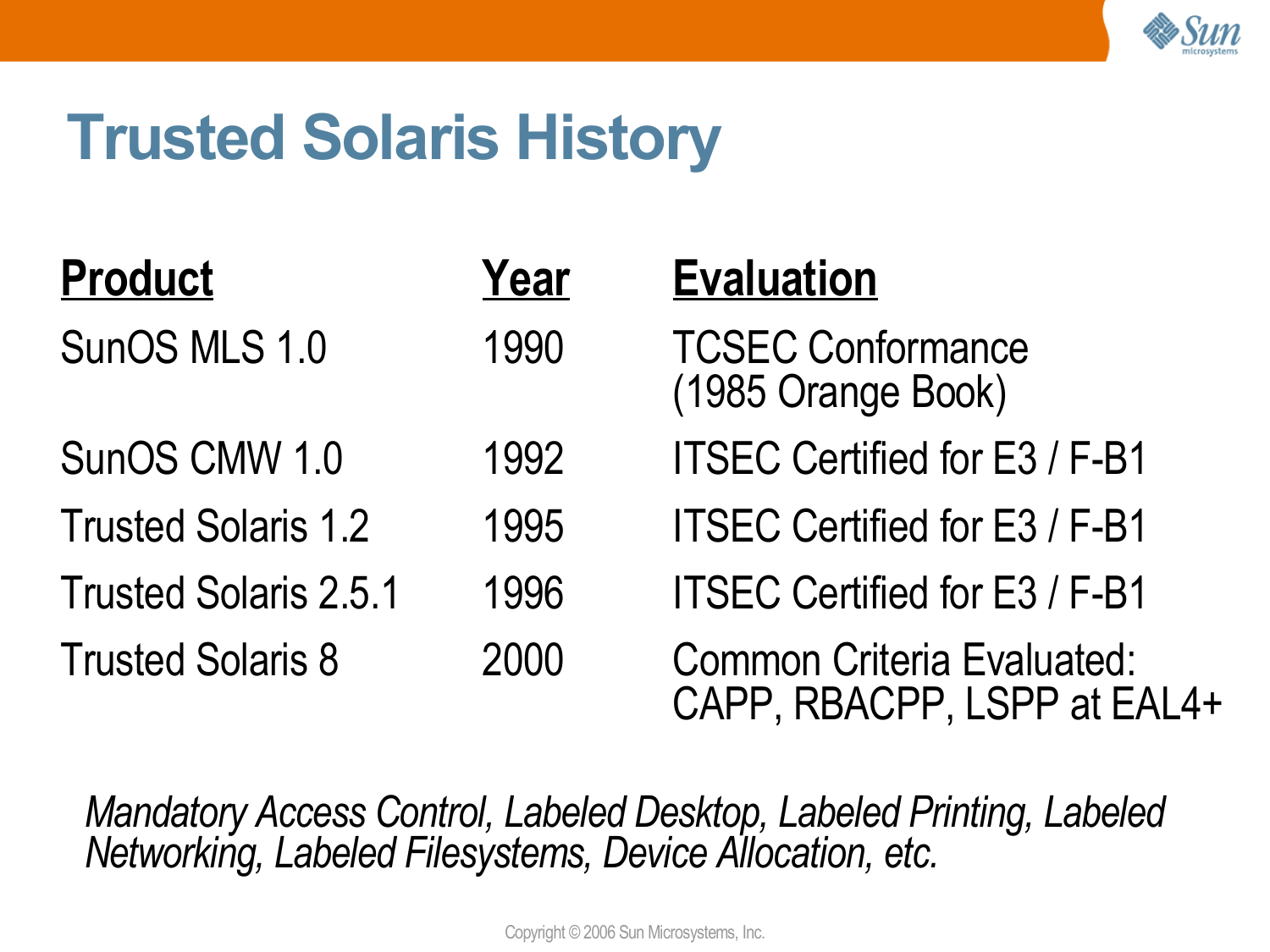

### **Solaris Trusted Extensions**

- A redesign of the Trusted Solaris product using a layered architecture.
- An extension of the Solaris 10 security foundation providing access control policies based on the sensitivity/label of objects.
- A set of additional software packages added to a standard Solaris 10 system.
- A set of label-aware services which implement multilevel security.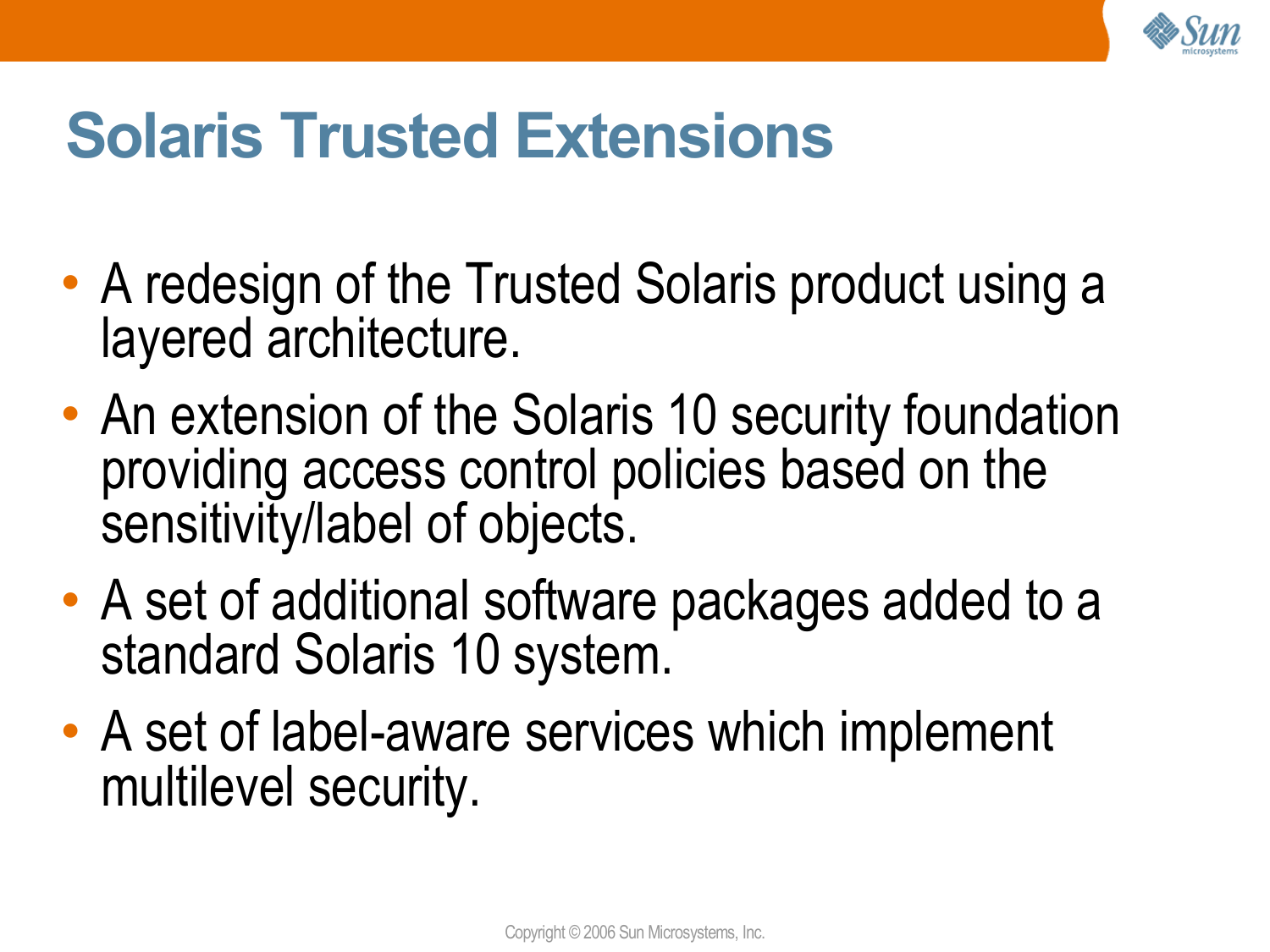

# **Extending Solaris 10 Security Features**

#### • Process Rights Management

- > Fine-grained privileges for X windows
- > Rights management applied to desktop actions

#### • User Rights Management

- > Labels and clearances
- > Additional desktop policies
- Solaris Containers (Zones)
	- > Unique Sensitivity Labels
	- > Trusted (label-based) Networking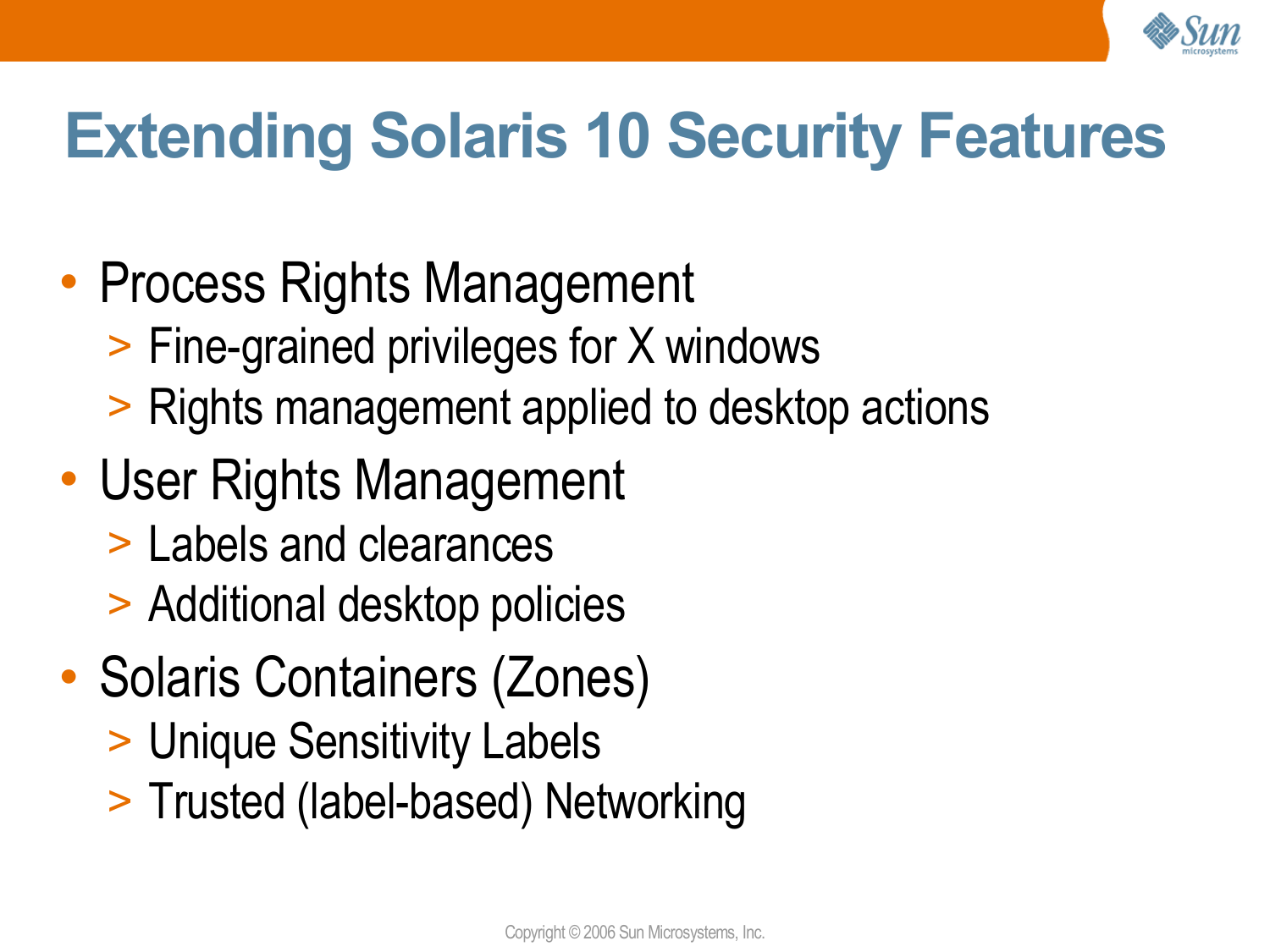

### **Trusted Extensions in a Nutshell**

- Every object has a label associated with it. > Files, windows, printers, devices, network packets, network interfaces, processes, etc.
- Accessing or sharing data is controlled by the relationships between the labels of different objects. > 'Secret' objects can not see 'Top Secret' objects.
- Administrators utilize Solaris Roles for duty separation. > Installation, System Admin., Security Admin., etc.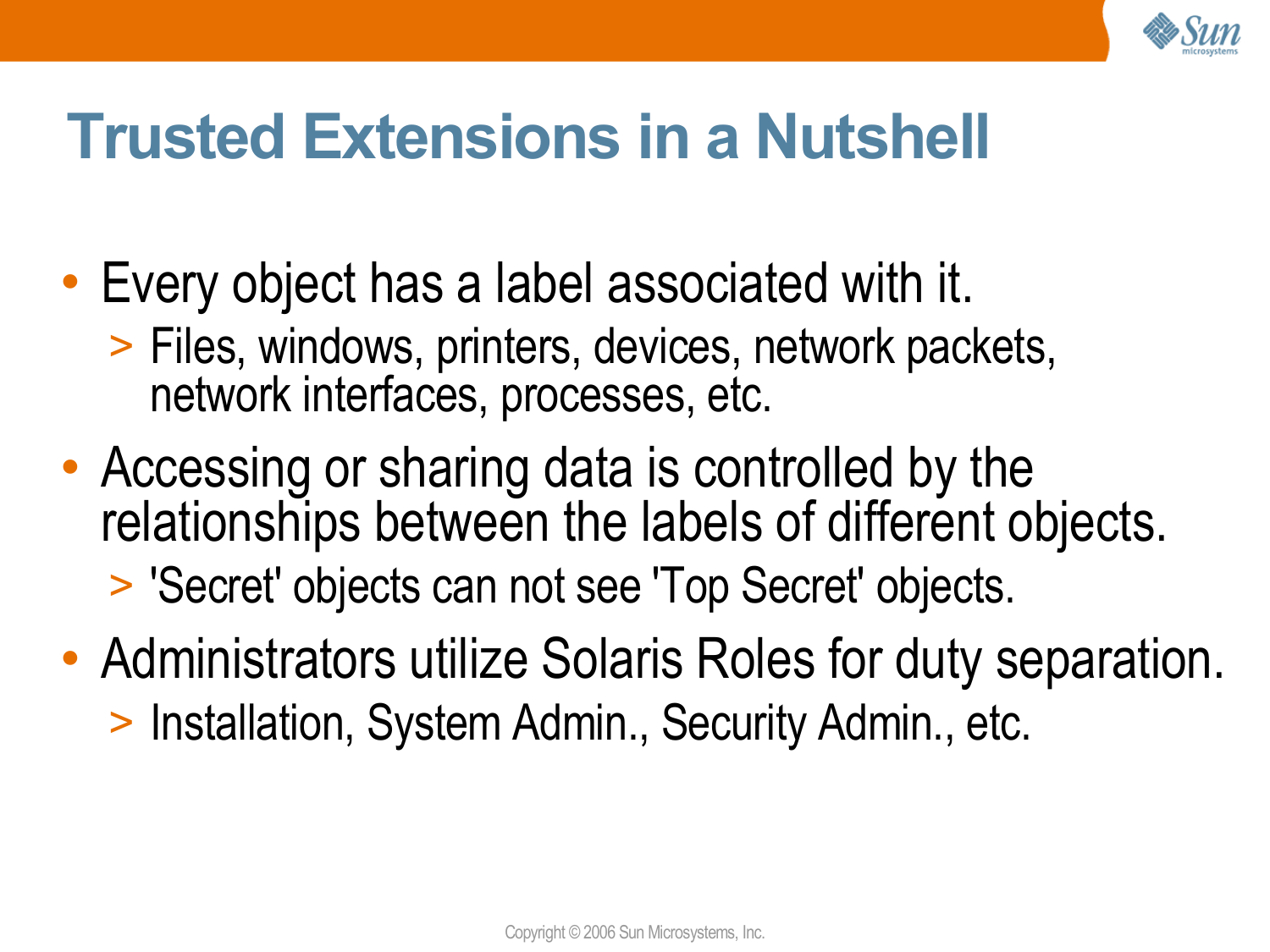

# **What are Label-Aware Services?**

- Services that are trusted to protect multi-level information according to predefined policy.
- Trusted Extensions label-aware service include:
	- > Labeled Desktops
	- > Labeled Printing
	- > Labeled Networking
	- > Labeled Filesystems
	- > Label Configuration and Translation
	- > System Management Tools
	- > Device Allocation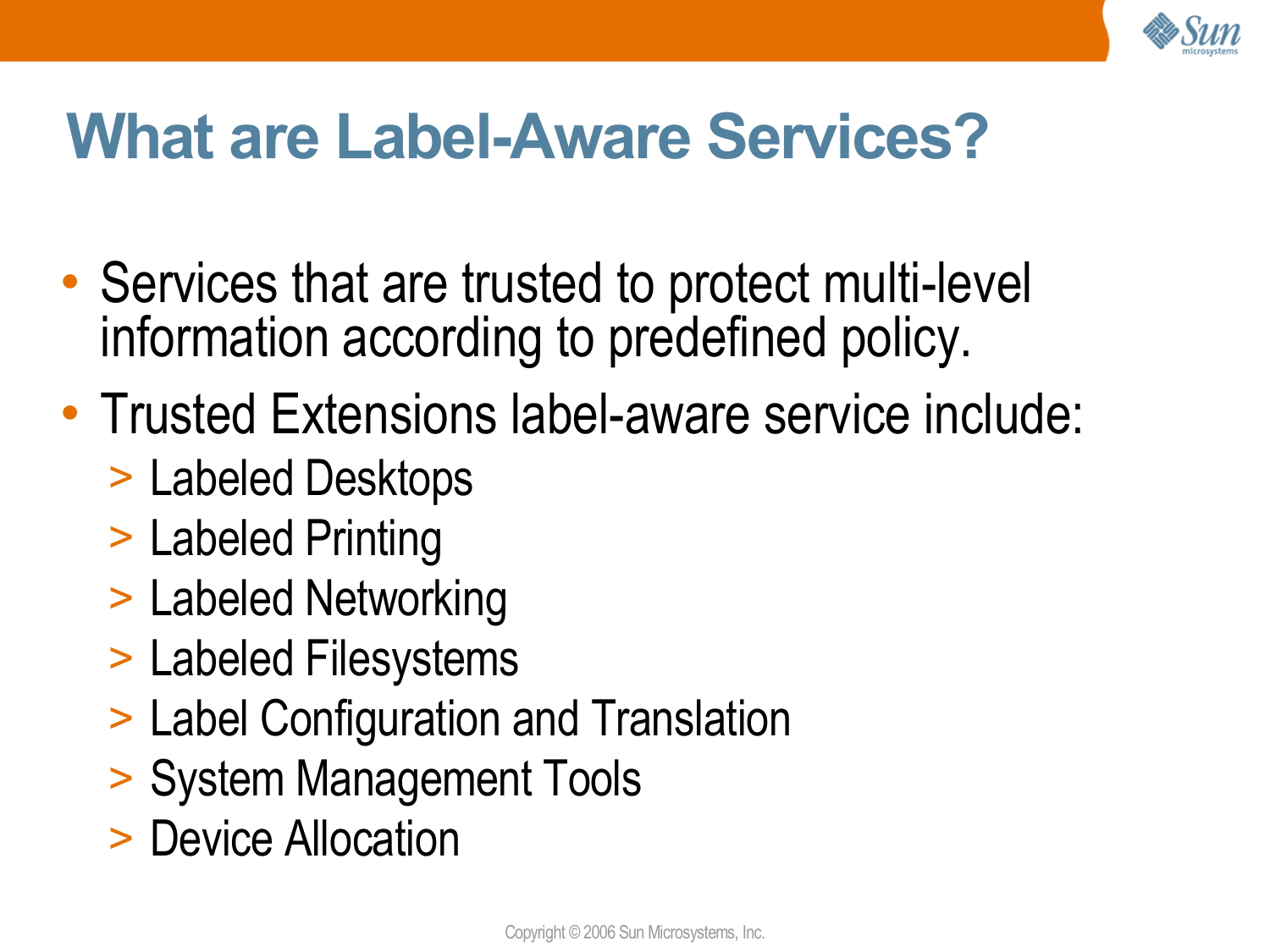

#### **Labeled Desktop**

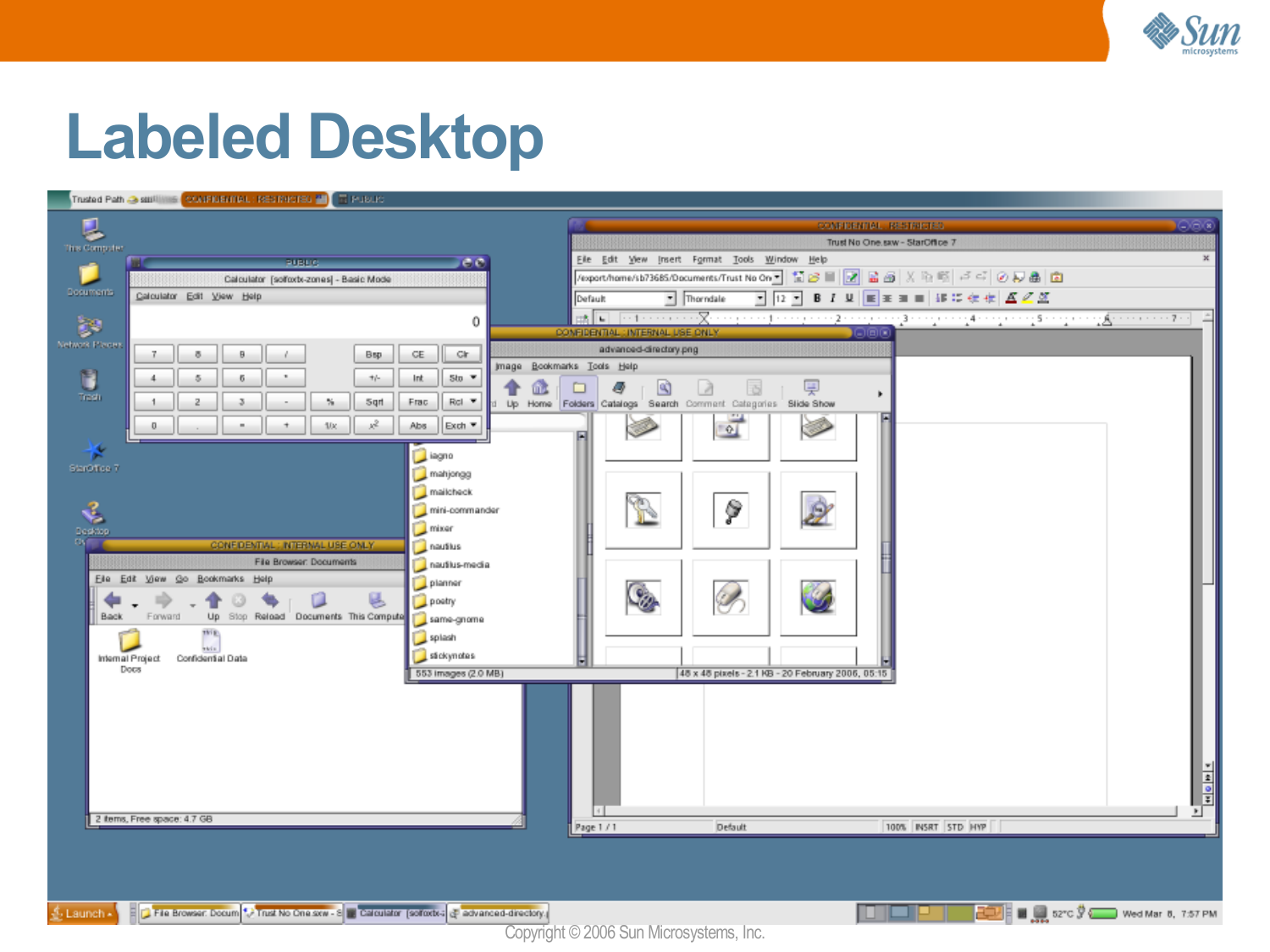

#### **Mandatory Access Control**

| <b>CONFIDENTIAL: RESTRICTED</b>                                                               | $\bigodot \bigcirc \bigcirc$                                                                                                                                                                  |
|-----------------------------------------------------------------------------------------------|-----------------------------------------------------------------------------------------------------------------------------------------------------------------------------------------------|
| Trust No One.sxw - StarOffice 7                                                               |                                                                                                                                                                                               |
| Edit<br>Format Tools Window Help<br>View<br>Insert<br>File                                    | ×                                                                                                                                                                                             |
| /export/home/sb73685/Documents/Trust No On(기 웹 G   圖   团   國   島 鸟   X 暭 (      電   ラ 이 ) 品 승 |                                                                                                                                                                                               |
| $\vert$<br>Thorndale<br>$\mathbf{r}$   22 $\mathbf{r}$  <br>Default                           | 語に住在<br>$\mathbb{Z} \mathbb{Z} \mathbb{Z}$<br>B I U<br>E E E E                                                                                                                                |
| ►⊠⊶<br>$\cdots$ and $\cdots$ are the $2$ since $\mu$<br>鷗                                     | $\cdots \cdots \underline{?} 3 \cdots \cdots \underline{?} \cdots \cdots \underline{?} 4 \cdots \cdots \underline{?} \cdots \cdots \underline{?} 5 \cdots \cdots \underline{?} \cdots \cdots$ |
| 嘗                                                                                             | <b>Trusted Path</b><br>$(\mathbf{x})$                                                                                                                                                         |
| This is some text in a Start<br>B                                                             | Selection Manager                                                                                                                                                                             |
| Document that is classified<br>$\boldsymbol{v}^{\mathrm{b}}$                                  |                                                                                                                                                                                               |
| ᄅ<br>Restricted<br><b>ABIL</b>                                                                | Transfer not authorised.<br>You are not authorised to downgrade this information                                                                                                              |
| CONFIDENTIAL : INTERNAL USE ONLY                                                              |                                                                                                                                                                                               |
| Untitled 1 (modified) - gedit                                                                 | Orignal Information<br><b>New Information</b><br>CNF : INTERNAL USE ONLY<br>CNF : RESTRICTED                                                                                                  |
| Tools Documents Help                                                                          | Type: UTF8 STRING<br>Type: UTF8_STRING (93 bytes)                                                                                                                                             |
| $\mathbb{X}$<br>$\mathbb{Q}^4$                                                                | Owner: sb<br>Owner: sb7                                                                                                                                                                       |
| Cut Copy Paste Find Replace<br>Print Undo Redo                                                | Selection<br>View as:<br>Text<br>$\blacktriangledown$                                                                                                                                         |
|                                                                                               |                                                                                                                                                                                               |
|                                                                                               | This is some text in a StarOffice Writer Document that is<br>classified Confidential: Restricted                                                                                              |
|                                                                                               |                                                                                                                                                                                               |
|                                                                                               |                                                                                                                                                                                               |
|                                                                                               |                                                                                                                                                                                               |
|                                                                                               | Time remaining to complete:<br>1:41                                                                                                                                                           |
|                                                                                               |                                                                                                                                                                                               |
|                                                                                               | $\bigcirc$ ok<br>X Cancel<br>Help                                                                                                                                                             |
|                                                                                               | $NP$ *                                                                                                                                                                                        |
|                                                                                               |                                                                                                                                                                                               |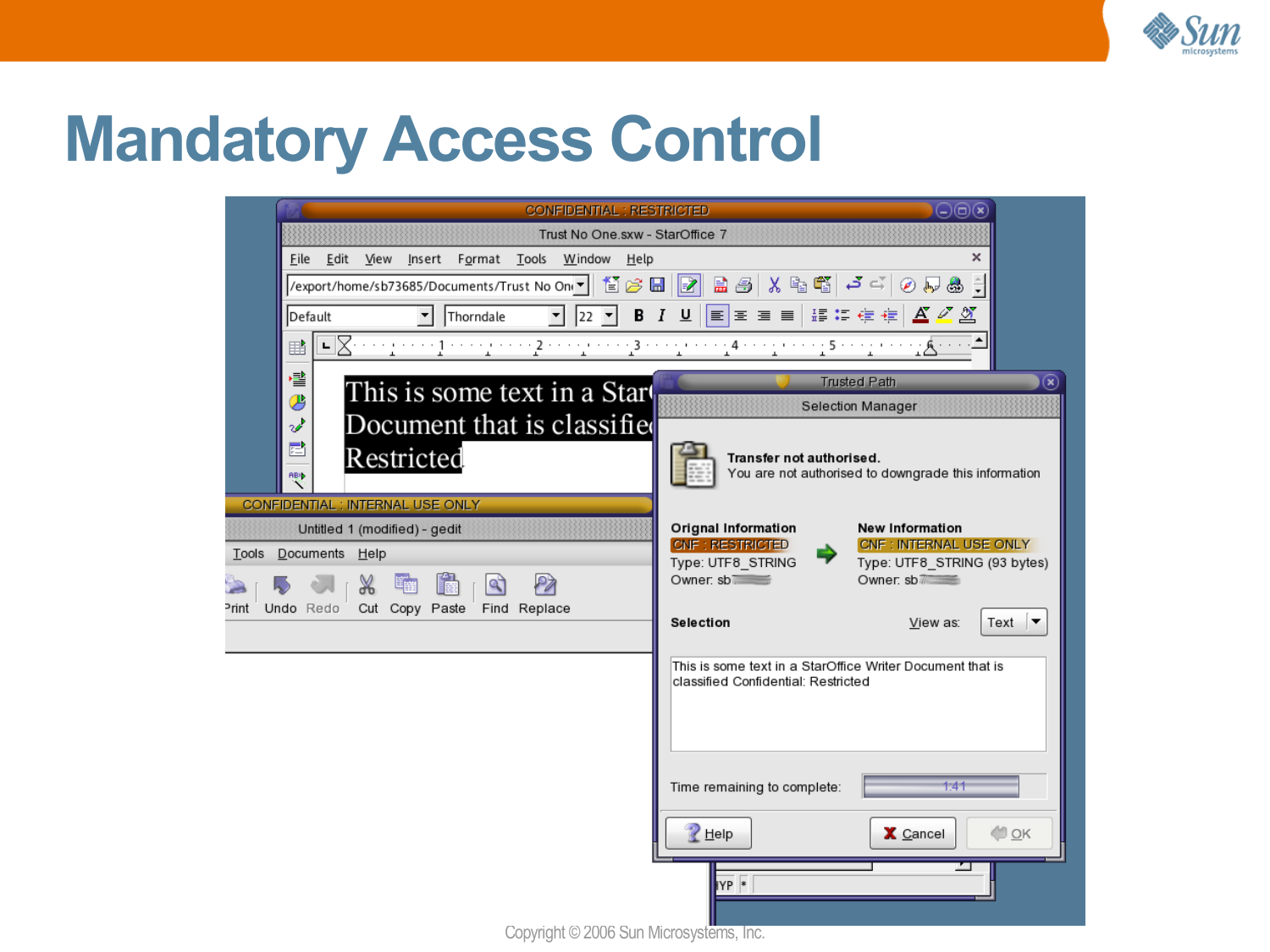

# **Putting It All Together**

#### Solaris 10 Security – A Secure Foundation for Success:

- **Reduced Networking Meta Cluster**
- > Signed Binary Execution
- > Solaris Security Toolkit
- Secure Service Management
- > User Rights Management
- > Process Rights Management
- > Resource Management
- > Kerberos, SSH, IPsec
- > Cryptographic Framework
- > Containers / Zones
- > IP Filter, TCP Wrappers
- > Auditing, BART
- > Trusted Extensions

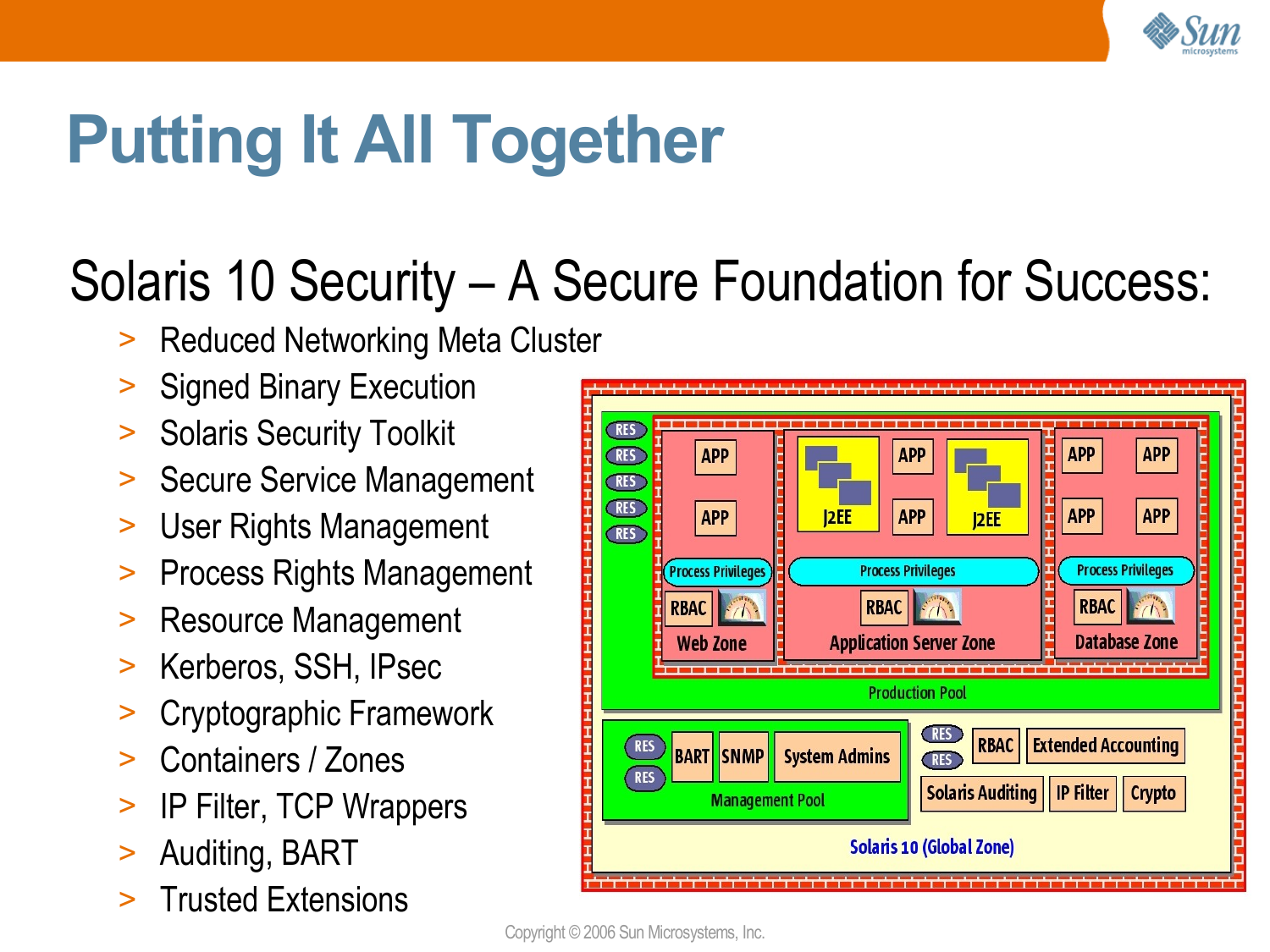

### **But wait! There's more!**

- Auditing Improvements
	- > Audit Trail Noise Reduction
	- > Audit Event Reclassification
- Enhanced TCP Wrappers Support > Now integrated with rpcbind and sendmail
- New Mount Options
	- > noexec, nodevices
- User Process Visibility Restrictions
- vacation(1) Mail Filtering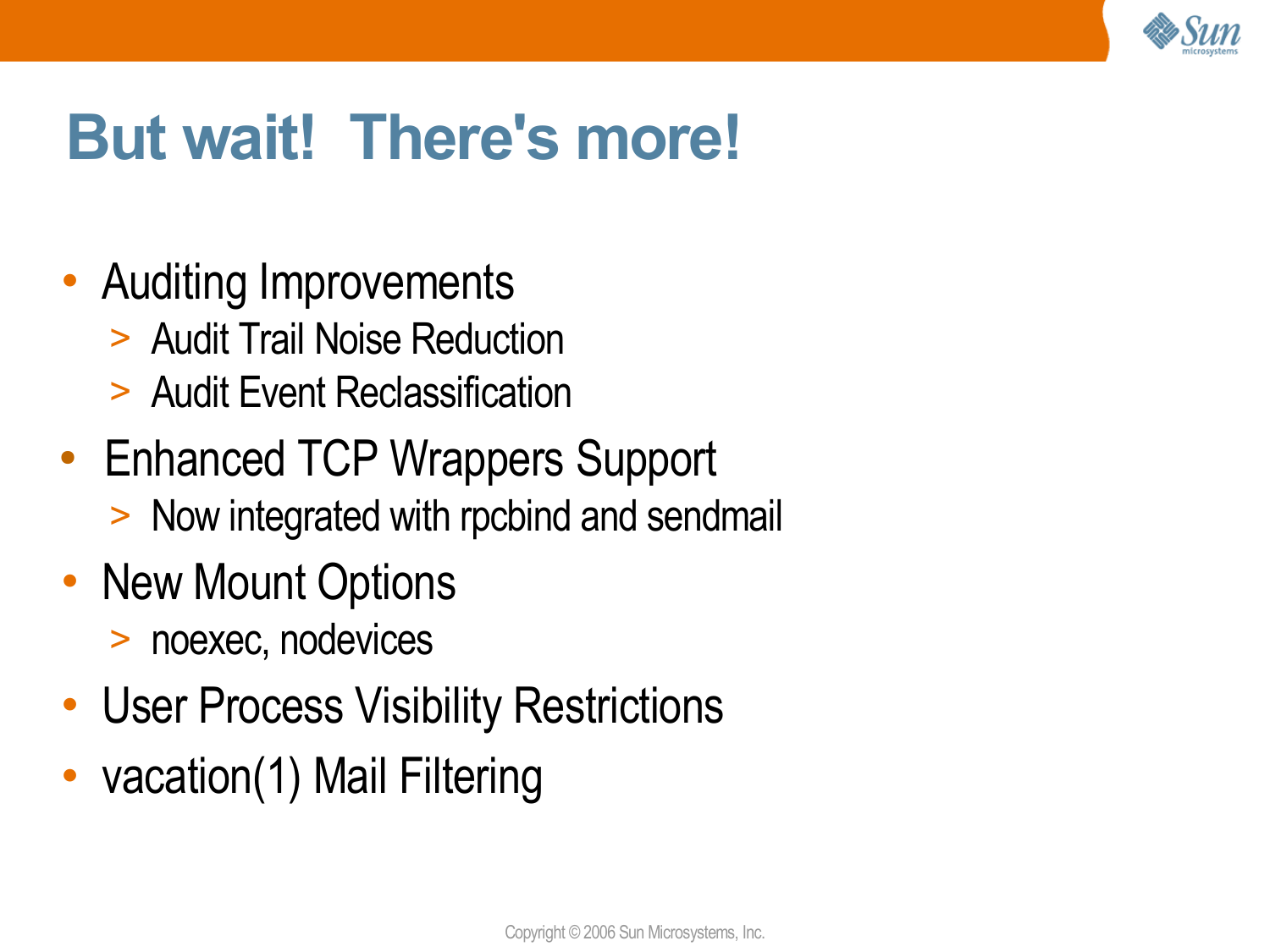

#### **and more...**

- "root" GID is now "0" (root) not "1" (other)
- **IPsec NAT Traversal**
- RIPv2 Protocol Support
- ip\_respond\_to\_timestamp now "0".
- find(1) Support for ACLs
- "death by rm" safety
- OpenSSL libraries with a PKCS#11 engine
- Hardware RNG using Crypto Framework
- open(2) [O\_NOFOLLOW], getpeerucred(3c), and many other developer enhancements...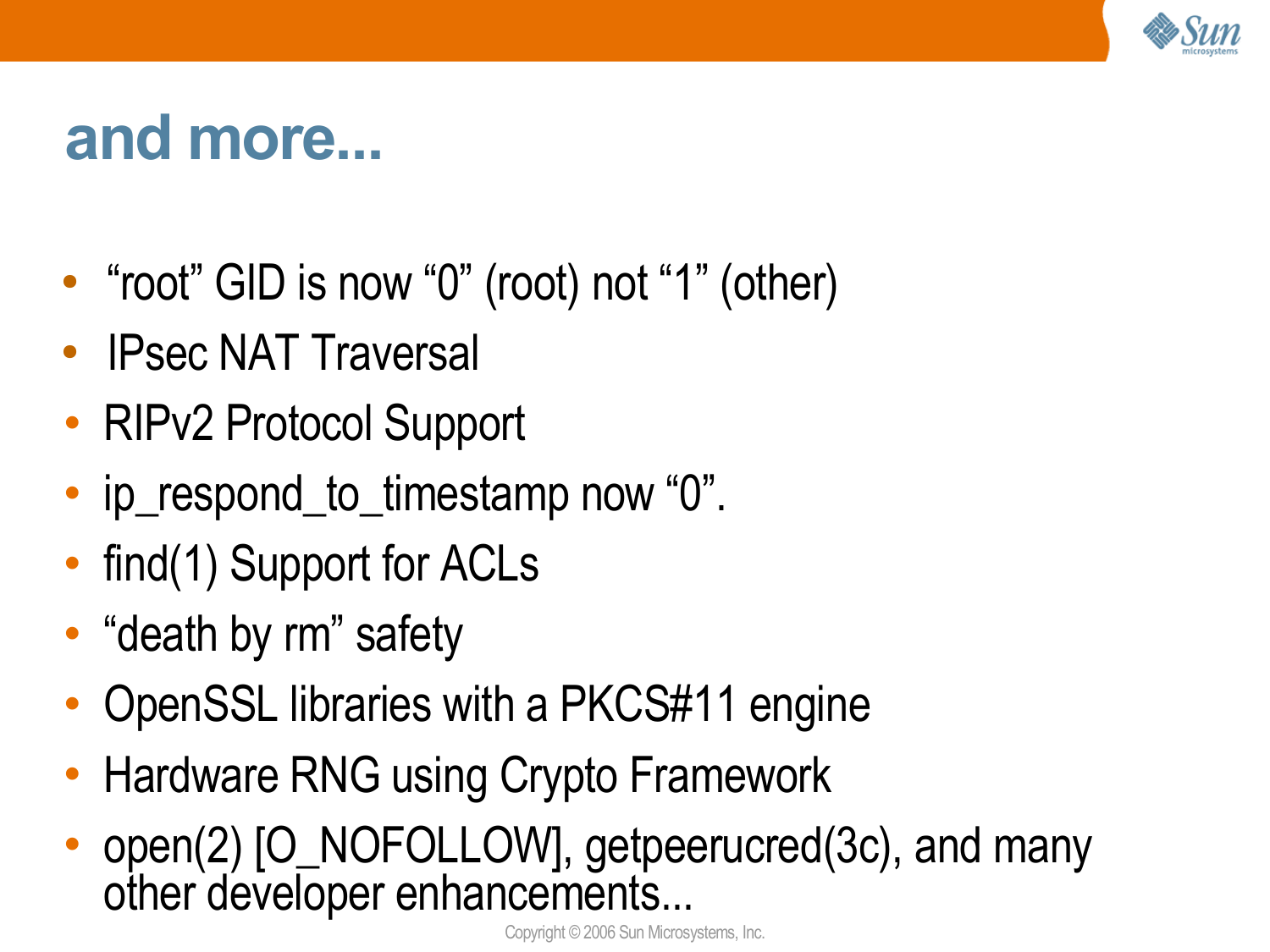

#### **and more...**

- NFSv4
	- > Support for GSS\_API, ACLs, etc.
- Sendmail 8.13 (8.13.8 in OpenSolaris)
	- > Support for rate limiting and milters.
- BIND 9
	- > DNSSEC, Views, IPv6 Support
- Java 1.5 Security
	- > Security tokens, better support for more security standards (SASL, OCSP, TSP), various crypto and GSS security enhancements, etc.
- ... and the list keep right on going...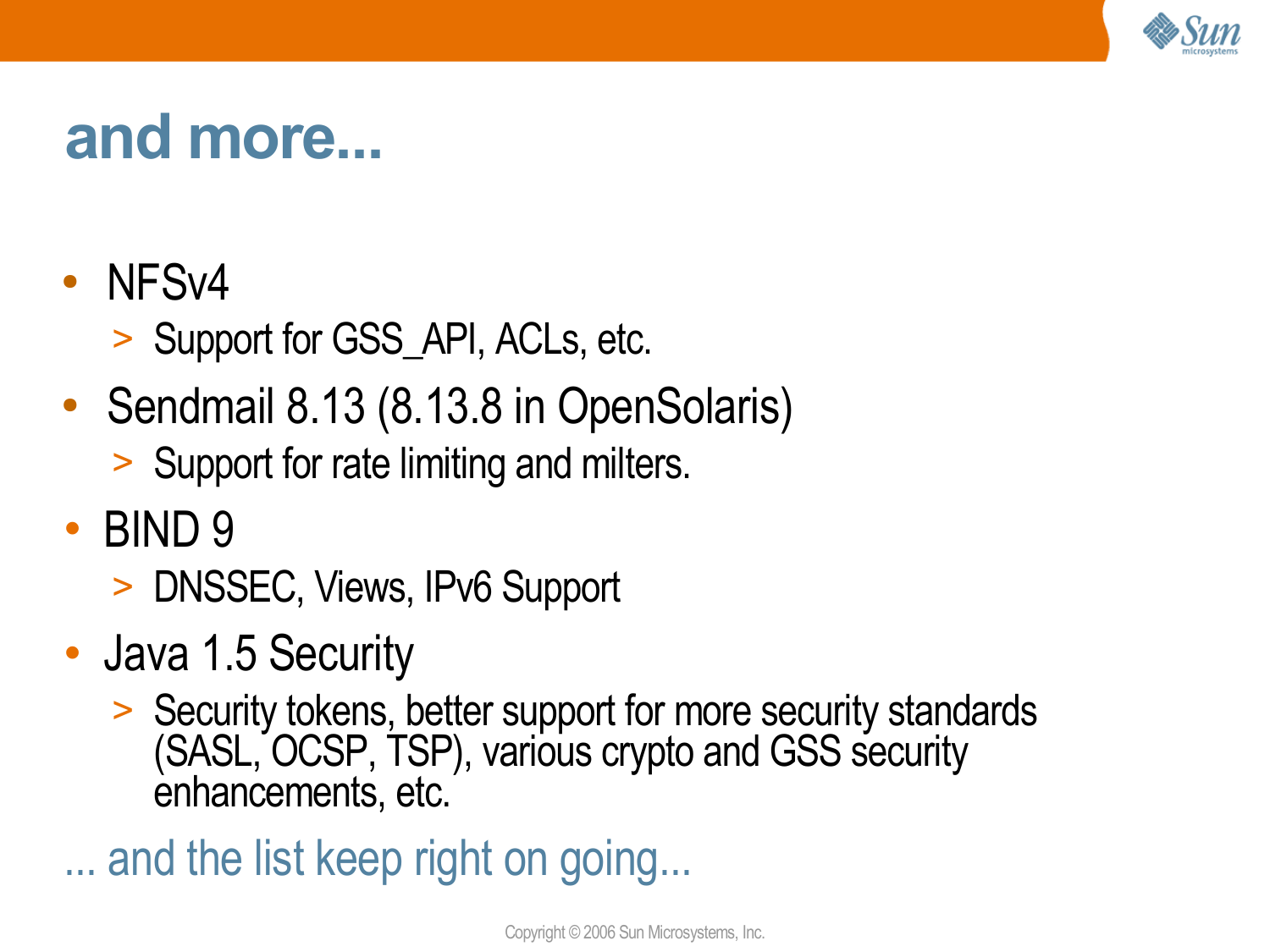

### **OpenSolaris Contributions**

| <b>ZFS</b>                                    | (S10U2) |
|-----------------------------------------------|---------|
| <b>Cryptographic Framework Metaslot</b>       | (S10U1) |
| <b>Kernel SSL Proxy</b>                       | (S10U2) |
| IKE Support for NAT-T (RFC 3947 and RFC 3948) | (S10U1) |
| Randomized TCP/UDP Ephemeral Port Selection   |         |
| • Persistent Static Routes                    |         |
| <b>Sendmail TLS Support</b>                   | (S10U1) |
| elfsign(1) Token Support                      |         |
| Kerberos 1.4 Resync                           |         |

● Java 1.6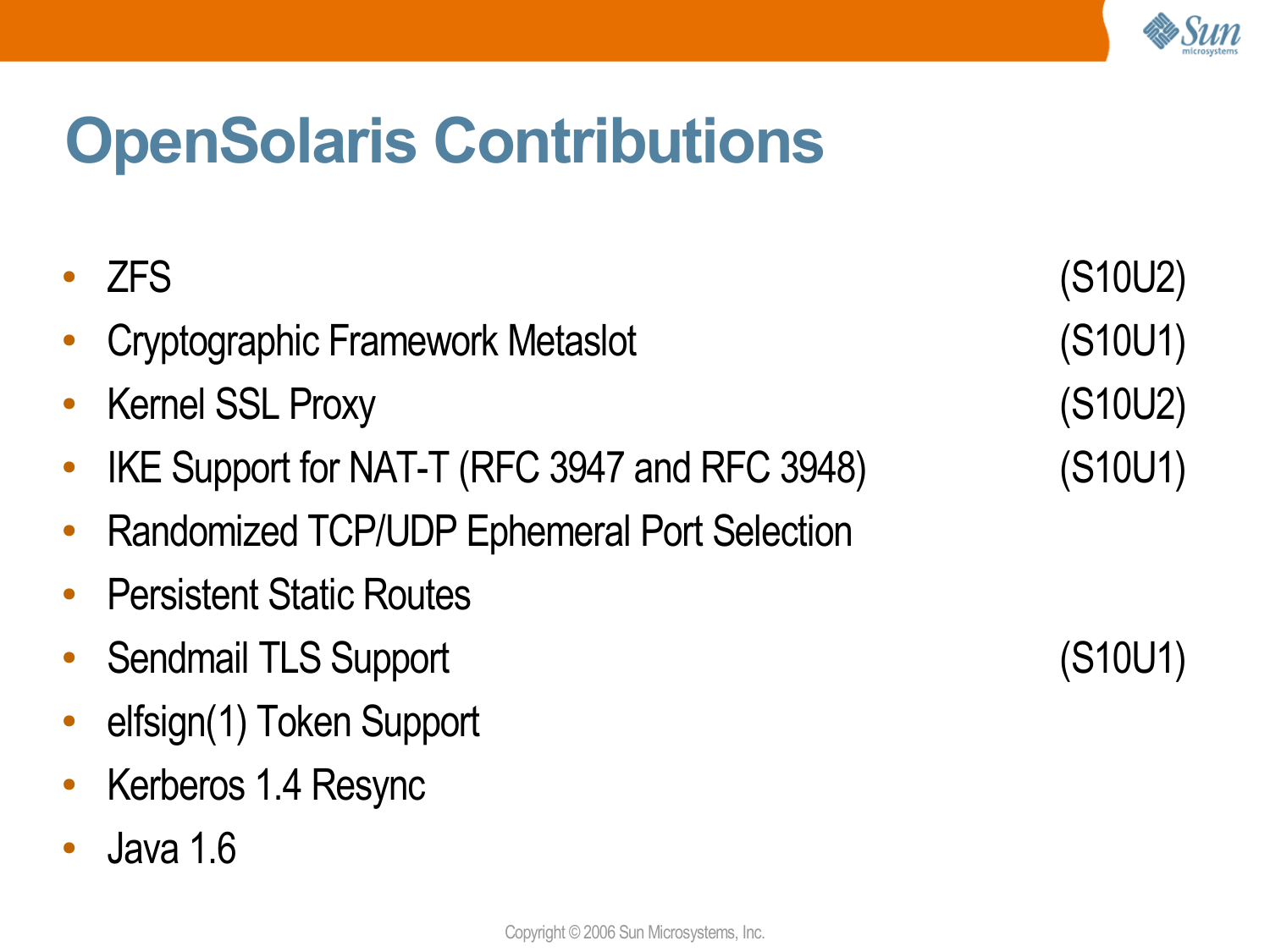

#### **Actions...**

1

2

#### Evaluate, pilot and use Solaris 10 Today!



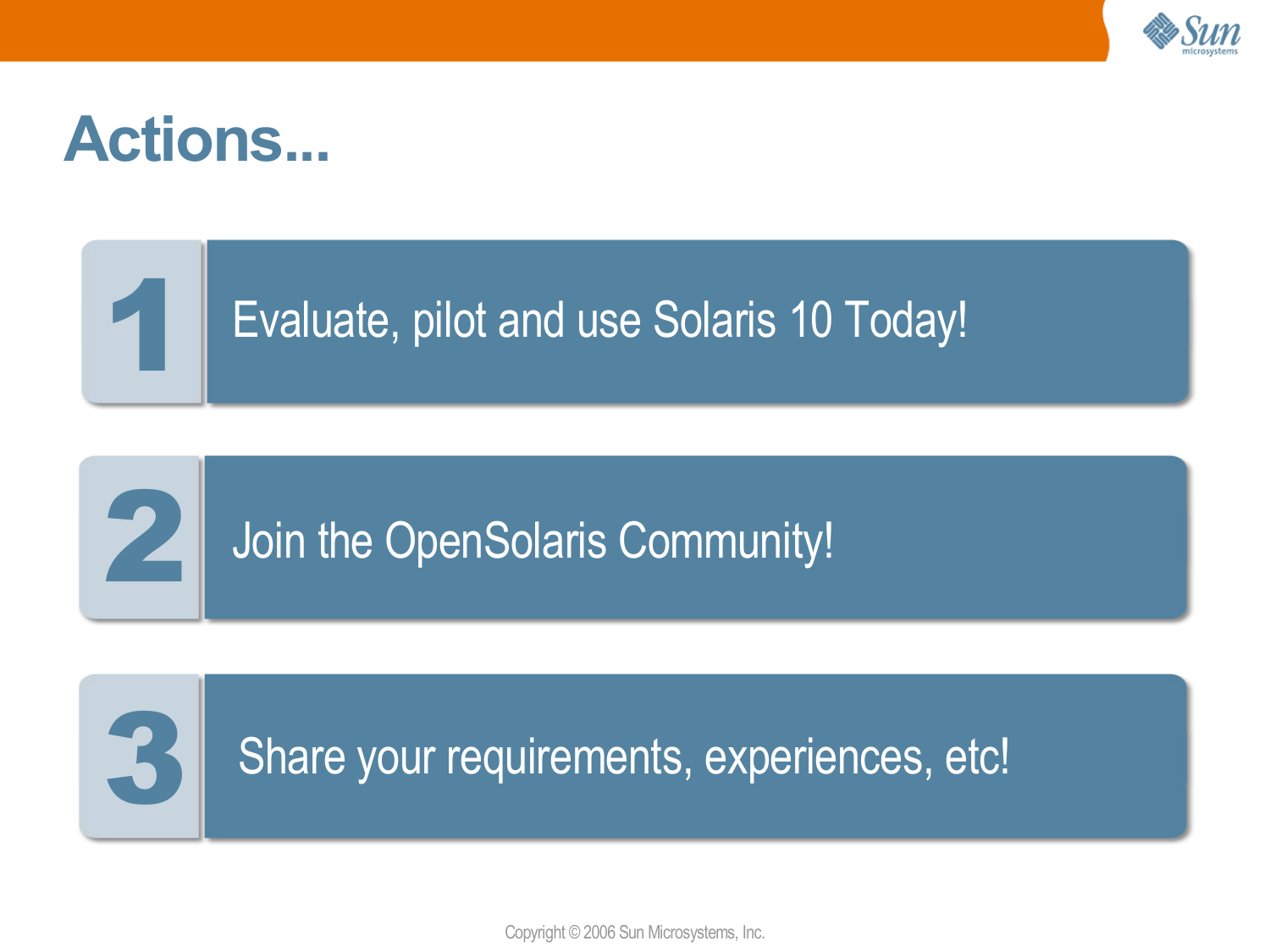

# **For More Information**

- Sun Security Home
	- > <http://www.sun.com/security>
- OpenSolaris Security Community
	- > <http://www.opensolaris.org/os/community/security>
- Sun Security Coordination Center
	- > <http://blogs.sun.com/security> & security-alert@sun.com
- Sun Security BluePrints
	- > <http://www.sun.com/blueprints>
- Sun Security Bloggers
	- > [http://blogs.sun.com](http://blogs.sun.com/)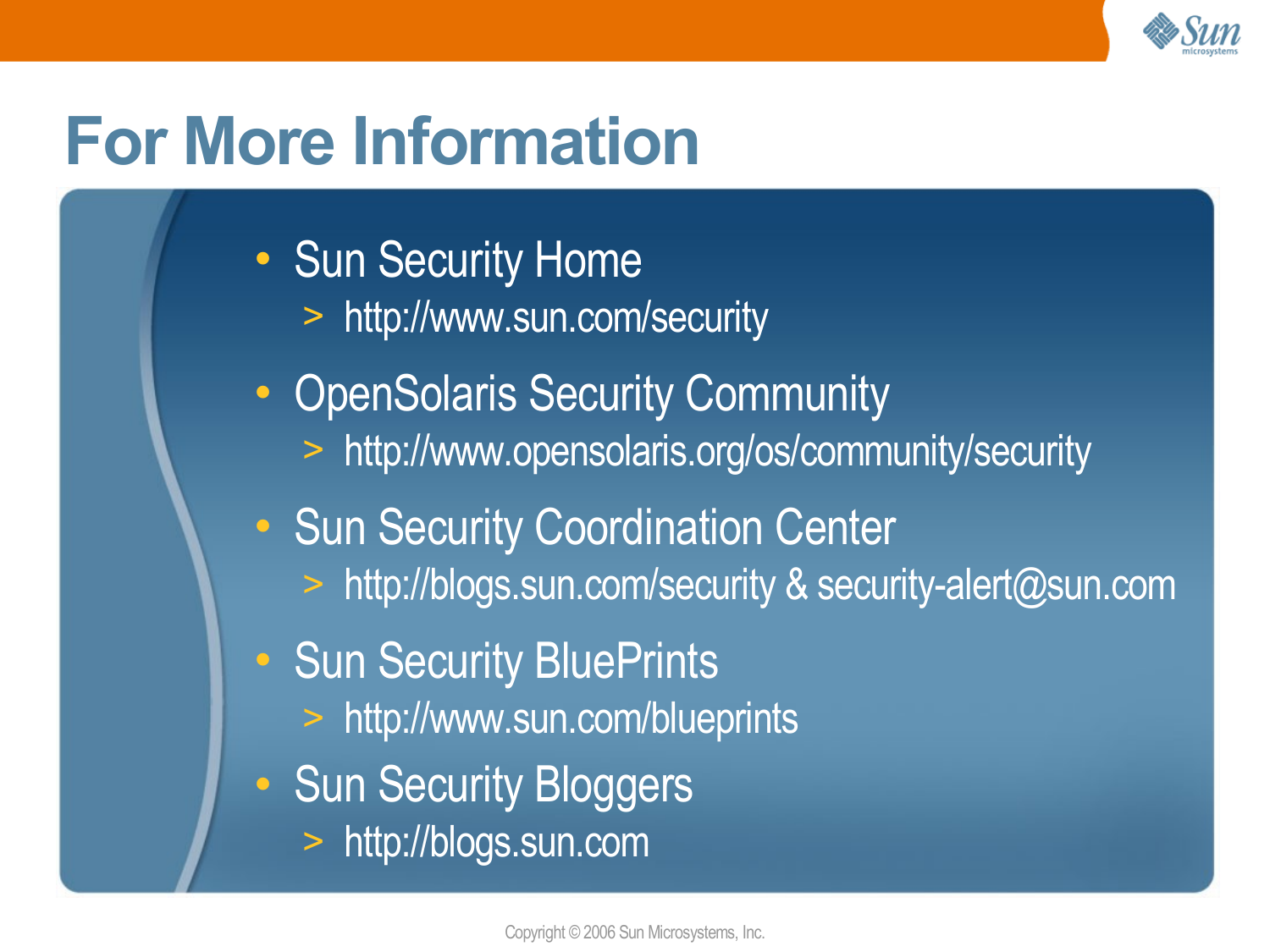

#### **Acknowledgements**

Special thanks to the following people who contributed to this presentation:

- > Stephen Browne
- > Casper Dik
- > Shawn Emery
- > Glenn Faden
- > Darren Moffat
- > Scott Rotondo
- > Mark Thacker
- > Gary Winiger